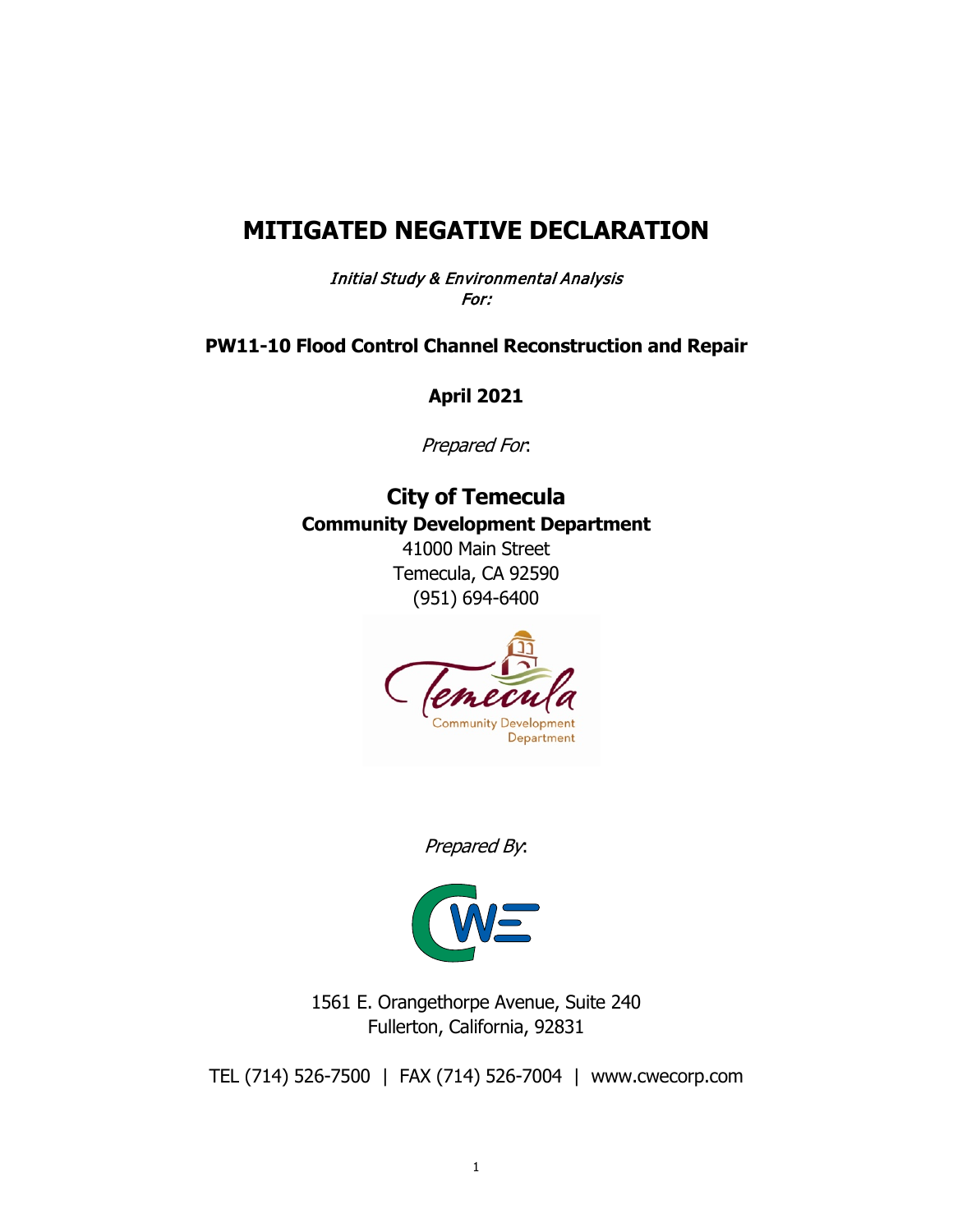# **TABLE OF CONTENTS**

#### SECTION ONE – INTRODUCTION

- I. PURPOSE CALIFORNIA ENVIRONMENTAL QUALITY ACT (CEQA) REQUIREMENTS AND GUIDELINES FOR IMPLEMENTING **CEOA**
- II. INTENDED USE OF INITIAL STUDY AND NEGATIVE DECLARATION
- III. REVIEW PERIOD
- IV. SCOPE OF ENVIRONMENTAL ANALYSIS<br>V. ENVIRONMENTAL CHECKLIST
- ENVIRONMENTAL CHECKLIST
- VI. EVALUATION OF ENVIRONMENTAL IMPACTS<br>VII. TIERED DOCUMENTS AND INCORPORATION
- TIERED DOCUMENTS AND INCORPORATION BY REFERENCE

SECTION TWO – CONTENTS OF AN INITIAL STUDY

- I. PROJECT SUMMARY, LOCATION AND ENVIRONMENTAL SETTING
- II. ENVIRONMENTAL CHECKLIST AND ANALYSIS
	- 1. Aesthetics
	- 2. Agriculture and Forest Resources
	- 3. Air Quality
	- 4. Biological Resources
	- 5. Cultural Resources
	- 6. Geology and Soils
	- 7. Greenhouse Gas Emissions
	- 8. Hazards and Hazardous Materials
	- 9. Hydrology and Water Quality
	- 10. Land Use and Planning
	- 11. Mineral Resources
	- 12. Noise
	- 13. Population and Housing
	- 14. Public Services
	- 15. Recreation
	- 16. Transportation/Traffic
	- 17. Utilities and Service Systems
	- 18. Mandatory Findings of Significance
- III. EARLIER ANALYSIS
- IV. PERSONS AND ORGANIZATIONS CONSULTED
- V. REFERENCES
- VI. MITIGATON MONITORING & REPORTING PROGRAM (IF ANY)

SECTION THREE – NOTICES

- I. NOI ND/MND
- II. NOD ND/MND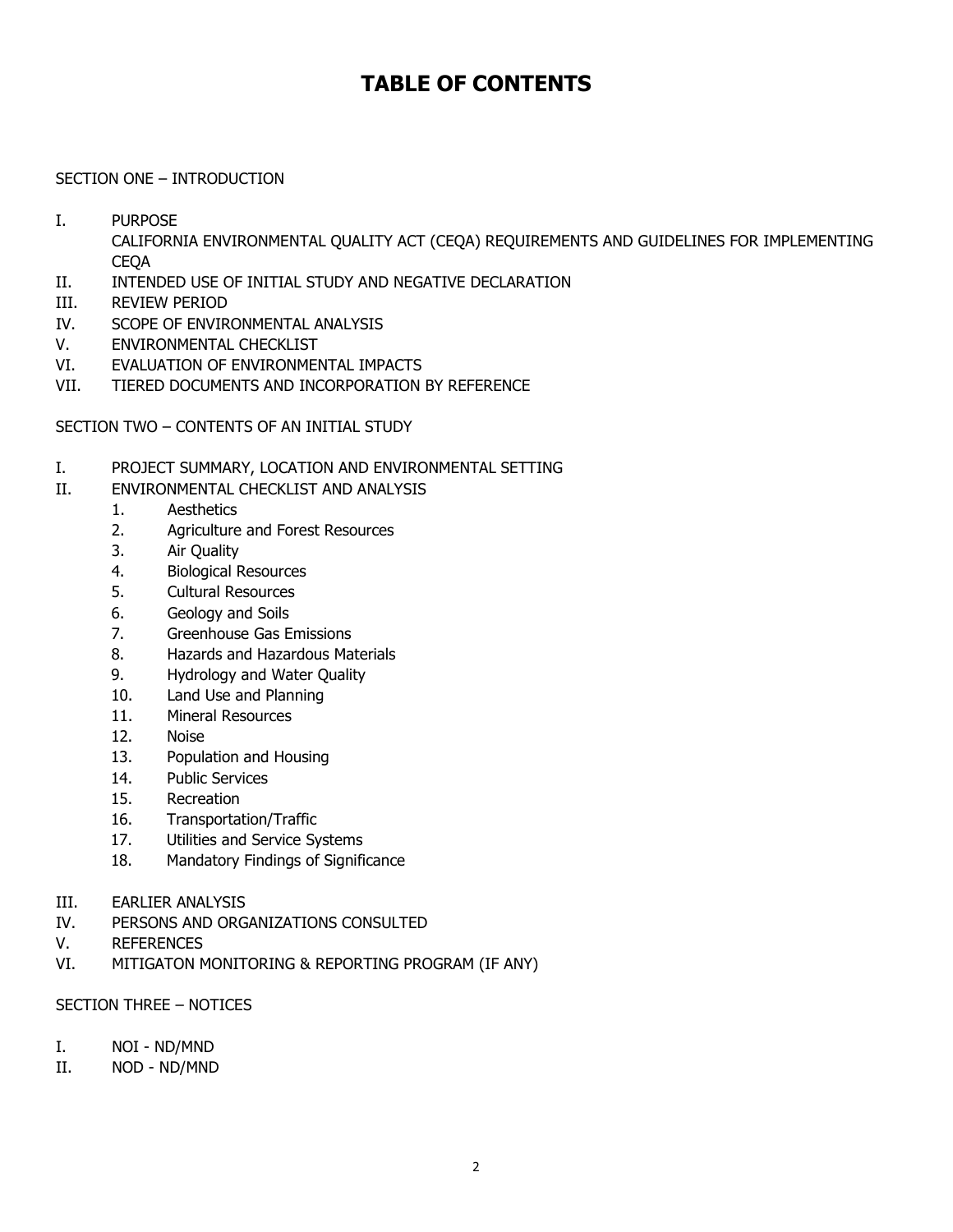#### SECTION ONE – INTRODUCTION

#### **I. PURPOSE**

This document is a project level Initial Study for evaluation of potential environmental impacts resulting from the implementation of the proposed PW11-10 Flood Control Channel Reconstruction and Repair (Pala Park Sheet Pile Wall Construction) (Refer to Exhibit "A" & "B"). For purposes of this document, the PW11-10 Flood Control Channel Reconstruction and Repair (Pala Park Sheet Pile Wall Construction) will be called the "proposed project" or "project".

#### **II. CALIFORNIA ENVIRONMENTAL QUALITY ACT (CEQA) REQUIREMENTS AND GUIDELINES FOR IMPLEMENTING CEQA**

As defined by Section 15063 of the State of California Environmental Quality Act (CEQA) Guidelines an **Initial Study** is prepared primarily to provide the Lead Agency with information to use as the basis for determining whether an Environmental Impact Report (EIR), Negative Declaration, or Mitigated Negative Declaration would be appropriate for providing the necessary environmental documentation and clearance for any proposed project.

According to Section 15065, an **EIR** is deemed appropriate for a particular proposal if the following conditions occur:

- The proposal has the potential to substantially degrade quality of the environment.
- The proposal has the potential to achieve short-term environmental goals to the disadvantage of longterm environmental goals.
- The proposal has possible environmental effects that are individually limited but cumulatively considerable.
- The proposal could cause direct or indirect adverse effects on human beings.

According to Section 15070(a), a **Negative Declaration** is deemed appropriate if the proposal would not result in any significant effect on the environment.

According to Section 15070(b), a **Mitigated Negative Declaration** is deemed appropriate if it is determined that though a proposal could result in a significant effect, mitigation measures are available to reduce these significant effects to less than significant levels.

Regarding mitigation measures, it is not the intent of this document to "overlap" or restate conditions of approval that are commonly established for future projects or the proposed applications. Additionally, those other standard requirements and regulations that any development must comply with, that are outside the City's jurisdiction, are also not considered mitigation measures and therefore, will not be identified in this document.

This Initial Study has determined that the proposed applications will not result in any potentially significant environmental impacts and therefore, a Negative Declaration is deemed as the appropriate document to provide necessary environmental evaluations and clearance.

This Initial Study is prepared in conformance with the California Environmental Quality Act of 1970, as amended (Public Resources Code, Section 21000 et. seq.).

In accordance with Section 15050 of the CEQA Guidelines, the Lead Agency is the public agency which has the principal responsibility for approving the necessary environmental clearances and analyses for any project in the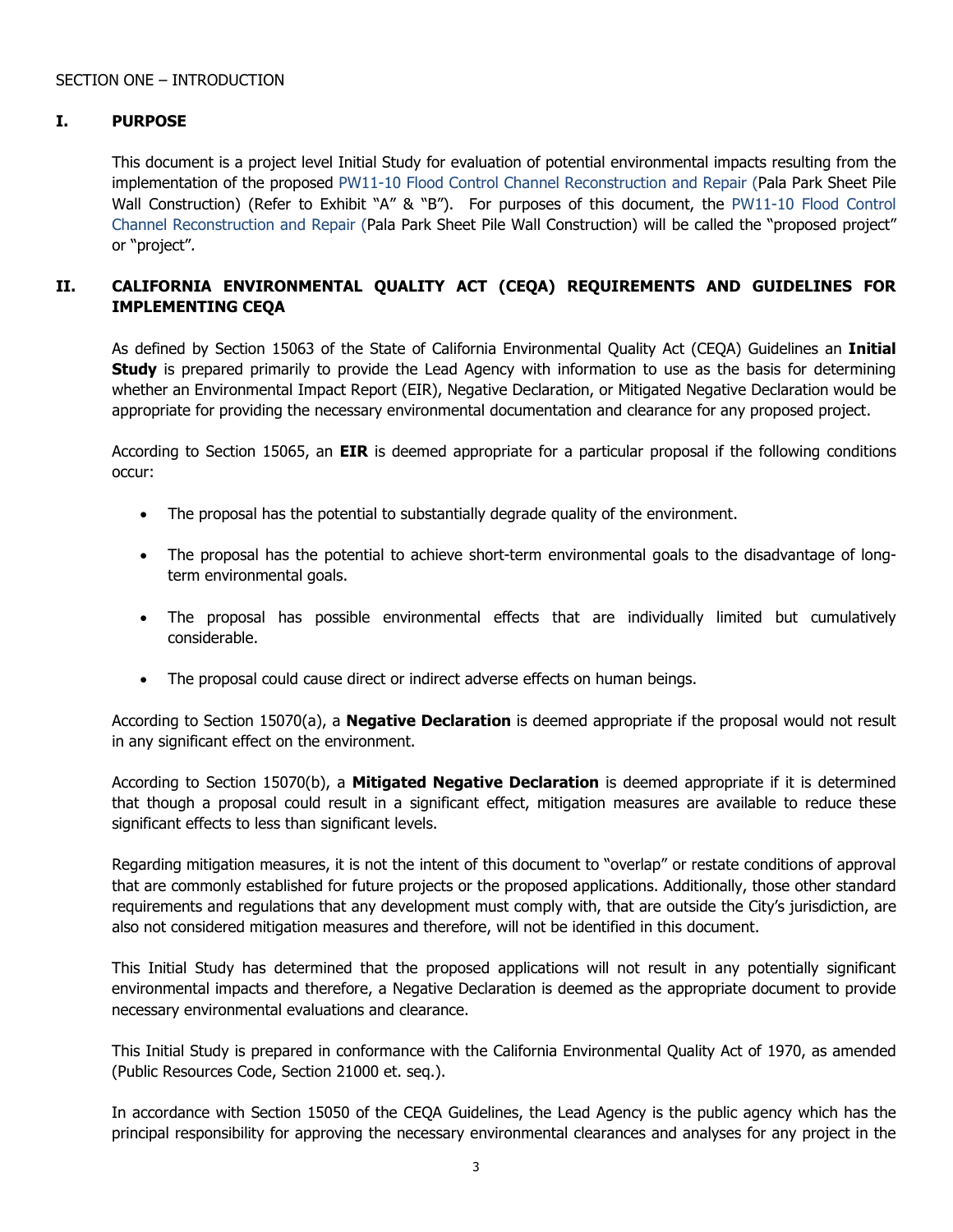City. Pursuant to Section 15050 of the CEQA Guidelines, and Section 1.2 of the Temecula Environmental Review Procedures Handbook, (approved by Resolution No. 09-29 of the Temecula City Council) the City of Temecula is designated as the Lead Agency for both publicly and privately initiated projects. Consequently, the City is responsible for ensuring all projects comply with CEQA, pursuant to Section 17.01 of the Temecula Municipal Code. In addition, pursuant to Section 17.03.010 of the Temecula Municipal Code, the City of Temecula City Council, Planning Commission and/or Director of Community Development have the principal authority and responsibility for reviewing and approving projects and the necessary environmental clearances and analyses.

#### **III. INTENDED USES OF INITIAL STUDY AND NEGATIVE DECLARATION**

This Initial Study is an informational document which is intended to inform decision makers, other responsible or interested agencies, and the general public of potential environmental effects of the proposed applications. The environmental review process has been established to enable public agencies to evaluate environmental consequences and to examine and implement methods of eliminating or reducing any potentially adverse impacts. While CEQA requires that consideration be given to avoiding environmental damage, the Lead Agency and other responsible public agencies must balance adverse environmental effects against other public objectives, including economic and social goals.

#### **IV. REVIEW PERIOD**

The Initial Study, prepared for the project will be circulated for a period of 20 days (30-days if submitted to the State Clearinghouse for a project of area-wide significance) for public and agency review and comments. **The review period for this document will be from April 28, 2021 to May 27, 2021.**

#### **V. SCOPE OF ENVIRONMENTAL ANALYSIS**

For evaluation of environmental impacts, each question from the Environmental Checklist Form (Section Two - II) is summarized and responses are provided according to the analysis undertaken as part of the Initial Study. Impacts and effects will be evaluated and quantified, when appropriate. To each question, there are four possible responses, including:

- 1. No Impact: A "No Impact" response is adequately supported if the impact simply does not apply to the proposed project.
- 2. Less Than Significant Impact: A "Less Than Significant Impact" is chosen when the proposed project will have the potential to impact the environment; however, the impacts will be less than significant and no additional analysis is required.
- 3. Less Than Significant With Mitigation Incorporated: A "Less Than Significant with Mitigation" is chosen when mitigation measures have been incorporated into the proposed project and reduced impacts to a less than significant level.
- 4. Potentially Significant Impact: A "Potentially Significant Impact" is chosen when the proposed project could have impacts that are considered significant. Additional analyses and possibly an EIR could be required to identify mitigation measures that could reduce these impacts to less than significant levels.

#### **VI. ENVIRONMENTAL CHECKLIST**

The environmental checklist presents results of the environmental evaluation for the proposed applications and those issue areas that would have either a significant impact, potentially significant impact, or no impact. Each response checked in the environmental checklist is discussed and supported with sufficient data and analysis as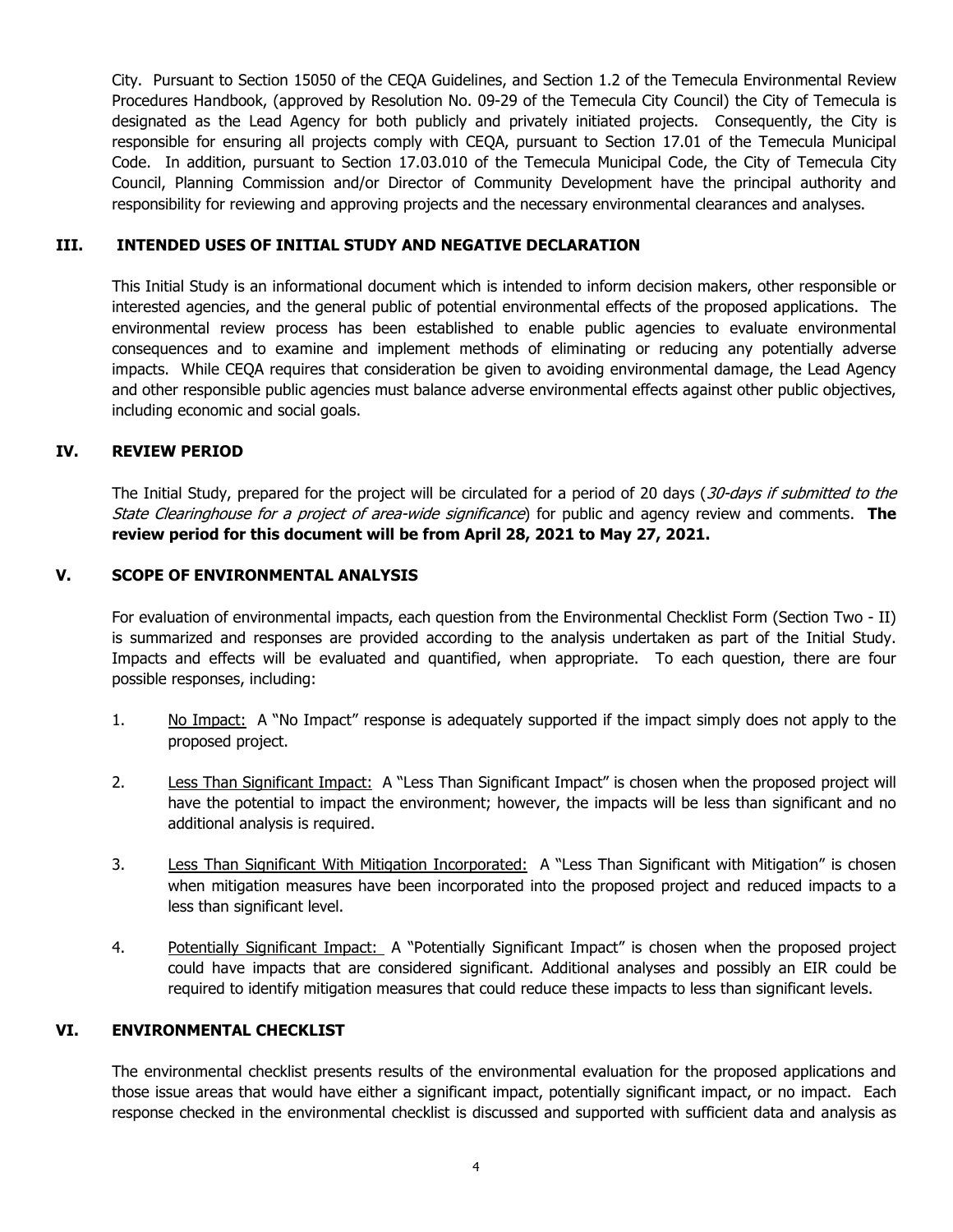necessary. As appropriate, each response discussion describes and identifies specific impacts anticipated with project implementation.

#### **VII. EVALUATION OF ENVIRONMENTAL IMPACTS**

- 1. A brief explanation is required for all answers except "No Impact" answers that are adequately supported by the information sources a lead agency cites in the parentheses following each question. A "No Impact" answer is adequately supported if the referenced information sources show that the impact simply does not apply to projects like the one involved (e.g., the project falls outside a fault rupture zone). A "No Impact" answer should be explained where it is based on project-specific factors as well as general standards (e.g., the project will not expose sensitive receptors to pollutants, based on a project-specific screening analysis).
- 2. All answers must take account of the whole action involved, including off-site as well as on-site, cumulative as well as project-level, indirect as well as direct, and construction as well as operational impacts.
- 3. Once the lead agency has determined that a particular physical impact may occur, then the checklist answers must indicate whether the impact is potentially significant, less than significant with mitigation, or less than significant. "Potentially Significant Impact" is appropriate if there is substantial evidence that an effect may be significant. If there are one or more "Potentially Significant Impact" entries when the determination is made, an EIR is required.
- 4. "Negative Declaration: Less Than Significant With Mitigation Incorporated" applies where the incorporation of mitigation measures has reduced an effect from "Potentially Significant Impact" to a "Less Than Significant Impact." The lead agency must describe the mitigation measures, and briefly explain how they reduce the effect to a less than significant level (mitigation measures from "Earlier Analysis," as described in (5) below, may be cross-referenced).
- 5. Earlier analysis may be used where, pursuant to the tiering, program EIR, or other CEQA process, an effect has been adequately analyzed in an earlier EIR or negative declaration. Section 15063(c)(3)(D). In this case, a brief discussion should identify the following:

a.Earlier Analysis Used. Identify and state where it is available for review.

- b. Impacts Adequately Addressed. Identify which effects from the above checklist were within the scope of and adequately analyzed in an earlier document pursuant to applicable legal standards, and state whether such effects were addressed by mitigation measures based on the earlier analysis.
- c. Mitigation Measures. For effects that are "Less than Significant with Mitigation Measures Incorporated," describe the mitigation measures which were incorporated or refined from the earlier document and the extent to which they address site-specific conditions for the project.
- 6. Lead agencies are encouraged to incorporate into the checklist references to information sources for potential impacts (e.g., general plans, zoning ordinances). Reference to a previously prepared or outside document should, where appropriate, include a reference to the page or pages where the statement is substantiated.
- 7. Supporting Information Sources: A source list should be attached, and other sources used or individuals contacted should be cited in the discussion.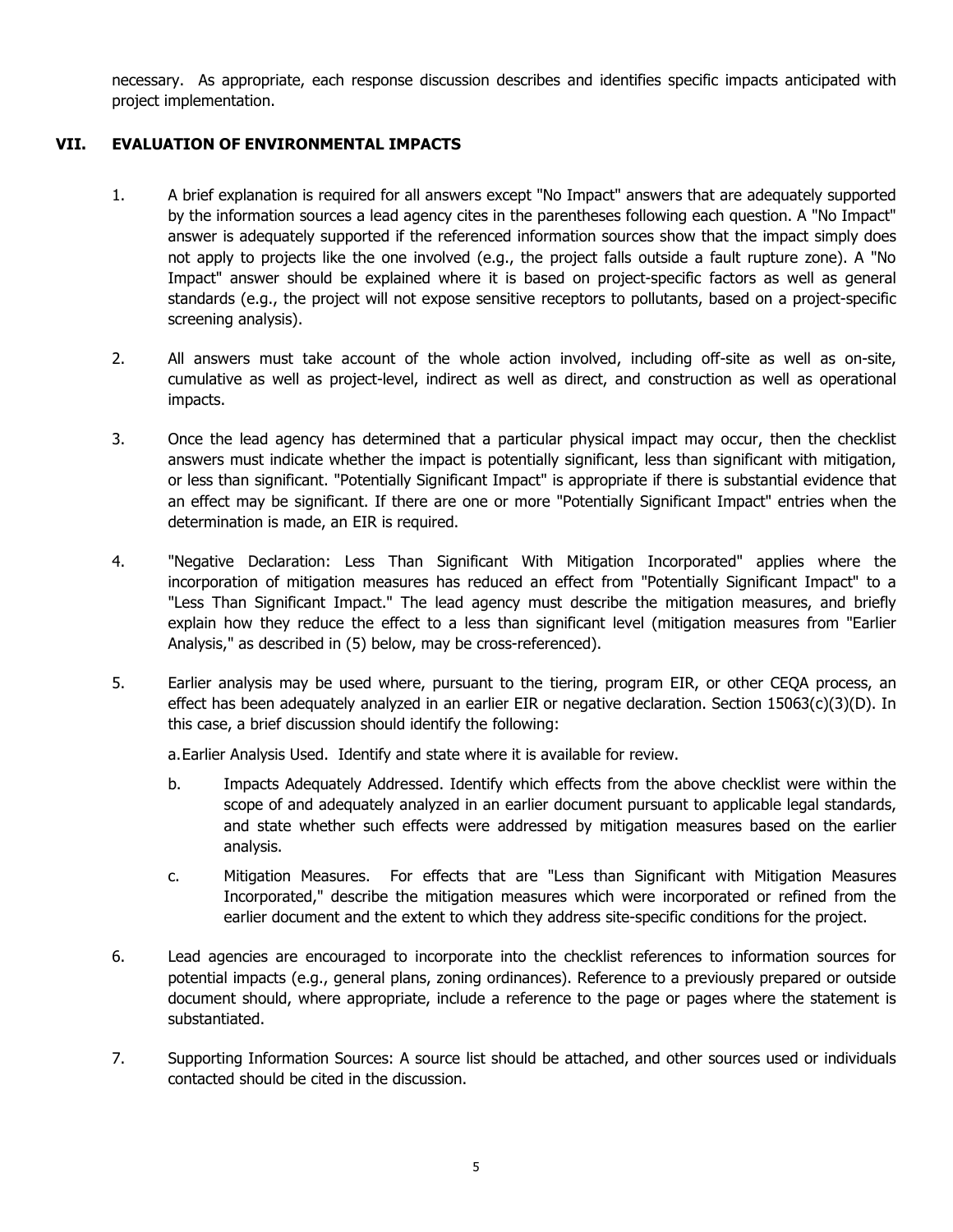- 8. This is only a suggested form, and lead agencies are free to use different formats; however, lead agencies should normally address the questions from this checklist that are relevant to a project's environmental effects in whatever format is selected.
- 9. The explanation of each issue should identify:
	- a. The significance criteria or threshold, if any, used to evaluate each question; and
	- b. the mitigation measure identified, if any, to reduce the impact to less than significance.

#### **VIII. TIERED DOCUMENTS AND INCORPORATION BY REFERENCE**

Information, findings, and conclusions contained in this document may be based on incorporation by reference of tiered documentation, which are discussed in the following section.

1. Tiered Documents

As permitted in Section 15152(a) of the CEQA Guidelines, information and discussions from other documents may be included into this document. Tiering is defined as follows:

"Tiering refers to using the analysis of general matters contained in a broader EIR (such as the one prepared for a general plan or policy statement) with later EIRs and negative declarations on narrower projects; incorporating by reference the general discussions from the broader EIR; and concentrating the later EIR or negative declaration solely on the issues specific to the later project."

Tiering also allows this document to comply with Section 15152(b) of the CEQA Guidelines, which discourages redundant analyses, as follows:

"Agencies are encouraged to tier the environmental analyses which they prepare for separate but related projects including the general plans, zoning changes, and development projects. This approach can eliminate repetitive discussion of the same issues and focus the later EIR or negative declaration on the actual issues ripe for decision at each level of environmental review. Tiering is appropriate when the sequence of analysis is from an EIR prepared for a general plan, policy or program to an EIR or negative declaration for another plan, policy, or program of lesser scope, or to a site-specific EIR or negative declaration."

Further, Section 15152(d) of the CEQA Guidelines states:

"Where an EIR has been prepared and certified for a program, plan, policy, or ordinance consistent with the requirements of this section, any lead agency for a later project pursuant to or consistent with the program, plan, policy, or ordinance should limit the EIR or negative declaration on the later project to effects which:

(1) Were not examined as significant effects on the environment in the prior EIR; or

(2) Are susceptible to substantial reduction or avoidance by the choice of specific revisions in the project, by the imposition of conditions, or other means."

#### 2.**Incorporation By Reference**

Incorporation by reference is a procedure for reducing the size of EIRs/MND and is most appropriate for including long, descriptive, or technical materials that provide general background information, but do not contribute directly to the specific analysis of the project itself. This procedure is particularly useful when an EIR or Negative Declaration relies on a broadly-drafted EIR for its evaluation of cumulative impacts of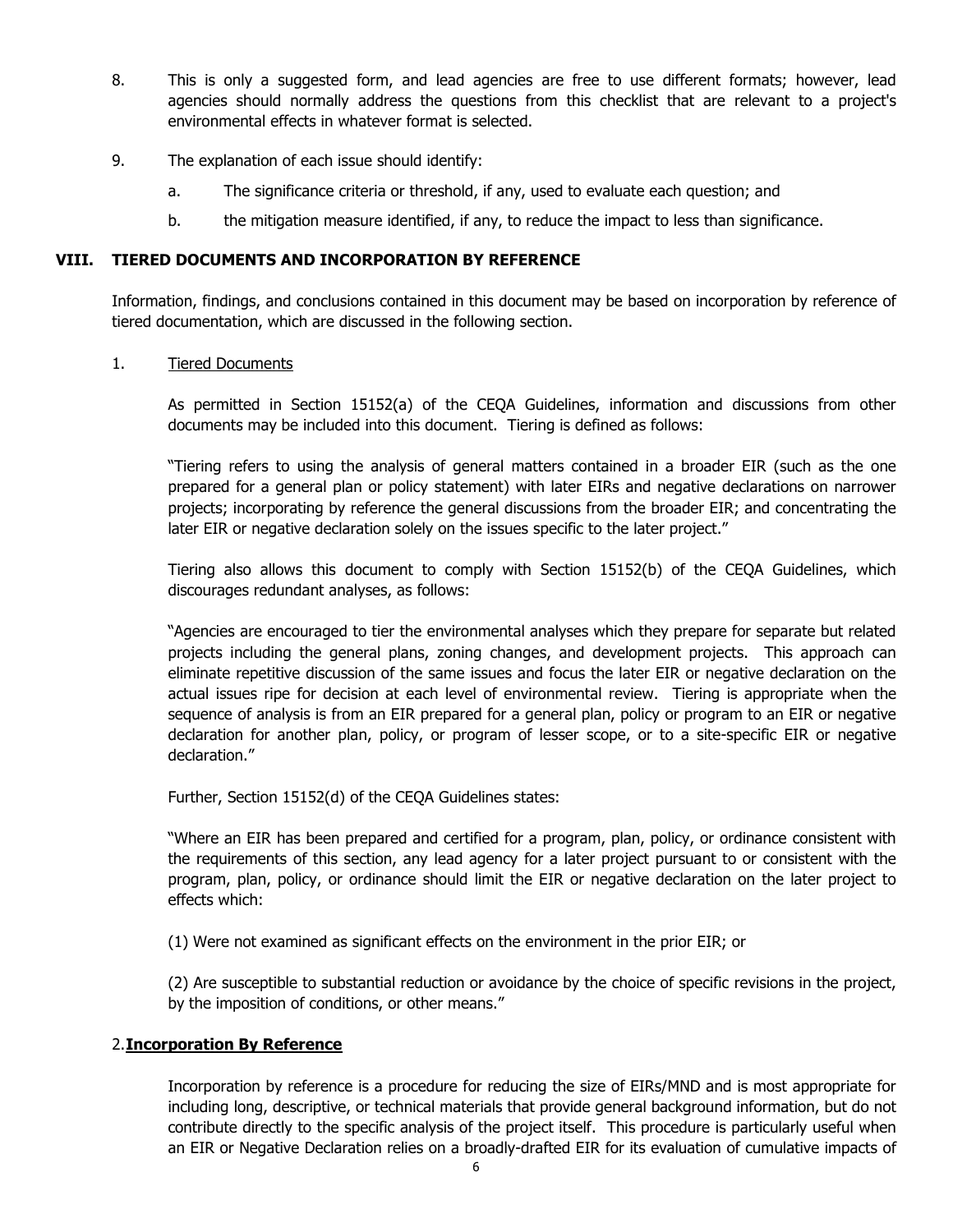related projects (Las Virgenes Homeowners Federation v. County of Los Angeles [1986, 177 Ca.3d 300]). If an EIR or Negative Declaration relies on information from a supporting study that is available to the public, the EIR or Negative Declaration cannot be deemed unsupported by evidence or analysis (San Francisco Ecology Center v. City and County of San Francisco [1975, 48 Ca.3d 584, 595]). This document incorporates by reference appropriate information from the "Final Environmental Impact Report and Environmental Assessment for the City of Temecula General Plan EIR.

When an EIR or Negative Declaration incorporates a document by reference, the incorporation must comply with Section 15150 of the CEQA Guidelines as follows:

- The incorporated document must be available to the public or be a matter of public record (CEOA Guidelines Section 15150[a]). The General Plan EIR and documents incorporated by reference are available, along with this document, at the City of Temecula Community Development Department, 41000 Main Street, Temecula, CA 92590 Ph. (951) 694-6400.
- This document must be available for inspection by the public at an office of the lead agency (CEQA Guidelines Section 15150[b]). These documents are available at the City of Temecula Community Development Department, 41000 Main Street, Temecula, CA 92590 Ph. (951) 694- 6400.
- These documents must summarize the portion of the document being incorporated by reference or briefly describe information that cannot be summarized. Furthermore, these documents must describe the relationship between the incorporated information and the analysis in the tiered documents (CEQA Guidelines Section 15150[c]). As discussed above, the tiered EIRs address the entire project site and provide background and inventory information and data which apply to the project site. Incorporated information and/or data will be cited in the appropriate sections.
- These documents must include the State identification number of the incorporated documents (CEQA Guidelines Section 15150[d]). The State Clearinghouse Number for the City of Temecula General Plan EIR is SCH #2003061041.
- The material to be incorporated in this document will include general background information (CEQA Guidelines Section 15150[f]).
- A complete list of documents incorporated by reference can be found in Section Two V.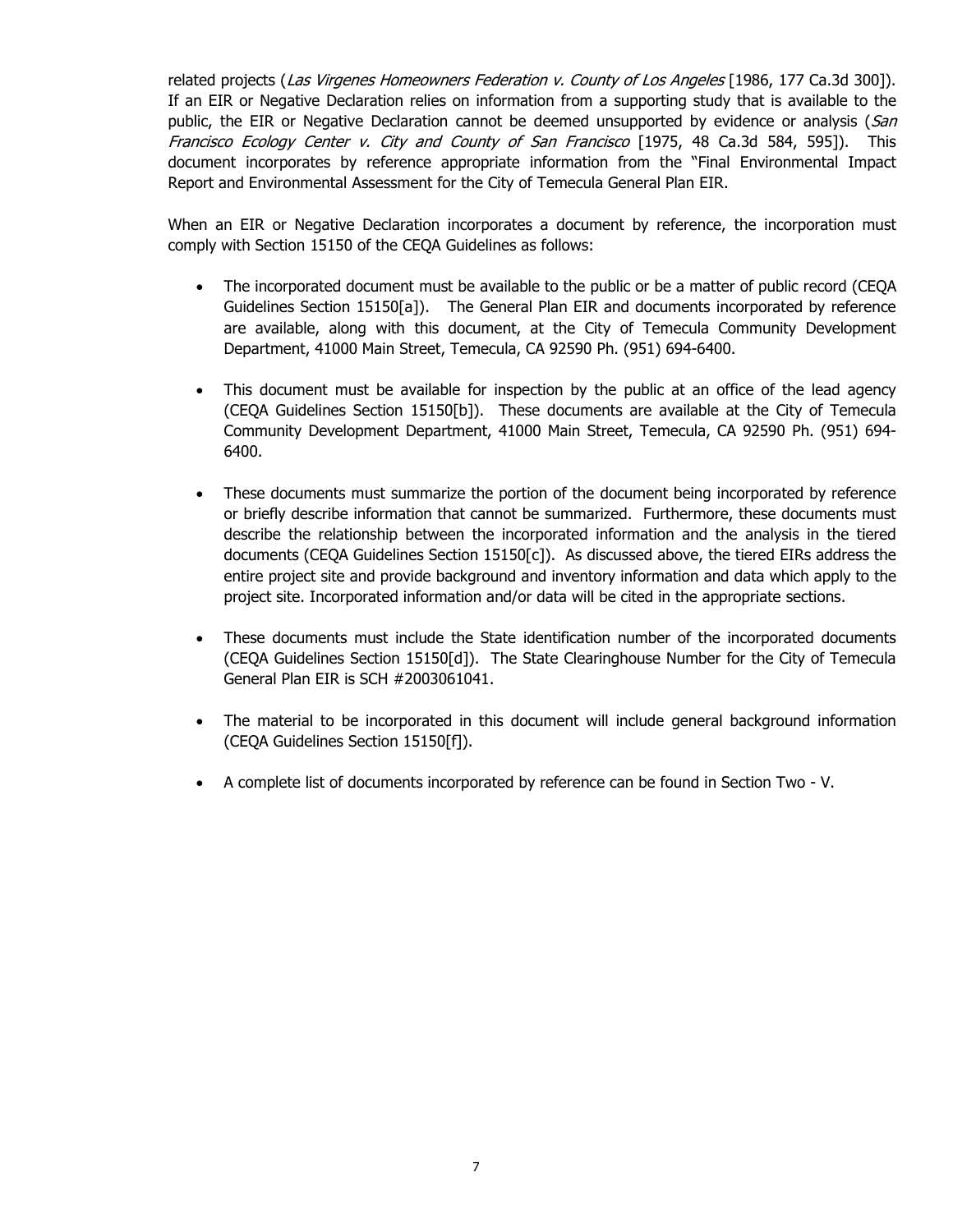**SECTION TWO – CONTENTS OF AN INITIAL STUDY**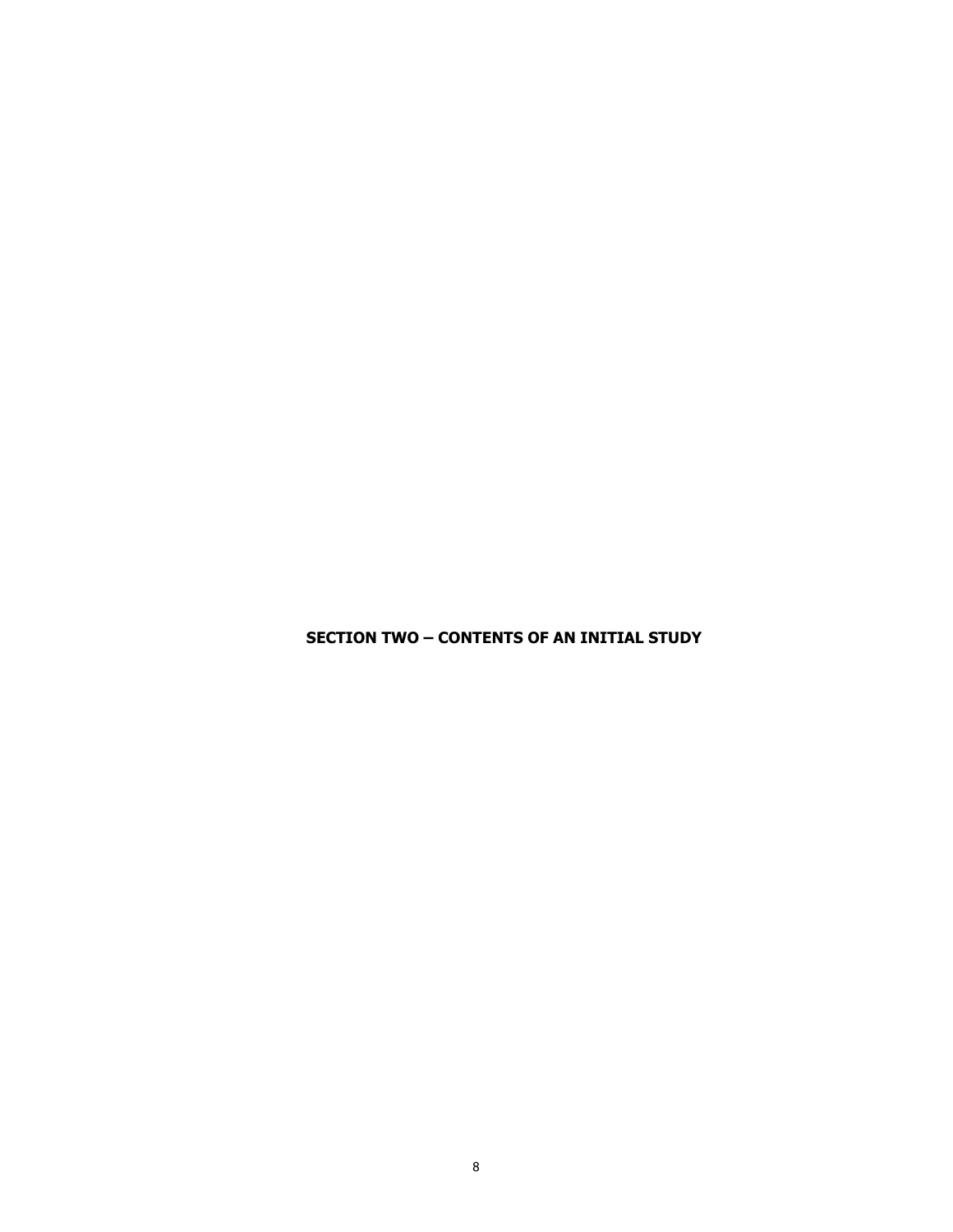# **SECTION TWO – CONTENTS OF AN INITIAL STUDY**

### **I. PROJECT SUMMARY**

| Project Title                                       | PW11-10 Flood Control Channel Reconstruction and Repair                                                                                                                                                                                                                                                                                                                                                                                                                                                                                                                                                                                                                                                                                                                                                                                                                                                                                                                                                                                                                                                                                                                                                                                |
|-----------------------------------------------------|----------------------------------------------------------------------------------------------------------------------------------------------------------------------------------------------------------------------------------------------------------------------------------------------------------------------------------------------------------------------------------------------------------------------------------------------------------------------------------------------------------------------------------------------------------------------------------------------------------------------------------------------------------------------------------------------------------------------------------------------------------------------------------------------------------------------------------------------------------------------------------------------------------------------------------------------------------------------------------------------------------------------------------------------------------------------------------------------------------------------------------------------------------------------------------------------------------------------------------------|
| Lead Agency Name and Address                        | City of Temecula<br>41000 Main Street, Temecula, California 92590                                                                                                                                                                                                                                                                                                                                                                                                                                                                                                                                                                                                                                                                                                                                                                                                                                                                                                                                                                                                                                                                                                                                                                      |
| Contact Person                                      | Nino Abad<br>Phone: (951) 308-6385<br>Email: Nino.Abad@TemeculaCA.gov                                                                                                                                                                                                                                                                                                                                                                                                                                                                                                                                                                                                                                                                                                                                                                                                                                                                                                                                                                                                                                                                                                                                                                  |
| <b>Review Period</b>                                | Public Review from: April 28, 2021 to May 27, 2021                                                                                                                                                                                                                                                                                                                                                                                                                                                                                                                                                                                                                                                                                                                                                                                                                                                                                                                                                                                                                                                                                                                                                                                     |
| Project Location                                    | Friendship Park (Pala Community Park)<br>44900 Temecula Ln<br>Temecula, CA 92592                                                                                                                                                                                                                                                                                                                                                                                                                                                                                                                                                                                                                                                                                                                                                                                                                                                                                                                                                                                                                                                                                                                                                       |
| Project Sponsor's Name and Address                  | City of Temecula<br>41000 Main Street, Temecula, California 92590                                                                                                                                                                                                                                                                                                                                                                                                                                                                                                                                                                                                                                                                                                                                                                                                                                                                                                                                                                                                                                                                                                                                                                      |
| General Plan Designation                            | Open Space                                                                                                                                                                                                                                                                                                                                                                                                                                                                                                                                                                                                                                                                                                                                                                                                                                                                                                                                                                                                                                                                                                                                                                                                                             |
| Zoning                                              | Open Space and Public Park                                                                                                                                                                                                                                                                                                                                                                                                                                                                                                                                                                                                                                                                                                                                                                                                                                                                                                                                                                                                                                                                                                                                                                                                             |
| Description of Project                              | The erosion of the beds and banks are damaging and encroaching on the<br>existing Friendship Park (Pala Community Park [Pala Park]). The City is<br>proposing to let Temecula Creek meander naturally within the vicinity of<br>Pala Park, however, the City is also proposing to protect Pala Park and the<br>recreational fields from future erosion. The project consists of installing a<br>sheet pile wall, approximately 427 feet in length, and an associated anchor<br>system along the northern boundary of the existing soccer field in Pala<br>Park. An impact pile driver will be used to install the sheet pile wall. The<br>sheet pile wall will be driven to a maximum depth of 35-foot below ground<br>surface (bgs). Wall anchors will be placed subsurface to hold the sheet pile<br>wall in place in case Temecula Creek erodes all the way to the sheet pile<br>wall. Any excess materials will be hauled off the site. The project does not<br>propose to remove any trees as part of the project. The project will be<br>constructed during non-nesting season to avoid any biological resource<br>impacts. Staging of construction equipment will be outside of Temecula<br>Creek and located within Pala Park. |
| Surrounding Land Uses and Setting                   | The project location is within Friendship Park (Pala Community Park) and<br>surrounded by residential communities.                                                                                                                                                                                                                                                                                                                                                                                                                                                                                                                                                                                                                                                                                                                                                                                                                                                                                                                                                                                                                                                                                                                     |
| Other Public Agencies Whose Approval is<br>Required | Not Applicable.                                                                                                                                                                                                                                                                                                                                                                                                                                                                                                                                                                                                                                                                                                                                                                                                                                                                                                                                                                                                                                                                                                                                                                                                                        |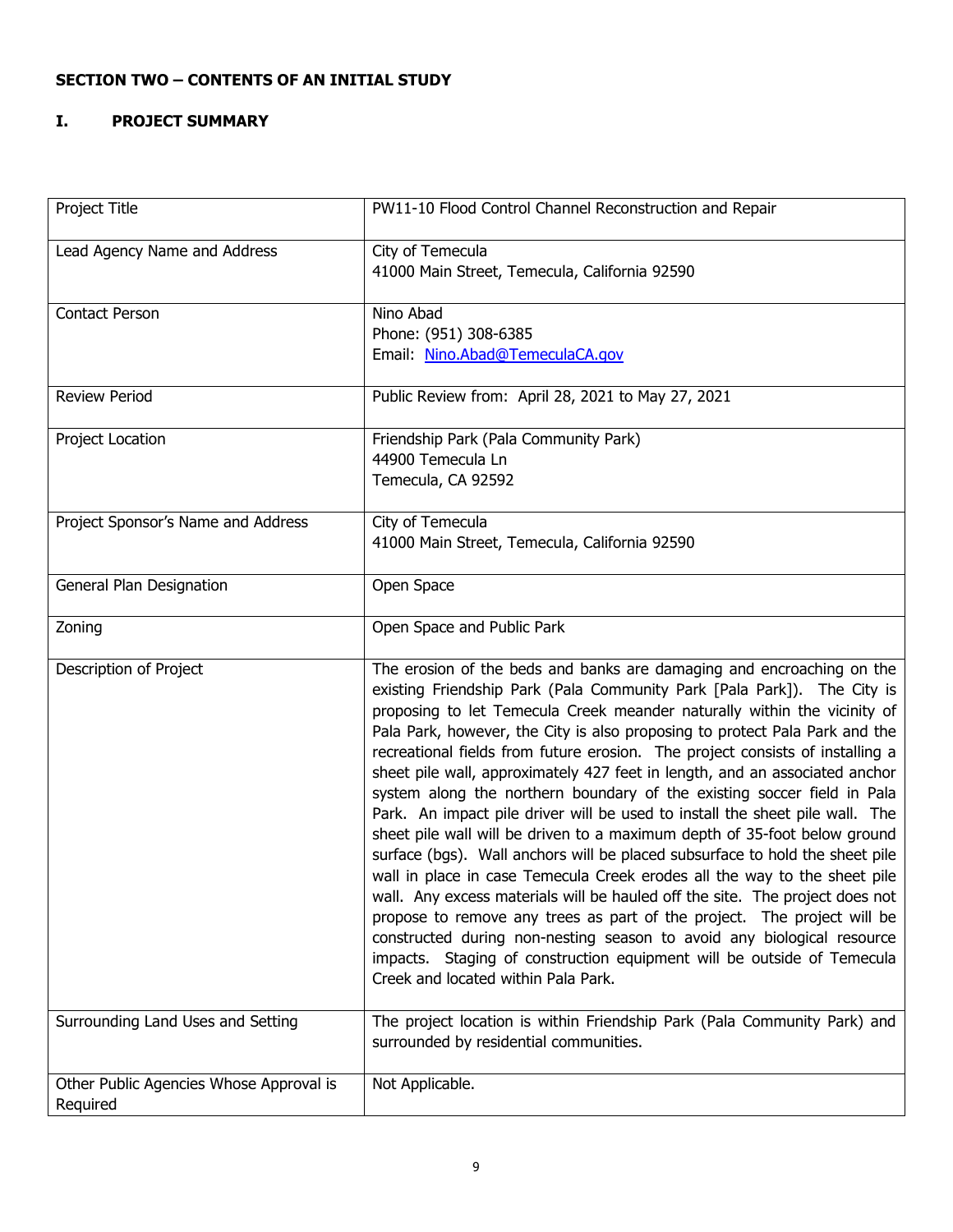#### **Environmental Factors Potentially Affected**

The environmental factors checked below would be potentially affected by this project, involving at least one impact that is a "Potentially Significant Impact" as indicated by the checklist on the following pages.

| <b>Aesthetics</b>                         |                           | <b>Mineral Resources</b>           |
|-------------------------------------------|---------------------------|------------------------------------|
| <b>Agriculture and Forestry Resources</b> |                           | <b>Noise</b>                       |
| <b>Air Quality</b>                        |                           | Population and Housing             |
| <b>Biological Resources</b>               |                           | <b>Public Services</b>             |
| <b>Greenhouse Gas Emissions</b>           |                           | Recreation                         |
| <b>Cultural Resources</b>                 |                           | <b>Transportation and Traffic</b>  |
| Geology and Soils                         |                           | Utilities and Service Systems      |
| Hazards and Hazardous Materials           |                           | Mandatory Findings of Significance |
| <b>Hydrology and Water Quality</b>        | $\boldsymbol{\mathsf{x}}$ | None                               |
| Land Use and Planning                     |                           |                                    |

#### **Determination**

(To be completed by the lead agency)

On the basis of this initial evaluation:

I find that the proposed project COULD NOT have a significant effect on the environment, and a NEGATIVE DECLARATION will be prepared.

I find that although the proposed project could have a significant effect on the environment, there will not be a **<sup>X</sup>**significant effect in this case because revisions in the project have been made by or agreed to by the project proponent. A MITIGATED NEGATIVE DECLARATION will be prepared.

I find that the proposed project MAY have a significant effect on the environment, and an ENVIRONMENTAL IMPACT REPORT is required.

I find that the proposed project MAY have a "potentially significant impact" or "potentially significant unless mitigated" impact on the environment, but at least one effect 1) has been adequately analyzed in an earlier document pursuant to applicable legal standards, and 2) has been addressed by mitigation measures based on the earlier analysis as described on attached sheets. An ENVIRONMENTAL IMPACT REPORT is required, but it must analyze only the effects that remain to be addressed.

I find that although the proposed project could have a significant effect on the environment, because all potentially significant effects (a) have been analyzed adequately in an earlier EIR or NEGATIVE DECLARATION pursuant to applicable standards, and (b) have been avoided or mitigated pursuant to that earlier EIR or NEGATIVE DECLARATION, including revisions or mitigation measures that are imposed upon the proposed project, nothing further is required.

New del

**Reviewed By** 

**Signature** 

Luke Watson Director of Community Development

4/21/2021

Date

v/z *z/-z,()z\_,;* 

Date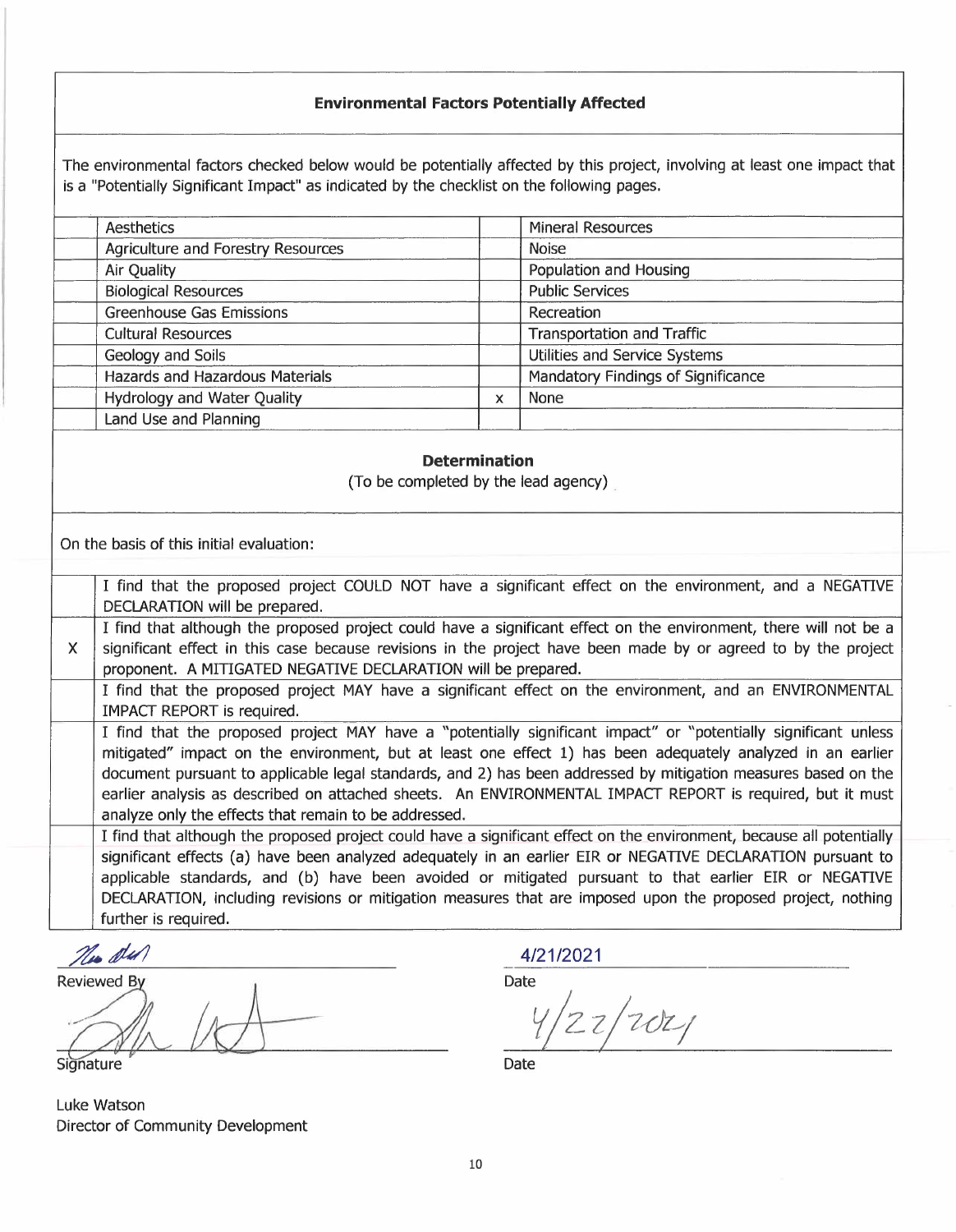Exhibit "A"

Vicinity Map

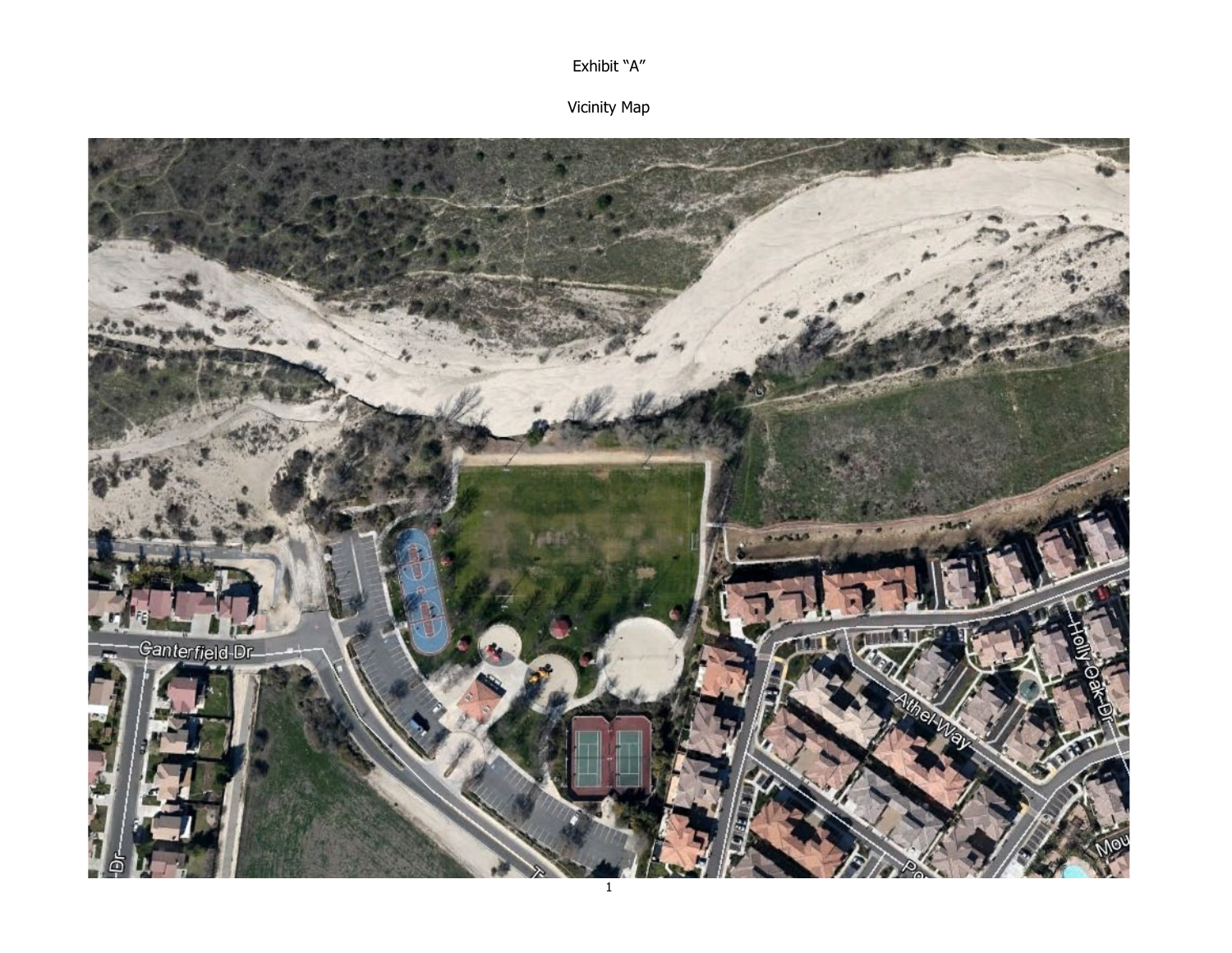Exhibit "B"

Site Plan

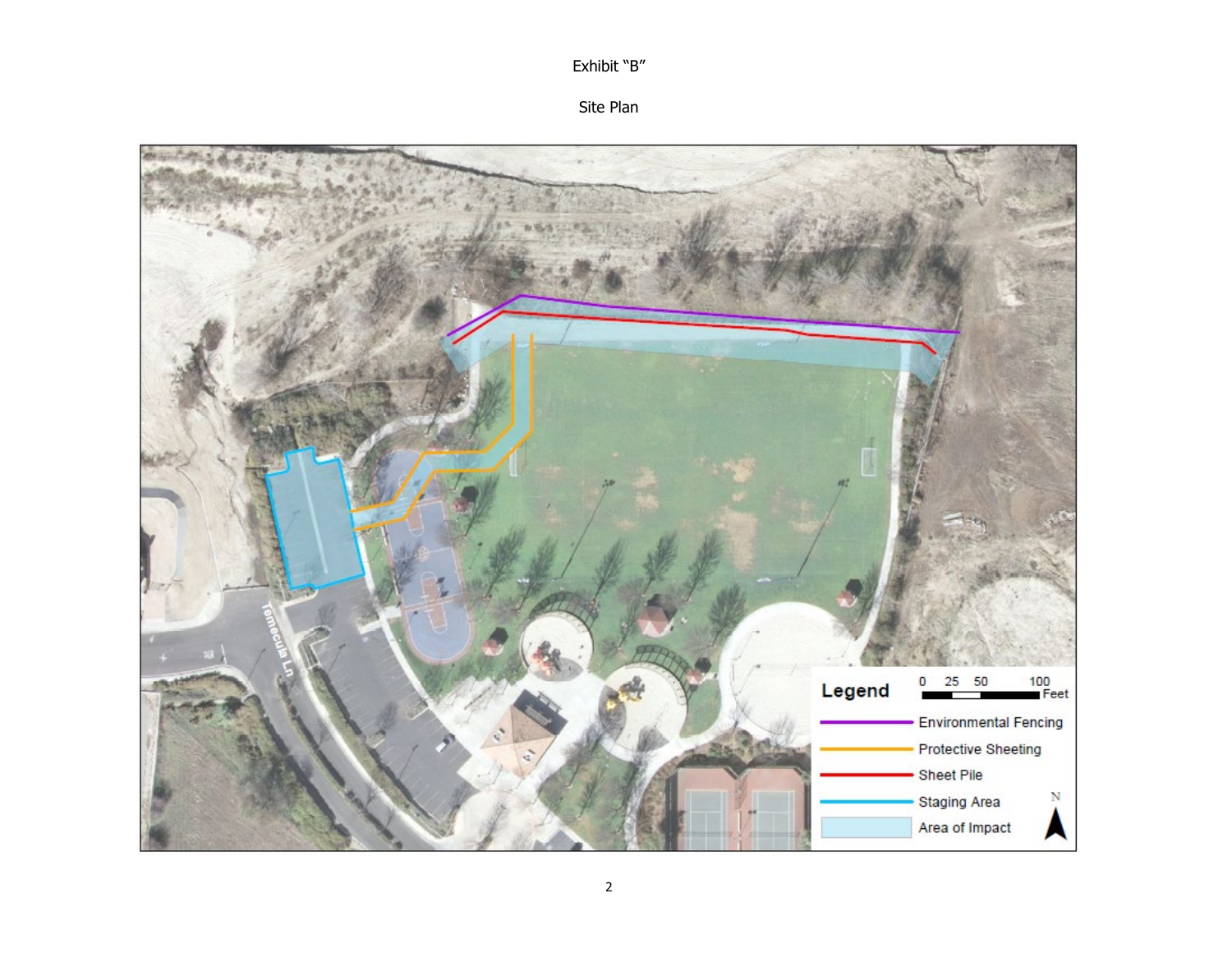| -1. |  | <b>AESTHETICS.</b> Would the project: |  |
|-----|--|---------------------------------------|--|
|-----|--|---------------------------------------|--|

|   | Issues and Supporting Information Sources                             | Potentially<br>Significant<br>Impact | Less Than<br>Significant With<br>Mitigation<br>Incorporated | Less Than<br>Significant<br>Impact | <b>No</b><br>Impact |
|---|-----------------------------------------------------------------------|--------------------------------------|-------------------------------------------------------------|------------------------------------|---------------------|
| a | Have a substantial adverse effect on a scenic vista?                  |                                      |                                                             |                                    | χ                   |
| b | Substantially damage scenic resources, including, but not limited     |                                      |                                                             |                                    |                     |
|   | to, trees, rock outcroppings, and historic buildings within a state   |                                      |                                                             |                                    | X                   |
|   | scenic highway?                                                       |                                      |                                                             |                                    |                     |
|   | Substantially degrade the existing visual character or quality of the |                                      |                                                             |                                    | х                   |
|   | site and its surroundings?                                            |                                      |                                                             |                                    |                     |
| d | Create a new source of substantial light or glare which would         |                                      |                                                             |                                    |                     |
|   | adversely affect day or nighttime views in the area?                  |                                      |                                                             |                                    |                     |

Comments:

1.a. **No Impact.** The Project is not located near a scenic vista. The Project plans to install a sheet pile wall and associated anchors along the northern boundary of the existing soccer field of Pala Park, which will temporarily obstruct existing views during construction. Therefore, there is no impact to a scenic vista.

1.b. **No Impact.** The Project is not located within or adjacent to scenic resources. Additionally, according to the California Department of Transportation Scenic Highways Program Database, there are no designated state scenic highways located near the Project. Therefore, there is no impact to scenic resources.

1.c. **Less Than Significant Impact.** The installation of the sheet pile protection wall and associated anchors in the park does not have the potential to degrade the visual character of the site. The sheet pile wall and anchors once installed will be installed below grade and will not be seen from the ground surface. Therefore, there is no impact to visual character or quality of the site and its surroundings.

1.d. **No Impact.** Construction of the Project will take place during daylight hours. Therefore, there is no impact by creating a new source of substantial lighting and glare.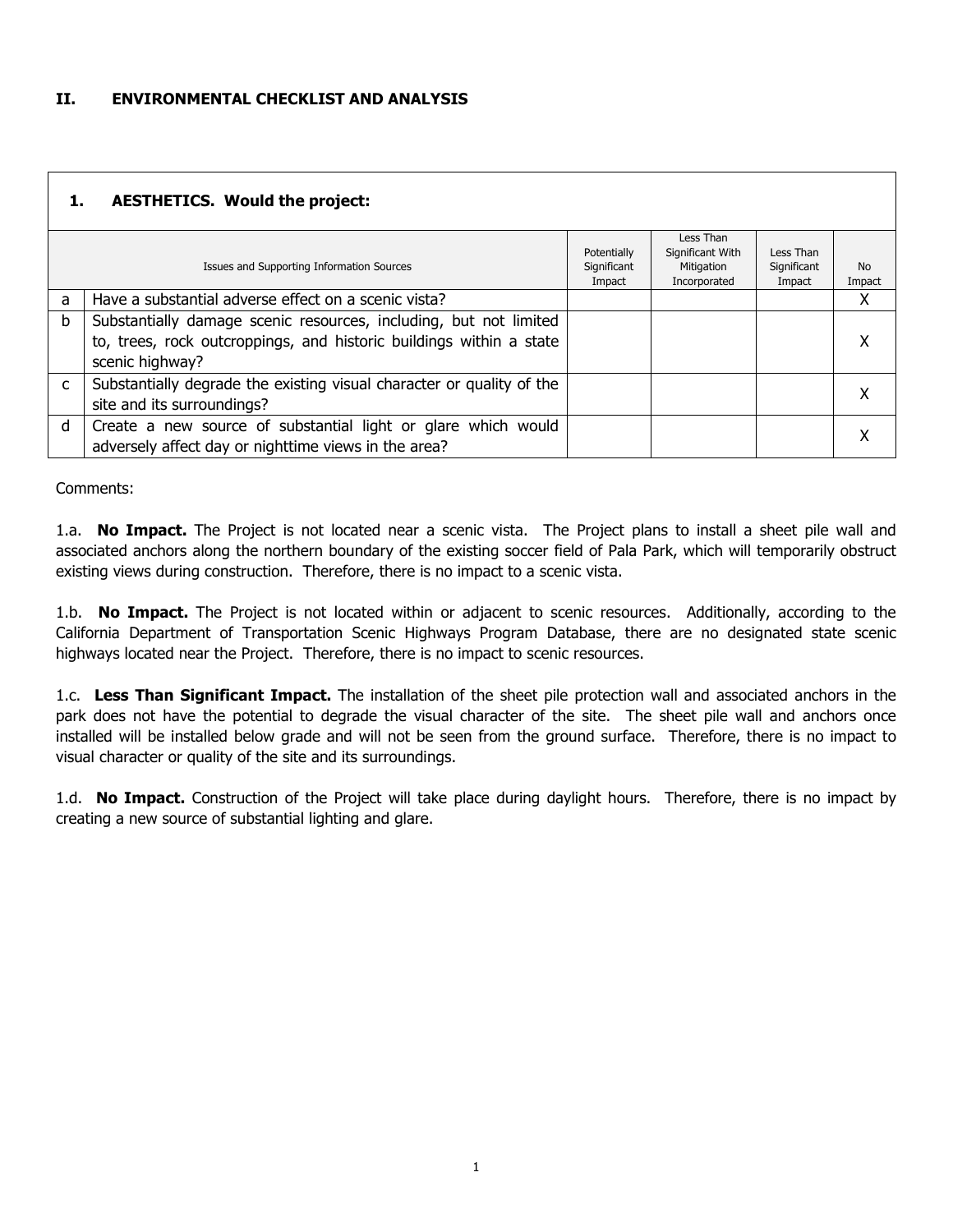**2. AGRICULTURE AND FOREST RESOURCES. In determining whether impacts to agricultural resources are significant environmental effects, lead agencies may refer to the California Agricultural Land Evaluation and Site Assessment Model (1997) prepared by the California Dept. of Conservation as an optional model to use in assessing impacts on agriculture and farmland. In determining whether impacts to forest resources, including timberland, are significant environmental effects, lead agencies may refer to information compiled by the California Department of Forestry and Fire Protection regarding the state's inventory of forest land, including the Forest and Range Assessment Project and the Forest Legacy Assessment Project; and forest carbon measurement methodology provided in Forest Protocols adopted by the California Air Resources Board. Would the project:**

|              | Issues and Supporting Information Sources                                                                                                                                                                                                                                                          | Potentially<br>Significant<br>Impact | Less Than<br>Significant With<br>Mitigation<br>Incorporated | Less Than<br>Significant<br>Impact | <b>No</b><br>Impact |
|--------------|----------------------------------------------------------------------------------------------------------------------------------------------------------------------------------------------------------------------------------------------------------------------------------------------------|--------------------------------------|-------------------------------------------------------------|------------------------------------|---------------------|
| a            | Convert Prime Farmland, Unique Farmland, or Farmland of<br>Statewide Importance (Farmland), as shown on the maps<br>prepared pursuant to the Farmland Mapping and Monitoring<br>Program of the California Resources Agency, to non-agricultural<br>use?                                            |                                      |                                                             |                                    |                     |
| b            | Conflict with existing zoning for agricultural use, or a Williamson<br>Act contract?                                                                                                                                                                                                               |                                      |                                                             |                                    |                     |
| C            | Conflict with existing zoning for, or cause rezoning of, forest land<br>(as defined in Public Resources Code section 12220(g)),<br>timberland (as defined by Public Resources Code section 4526),<br>or timberland zoned Timberland Production (as defined by<br>Government Code section 51104(g)? |                                      |                                                             |                                    |                     |
| <sub>d</sub> | Result in the loss of forest land or conversion of forest land to<br>non-forest use                                                                                                                                                                                                                |                                      |                                                             |                                    | x                   |
| e            | Involve other changes in the existing environment which, due to<br>their location or nature, could result in conversion of Farmland,<br>to non-agricultural use or conversion of forest land to non-forest<br>use?                                                                                 |                                      |                                                             |                                    |                     |

Comments:

2.a. **No Impact.** According to the State of California Department of Conservation Farmland Mapping and Monitoring Program (FMMP), the Project site is not located in an area designated as Prime Farmland, Unique Farmland, or Farmland of Statewide Importance. Therefore, there is no impact to farmland or agricultural resources.

2.b. **No Impact.** The project site is not zoned for agricultural use and is not under a Williamson Act contract. Therefore, there is no impact to land zoned for agricultural use or a Williamson Act contract.

2.c. **No Impact.** The Project location is located in land zoned for open space. The project will not conflict with existing zoning of forest land, timberland, or timberland zoned Timberland Production.

2.d. **No Impact.** The Project is not located in forest land. Therefore, there is no impact to forest land.

2.e. **No Impact.** The Project site is not on land designated for agricultural land use and will not result in conversion of Farmland to non-agricultural use or forest land to non-forest use.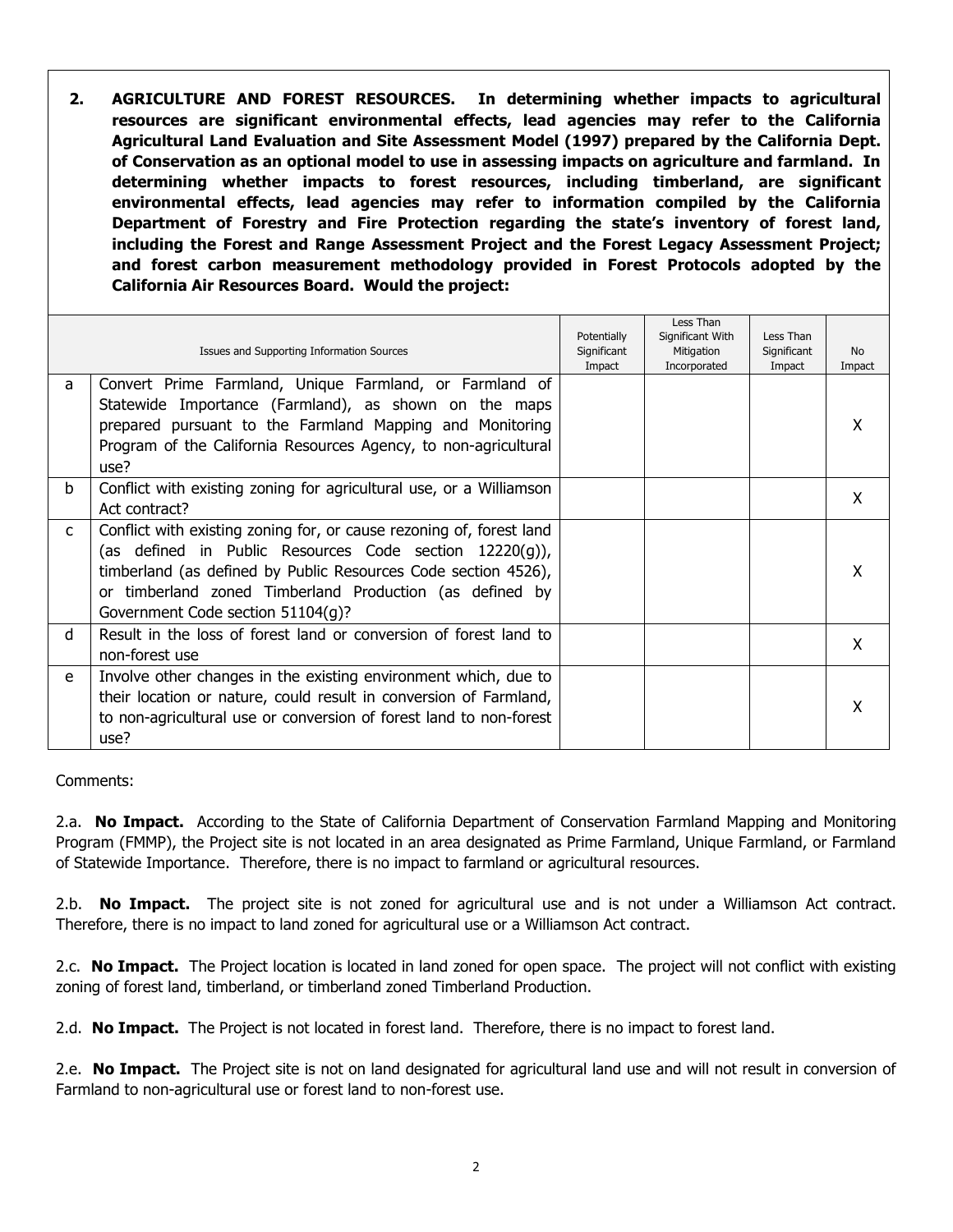### **3. AIR QUALITY. Where available, the significance criteria established by the applicable air quality management or air pollution control district may be relied upon to make the following determinations. Would the project:**

|              | Issues and Supporting Information Sources                                                                                                                                                                                                                                                                  | Potentially<br>Significant<br>Impact | Less Than<br>Significant With<br>Mitigation<br>Incorporated | Less Than<br>Significant<br>Impact | <b>No</b><br>Impact |
|--------------|------------------------------------------------------------------------------------------------------------------------------------------------------------------------------------------------------------------------------------------------------------------------------------------------------------|--------------------------------------|-------------------------------------------------------------|------------------------------------|---------------------|
| a            | Conflict with or obstruct implementation of the applicable air<br>quality plan?                                                                                                                                                                                                                            |                                      |                                                             | X                                  |                     |
| <sub>b</sub> | Violate any air quality standard or contribute substantially to an<br>existing or projected air quality violation?                                                                                                                                                                                         |                                      |                                                             | X                                  |                     |
| $\mathsf{C}$ | Result in a cumulatively considerable net increase of any<br>criteria pollutant for which the project region is non-attainment<br>under an applicable federal or state ambient air quality<br>(including releasing emissions which<br>standard<br>exceed<br>quantitative thresholds for ozone precursors)? |                                      |                                                             | χ                                  |                     |
| d            | sensitive<br>receptors<br>to substantial<br>pollutant<br>Expose<br>concentrations?                                                                                                                                                                                                                         |                                      |                                                             | Χ                                  |                     |
| e            | Create objectionable odors affecting a substantial number of<br>people?                                                                                                                                                                                                                                    |                                      |                                                             |                                    |                     |

#### Comments:

3.a. **Less Than Significant Impact.** The City of Temecula is located in the South Coast Air Quality Management District (SCAQMD) and USEPA Region 9. The following are applicable air quality plans:

- $\triangleright$  South Coast 2012 PM<sub>2.5</sub> Plan and 2015 Supplement
- South Coast 1-Hour Ozone Attainment Demonstration
- $\triangleright$  South Coast PM<sub>10</sub> Redesignation Request and Maintenance Plan
- $\triangleright$  California State Implementation Plan for Carbon Monoxide in the South Coast Air Basin

Emissions were calculated using the CalEEMod, Version 2016.3.2, a model used to quantify air quality impacts from land use projects located throughout California. The following table shows the daily emissions rates output for unmitigated construction during the summer compared to SCAQMD Air Quality Significance Thresholds.

| <b>Pollutant</b>                                      | <b>NOx</b> | $PM_{10}$ | PM <sub>2.5</sub> | <b>SO<sub>x</sub></b> | <b>CO</b> |
|-------------------------------------------------------|------------|-----------|-------------------|-----------------------|-----------|
| Maximum Emissions rate (lbs/day)                      | 20.78      | 6.40a     | 3.80 <sup>b</sup> | 0.03c                 | 13.57     |
| Mass Daily Thresholds (lbs/day)                       | 100        | 150       | 55                | 150                   | 550       |
| <b>Exceed Threshold?</b>                              | No         | No.       | No                | No                    | No        |
| <sup>a</sup> PM <sub>10</sub> total modeled emissions |            |           |                   |                       |           |
| $b$ PM <sub>2.5</sub> total modeled emissions         |            |           |                   |                       |           |
| $\epsilon$ SO <sub>2</sub> modeled emissions          |            |           |                   |                       |           |

During the construction phase, there will be temporary and small amounts of air pollutants emitted from construction equipment and excavation, but the effects will cease after construction is complete. The excavated soils will be wetted daily and earthwork will not occur when wind speeds are greater than 15 miles per hour. Project specifications will require the contractor to not violate air quality regulations, and compliance to those specifications will be monitored by the City on-site inspector. Therefore, there is a less than significant impact to applicable air quality plans.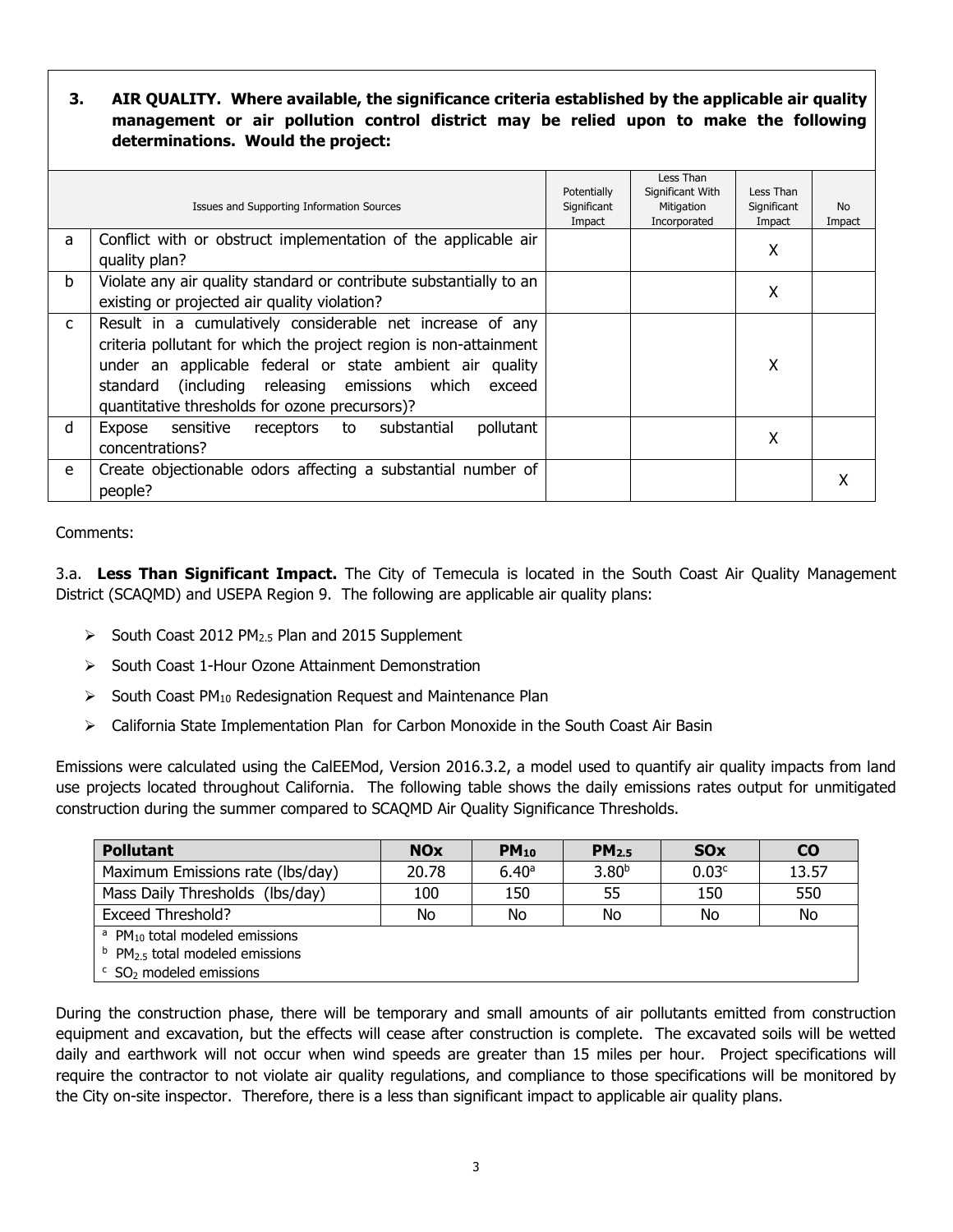3.b. **Less Than Significant Impact.** See Discussion above in 3.a. The project will not emit substantial amounts of pollutants and therefore, the project will not violate any air quality standards.

3.c. **Less Than Significant Impact.** See Discussion above in 3.a. This project will install a sheet pile protection wall and associated anchors that will not produce emissions after construction. The only emissions are from construction activities and do not exceed mass daily emission thresholds as detailed in the table above. The ozone precursors,  $NO<sub>x</sub>$ and CO, do not exceed the mass daily thresholds and therefore will not result in a cumulatively considerable net increase of any criteria pollutant for which the project region is non-attainment under an applicable federal or state ambient air quality standard.

3.d. **Less Than Significant Impact.** See Discussion above in 3.a. The project will not emit substantial amounts of pollutants as the emissions do not exceed mass daily thresholds during construction and any emissions associated with post-construction, such as maintenance, will be less than emissions during construction. Therefore, the project will have a less than significant impact on sensitive receptors.

3.e. **No Impact.** The project area is open and nearest residences are approximately 175 feet away from the project site. Construction equipment used at the site has minimal emissions as compared to the mass daily thresholds and therefore will not create objectionable odors affecting a substantial number of people.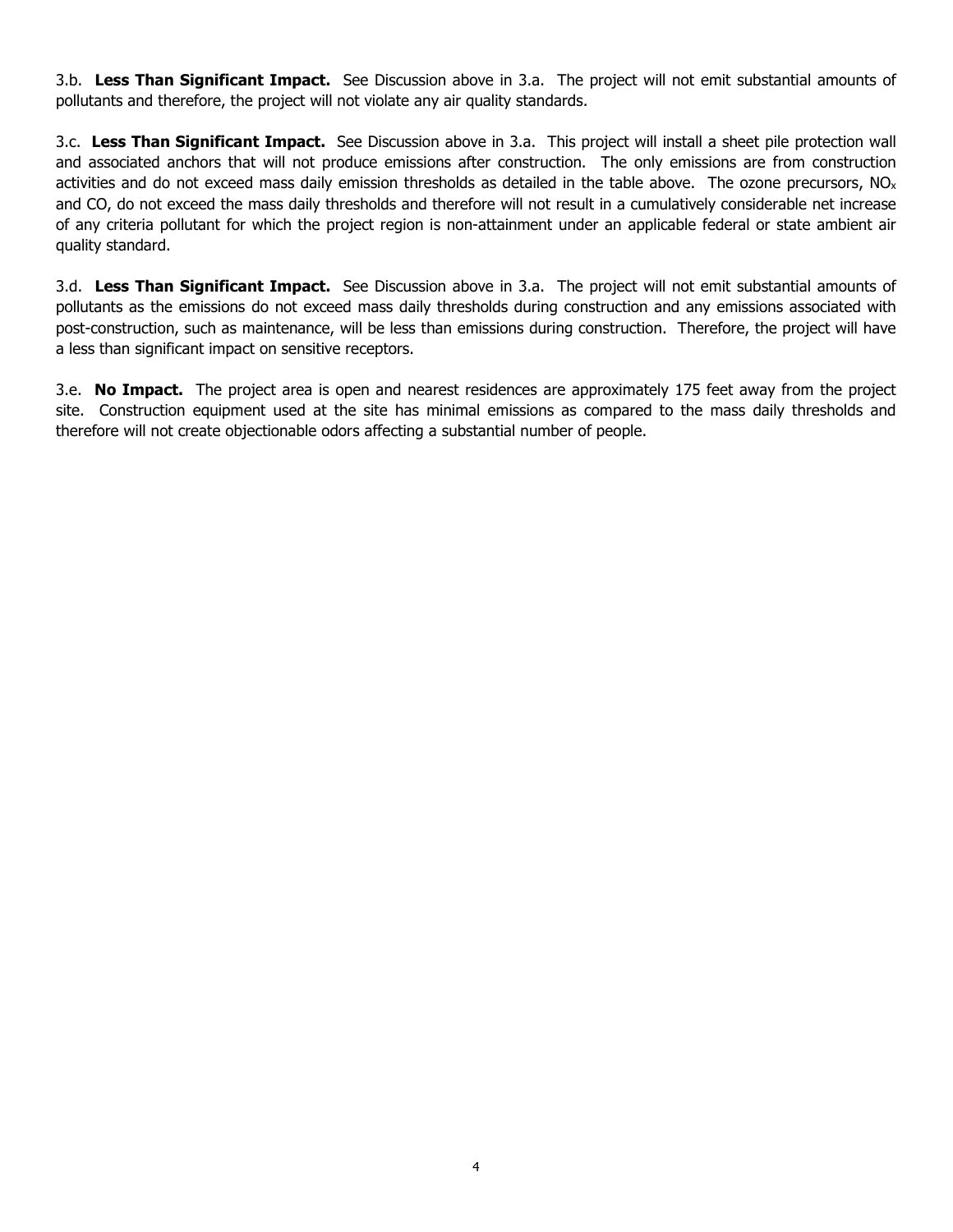### **4. BIOLOGICAL RESOURCES. Would the project:**

|              | Issues and Supporting Information Sources                          | Potentially<br>Significant<br>Impact | Less Than<br>Significant With<br>Mitigation<br>Incorporated | Less Than<br>Significant<br>Impact | <b>No</b><br>Impact |
|--------------|--------------------------------------------------------------------|--------------------------------------|-------------------------------------------------------------|------------------------------------|---------------------|
| a            | Have a substantial adverse effect, either directly or through      |                                      |                                                             |                                    |                     |
|              | habitat modifications, on any species identified as a candidate,   |                                      |                                                             |                                    |                     |
|              | sensitive, or special status species in local or regional plans,   |                                      |                                                             | X                                  |                     |
|              | policies, or regulations, or by the California Department of Fish  |                                      |                                                             |                                    |                     |
|              | and Wildlife or U.S. Fish and Wildlife Service?                    |                                      |                                                             |                                    |                     |
| b            | Have a substantial adverse effect on any riparian habitat or       |                                      |                                                             |                                    |                     |
|              | other sensitive natural community identified in local or regional  |                                      |                                                             | X                                  |                     |
|              | plans, policies, regulations, or by the California Department of   |                                      |                                                             |                                    |                     |
|              | Fish and Wildlife or US Fish and Wildlife Service?                 |                                      |                                                             |                                    |                     |
| $\mathsf{C}$ | Have a substantial adverse effect of federally protected           |                                      |                                                             |                                    |                     |
|              | wetlands as defined by Section 404 of the Clean Water Act          |                                      |                                                             |                                    |                     |
|              | (including, but not limited to, marsh, vernal pool, coastal, etc.) |                                      |                                                             |                                    | X                   |
|              | through direct removal, filling, hydrological interruption, or     |                                      |                                                             |                                    |                     |
|              | other means?                                                       |                                      |                                                             |                                    |                     |
| <sub>d</sub> | Interfere substantially with the movement of any native            |                                      |                                                             |                                    |                     |
|              | resident or migratory fish or wildlife species or with established |                                      |                                                             | X                                  |                     |
|              | native resident or migratory wildlife corridors, or impede the     |                                      |                                                             |                                    |                     |
|              | use of native wildlife nursery sites?                              |                                      |                                                             |                                    |                     |
| e            | Conflict with any local policies or ordinances protecting          |                                      |                                                             |                                    |                     |
|              | biological resources, such as a tree preservation policy or        |                                      |                                                             |                                    | X                   |
|              | ordinance?                                                         |                                      |                                                             |                                    |                     |
| f            | Conflict with the provisions of an adopted Habitat Conservation    |                                      |                                                             |                                    |                     |
|              | Plan, Natural Community Conservation Plan, or other approved       |                                      |                                                             | X                                  |                     |
|              | local, regional, or state habitat conservation plan?               |                                      |                                                             |                                    |                     |

Comments:

4.a. **Less Than Significant Impact.** The work area during construction consists of approximately 0.62 acres. The area consists of California rose briar patch (0.01 acre), developed (0.21 acre), disturbed (0.15 acre), ornamental (0.02 acre), ruderal (0.04 acre), and turf (0.19 acre). Chaparral sand-verbena and paniculate tarplant were observed in the survey area during the Special Status Plant Survey. The Chaparral sand-verbena species is listed in the California Rare Plant Rank CRPR) 1B.1: Plants Rare, Threatened, or Endangered in California and Elsewhere. Plants in this rank meet the definitions of the California Endangered Species Act of the California Fish and Game Code, and are eligible for state listing. The Paniculate tarplant has a CRPR of 4.2: Plant of Limited Distribution on a watch list. These species are located outside of the project construction area and therefore, will not be impacted. Prior to the initiation of the proposed project, the limits of disturbance (temporary impact area) shall be clearly defined and marked in the field with orange snow screen to prevent damage to adjacent vegetation and habitat. Exclusion fencing should be maintained until the completion of all construction activities. Employees shall be instructed that their activities are restricted to the construction areas. No erodible materials will be deposited into watercourses. Brush, loose soils, or other debris material will not be stockpiled within stream channels or on adjacent banks.

To avoid attracting predators of the species of concern, the project site shall be kept as clean of debris as possible. All food related trash items shall be enclosed in sealed containers and regularly removed from the site(s).

Construction employees shall strictly limit their activities, vehicles, equipment, and construction materials to the proposed project footprint and designated staging areas and routes of travel. The construction area(s) shall be the minimal area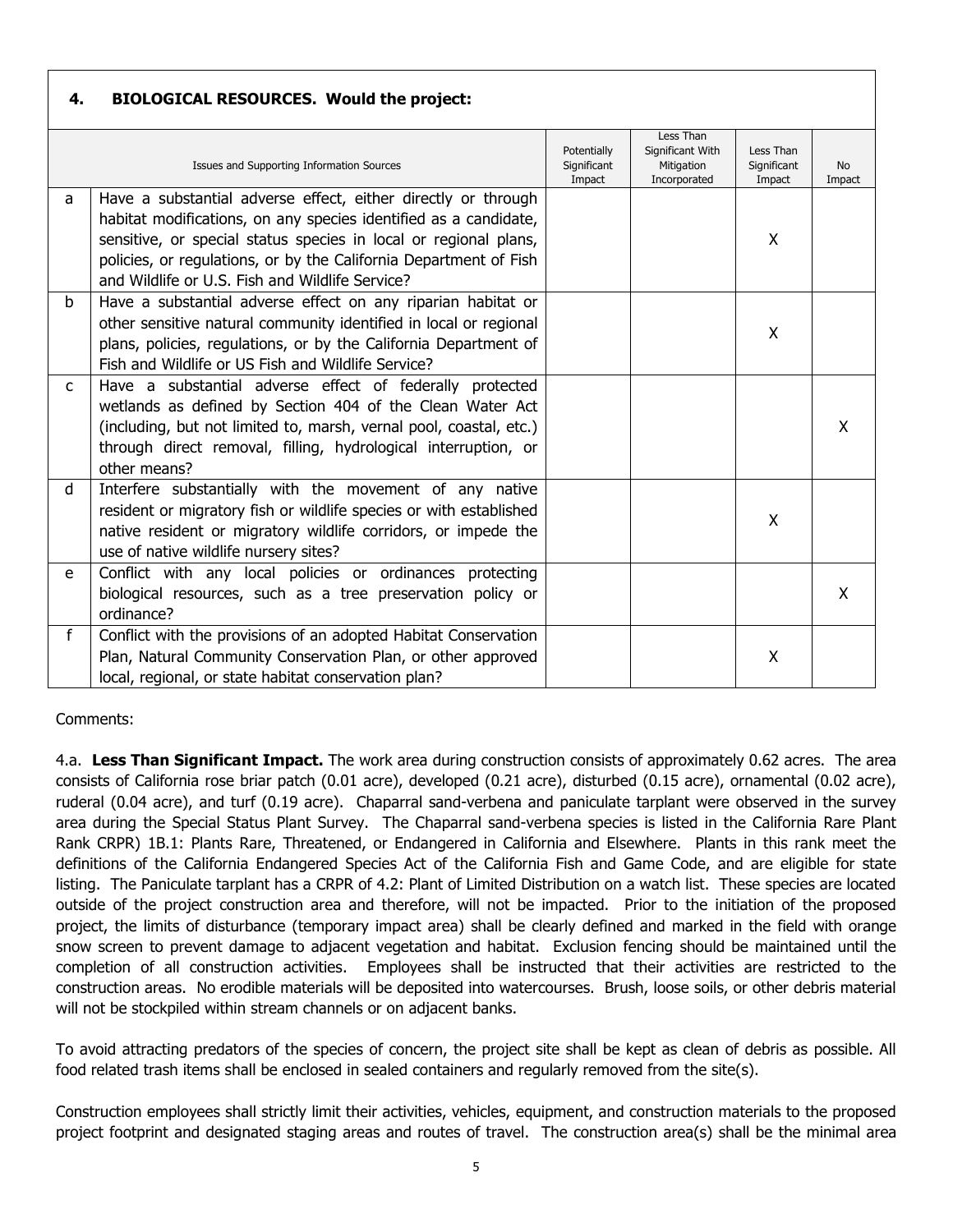necessary to complete the project and shall be specified in the construction plans. Access to sites will occur on preexisting access routes to the greatest extent possible.

4.b. **Less Than Significant Impact.** The temporary impact area consists of riparian habitat. Eight focused surveys were conducted for the Least Bell's Vireo (Vireo bellii pusillus), a federally and California State listed Endangered species, between April 2019 and August 2019 to determine the presence or absence of Least Bell's Vireo on the project site. One Least Bell's Vireo was identified in May 2019, however, the individual appeared to be unpaired and migrating west. Furthermore, these surveys identified one California Species of Special Concern (SSC), a yellow warbler (Setophaga petechial). This individual was not detected in the survey area again, and therefore, was determined to be a migrant and not a breeding individual. Four separate surveys were conducted for the burrowing owl (Athene cunicularia) to identify the presence or absence of burrowing owls on the project site. The surveys were conducted in accordance with the Burrowing Owl Survey Instructions for the Western Riverside County Multiple Species Habitat Conservation Plan (MSHCP) Area. The four surveys were conducted between April 2019 and August 2019, and found that there were no active burrowing owl burrows in the area; therefore, burrowing owls were presumed to be absent from the survey area.

The removal of native vegetation shall be avoided and minimized to the maximum extent practicable. Temporary impacts shall be returned to pre-existing contours and revegetated with appropriate native species.

4.c. **No Impact.** According to the National Wetlands Inventory mapped by the USFWS, there is riverine wetland in the area within Temecula Creek outside of the project area and will not be impacted through direct removal, filling, hydrological interruption, or other means.

4.d. **Less Than Significant Impact.** To ensure compliance with the Migratory Bird Treaty Act and Sections 3503, 3503.5, and 3513 of the California Fish and Game Code, all project activities shall be conducted during the non-nesting season for raptors (July 1 to January 31) and the non-nesting season for birds (September 16 to February 28) to avoid any potential disturbance of avian breeding activities. Therefore work will start effective September 16 and will finish prior to January 31.

4.e. **No Impact.** The Project will not conflict with the City's Heritage Tree Ordinance.

4.f. **Less Than Significant Impact.** The Project will have a less than significant impact on the MSHCP Criteria Cells #7445 and #7446, which would contribute toward conservation of Proposed Constrained Linkage 14 (Temecula and Pechanga Creeks) according to a Habitat Assessment performed on May 21, 2015. Recommendations provided from the Habitat Assessment, that will be implemented during construction, include conducting construction activities during nonnesting seasons for raptors (July 1 to January 31) and non-nesting season for birds (September 16 to February 28). A Joint Project Review was completed in March 2021, and required mitigation will be incorporated into the project design.

#### **Mitigation:**

BIO1: A condition shall be placed on grading permits requiring a qualified biologist to conduct a training session for project personnel prior to grading. The training shall include a description of the species of concern and its habitats, the general provisions of the Endangered Species Act (Act) and the MSHCP, the need to adhere to the provisions of the Act and the MSHCP, the penalties associated with violating the provisions of the Act, the general measures that are being implemented to conserve the species of concern as they relate to the project, and the access routes to and project site boundaries within which the project activities must be accomplished.

BIO2: The qualified project biologist shall monitor construction activities for the duration of the project to ensure that practicable measures are being employed to avoid incidental disturbance of habitat and species of concern outside the project footprint.

BIO3: The upstream and downstream limits of projects disturbance plus lateral limits of disturbance on either side of the stream shall be clearly defined and marked in the field and reviewed by the biologist prior to initiation of work.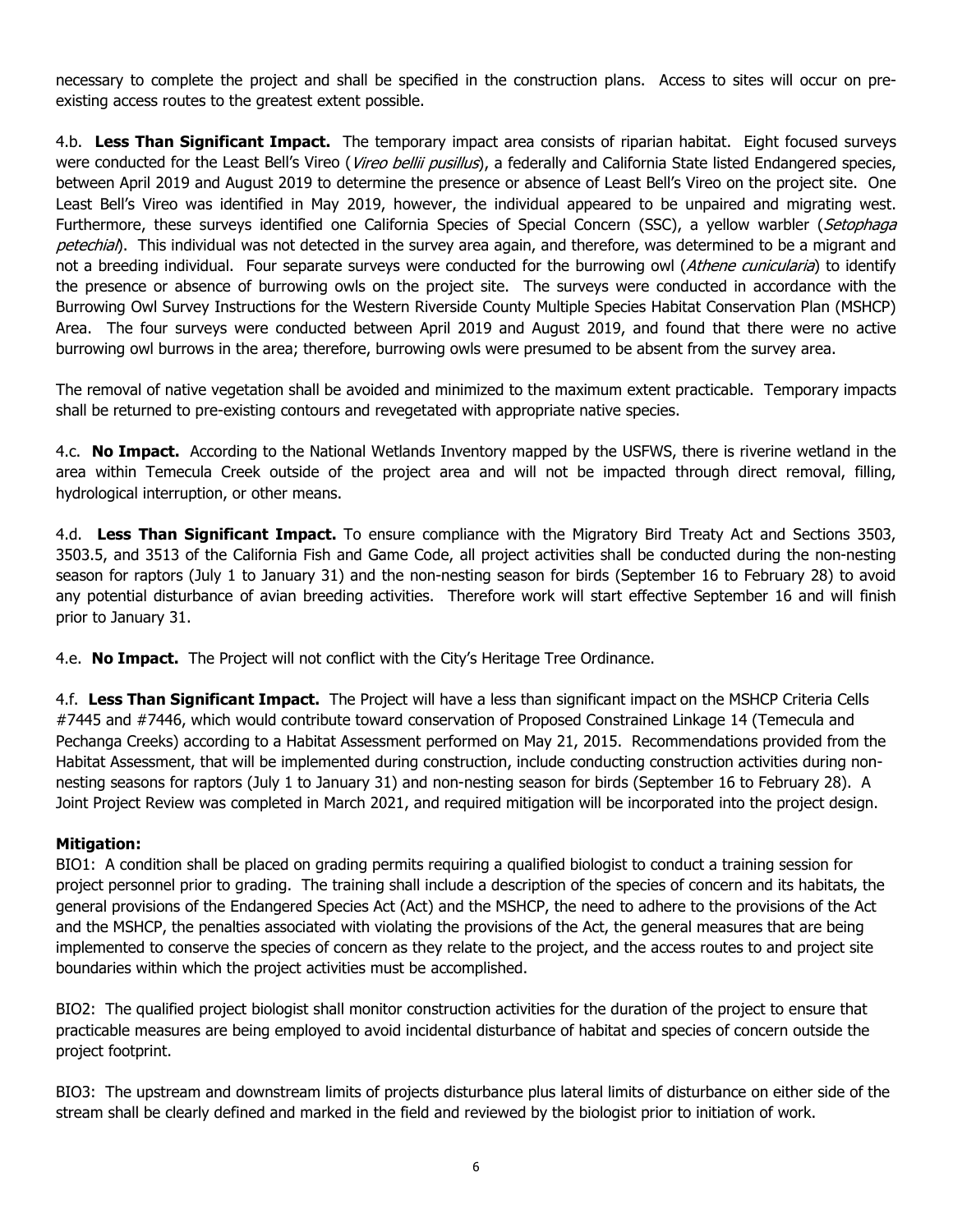BIO4: Due to the presence of potentially suitable habitat, a 30-day preconstruction survey for burrowing owls is required prior to initial ground-disturbing activities (e.g., vegetation clearing, clearing and grubbing, grading, tree removal, site watering, equipment staging) to ensure that no owls have colonized the site in the days or weeks preceding the ground disturbing activities. If burrowing owls have colonized the project site prior to the initiation of ground-disturbing activities, the project proponent will immediately inform the Regional Conservation Authority (RCA) and the Wildlife Agencies, and will need to coordinate further with RCA and the Wildlife Agencies, including the possibility of preparing a Burrowing Owl Protection and Relocation Plan, prior to initiating ground disturbance. If ground-disturbing activities occur, but the site is left undisturbed for more than 30 days, a pre-construction survey will again be necessary to ensure that burrowing owl have not colonized the site since it was last disturbed. If burrowing owl is found, the same coordination described above will be necessary.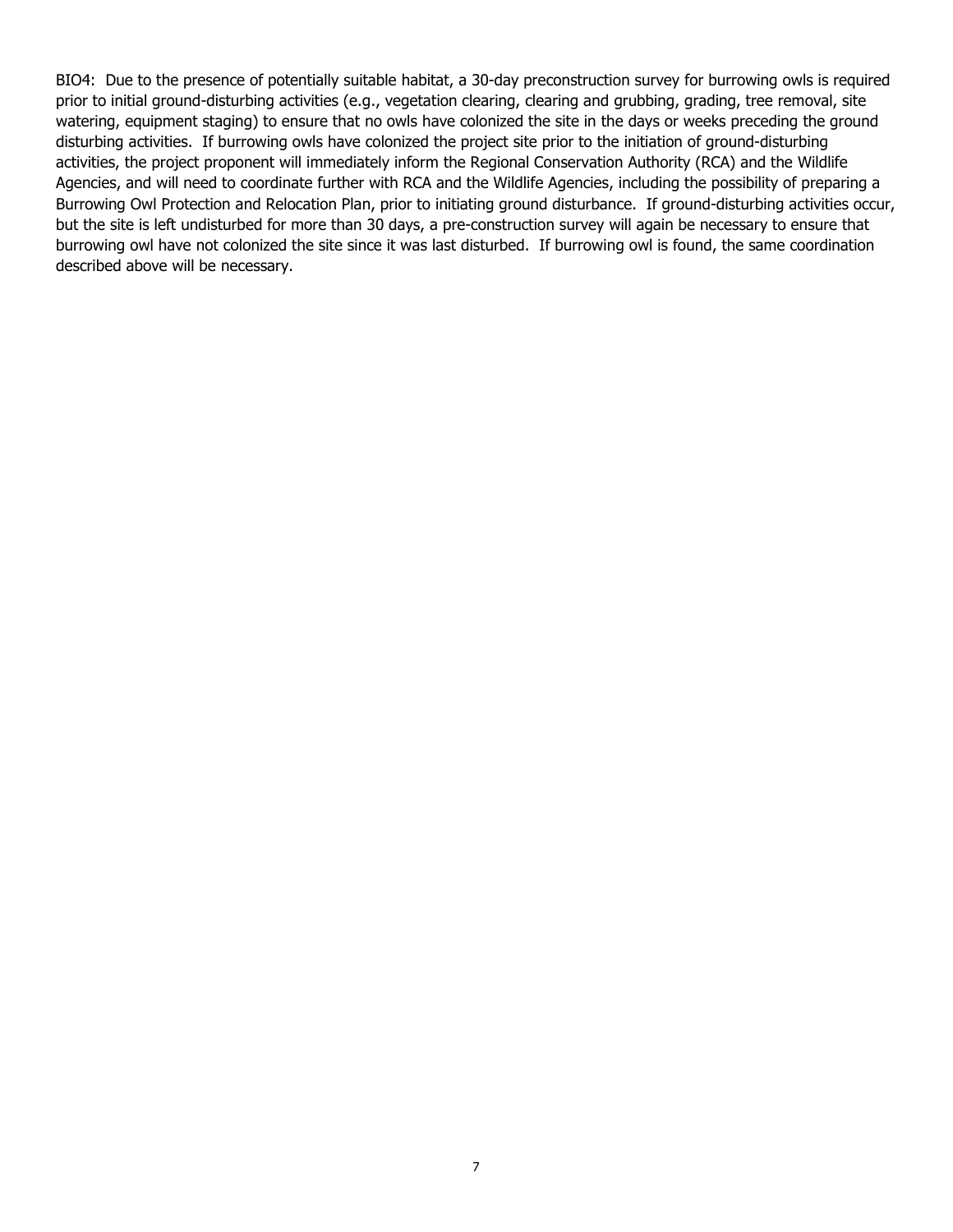#### **5. CULTURAL RESOURCES. Would the project:** Issues and Supporting Information Sources **Potentially Significant** Impact Less Than Significant With Mitigation Incorporated Less Than **Significant** Impact No Impact a  $\vert$  Cause a substantial adverse change in the significance of a historical resource as defined in Section 15064.5? b Cause a substantial adverse change in the significance of an archaeological resource pursuant to Section 15064.5? c Disturb any human remains, including those interred outside of Fiscal brand, including those interior basile of the same contract of the state of the state of the state of the state of the state of the state of the state of the state of the state of the state of the state of the state

Comments:

5.a. **Less Than Significant with Mitigation Incorporated.** The project area was assessed through the Cultural Resources Department of the Soboba Band of Luiseño Indians and was determined that there were no specific concerns regarding known cultural resources. The area is also within the territory of the Luiseño people and was determined to not be within Rincon's Historic Boundaries. The Pechanga Tribe states that the area is a culturally sensitive area to the Pechanga Band of Luiseño Indians. However, with incorporation of Discussion noted below in 5.b. and 5.c., the impacts to historical resources will be reduced to less than significant.

5.b. **Less Than Significant with Mitigation Incorporated.** If at any time during excavation/construction of the site, archaeological/cultural resources, or any artifacts or other objects which reasonably appear to be evidence of cultural or archaeological resource are discovered, all further excavation or other disturbance of the affected area to immediately cease. A fully qualified specialist shall inspect the site, to assess the significance of the find. Upon determining that the discovery is not an archaeological/ cultural resource, the work can be resumed. Upon determining that the discovery is an archaeological/cultural resource, no further excavation or development shall take place until a mitigation plan or other corrective measures have been prepared and approved. A Pechanga Tribal monitor shall be present and have the authority to stop and redirect grading activities, in consultation with the project archaeologist and their designated monitors, to evaluate the significance of any potential resources discovered on the property.

5.c. **Less Than Significant with Mitigation Incorporated.** If human remains are encountered, California Health and Safety Code Section 7050.5 states that no further disturbance shall occur until the Riverside County Coroner has made the necessary findings as to origin. Further, pursuant to California Public Resources Code Section 5097.98(b) remains shall be left in place and free from disturbance until a final decision as to the treatment and disposition has been made. If the Riverside County Coroner determines the remains to be Native American, the Native American Heritage Commission must be contacted within 24 hours. The Native American Heritage Commission must then immediately identify the "most likely descendant(s)" of receiving notification of the discovery. The most likely descendant(s) shall then make recommendations within 48 hours, and engage in consultations concerning the treatment of the remains as provided in Public Resources Code 5097.98 and the Treatment Agreement described in these conditions.

#### **Mitigation:**

CUL1: At least 30 days prior to start of any ground disturbing activity, the Pechanga Tribe should be contacted to coordinate with the Tribe to develop a Cultural Resources Treatment and Monitoring Agreement. The Agreement shall address the treatment of cultural resources, the designation, responsibilities, and participation of professional Pechanga Tribal Monitors during grading, excavation and ground disturbing activities; project grading and development scheduling; terms of compensation for the monitors, including overtime and weekend rates, in addition to mileage reimbursement; and treatment and final disposition of any cultural resource, sacred sites, and human remains discovered on the site. The Pechanga Tribal Monitor will have the authority to stop and redirect grading in the immediate area of a find to evaluate the find and determine the appropriate next steps, in consultation with the Project archaeologist. Such evaluation shall include culturally appropriate temporary and permanent treatment pursuant to the Agreement, which may include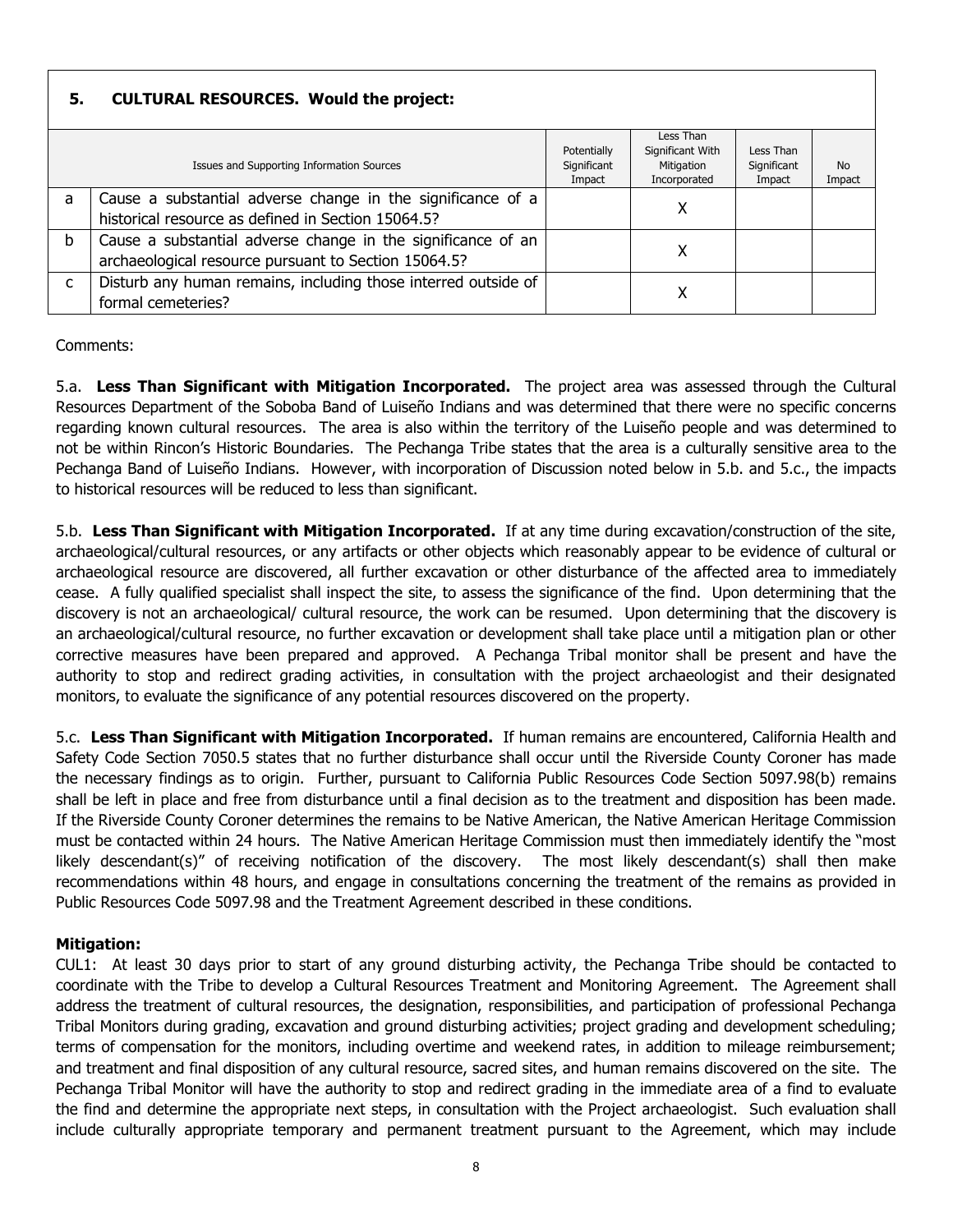avoidance of cultural resources, in-place preservation and/or re-burial on the project property in an area that will not be subject to future disturbances for preservation in perpetuity.

CUL2: Retention of a Qualified Archaeologist: Prior to the start of any ground disturbing activity, the City of Temecula shall retain a qualified archaeologist, defined as an archaeologist meeting the Secretary of the Interior's Professional Qualification Standards for archaeology (Department of the Interior, 2012), to carry out all mitigation measures related to archaeological resources and to coordinate the archaeological program with the Pechanga Band of Luiseño Indians (Pechanga Tribe). The Project archaeologist will have the authority to stop and redirect grading in the immediate area of a find to evaluate the find and determine the appropriate next steps, in consultation with the Pechanga Tribal Monitor.

CUL3: If cultural resources are encountered during the course of ground disturbing activities, the City of Temecula shall cease any ground disturbing activities until it can be evaluated by the qualified archaeologist and the Tribe. The qualified archaeologist, in consultation with the Pechanga Tribe, shall assess the significance of discovered resources and shall take into account the religious beliefs, customs, and practices of the Pechanga Tribe. Avoidance shall be the preferred manner of mitigation pursuant to California Public Resource Code § 21083.2(b). Preservation in place may be accomplished by, but is not limited to, complete avoidance, incorporating the resource into open space or deeding the site into a permanent conservation easement. In the event that preservation in place is demonstrated to be infeasible and data recovery through excavation is determined to be the only feasible mitigation option, a treatment plan shall be prepared and implemented by the qualified archaeologist, in consultation with the Pechanga Tribe. The treatment plan shall also provide for the analysis, reporting, and curation/disposition of resources in accordance with the Treatment Agreement required in CUL1.

CUL4: If human remains are uncovered during project construction, the City of Temecula shall immediately halt work and follow the procedures and protocols set forth in Section 15064.5(e) of the CEQA Guidelines, which require compliance with Health and Safety Code Section 7050.5 and Public Resources Code Section 5097.98 (as amended by AB 2641). The applicant shall immediately contact the Riverside County Coroner to evaluate the remains. If the County Coroner determines that the remains are Native American and not subject to his or her authority, the County Coroner shall notify the Native American Heritage Commission (NAHC) within 24 hours. The NAHC shall designate a Most Likely Descendant (MLD) for the remains, who shall have 48 hours from the time of being granted access to the site to provide recommendations to the landowner for the means of treating or disposing of, with appropriate dignity, the human remains and any associated grave goods. Until the landowner has discussed and conferred with the MLD, the landowner shall ensure that the immediate vicinity where the discovery occurred is not subject to further disturbances, is adequately protected according to generally accepted cultural and archaeological standards, and that further activities take into account the possibility of multiple burials. In the event that no MLD is identified, or if the MLD fails to make a recommendation for disposition, or if the landowner rejects the recommendation of the MLD and mediation with the NAHC fails to provide measures acceptable to the landowner, the landowner may reinter the remains and associated grave goods with appropriate dignity on the property in a location not subject to further disturbance.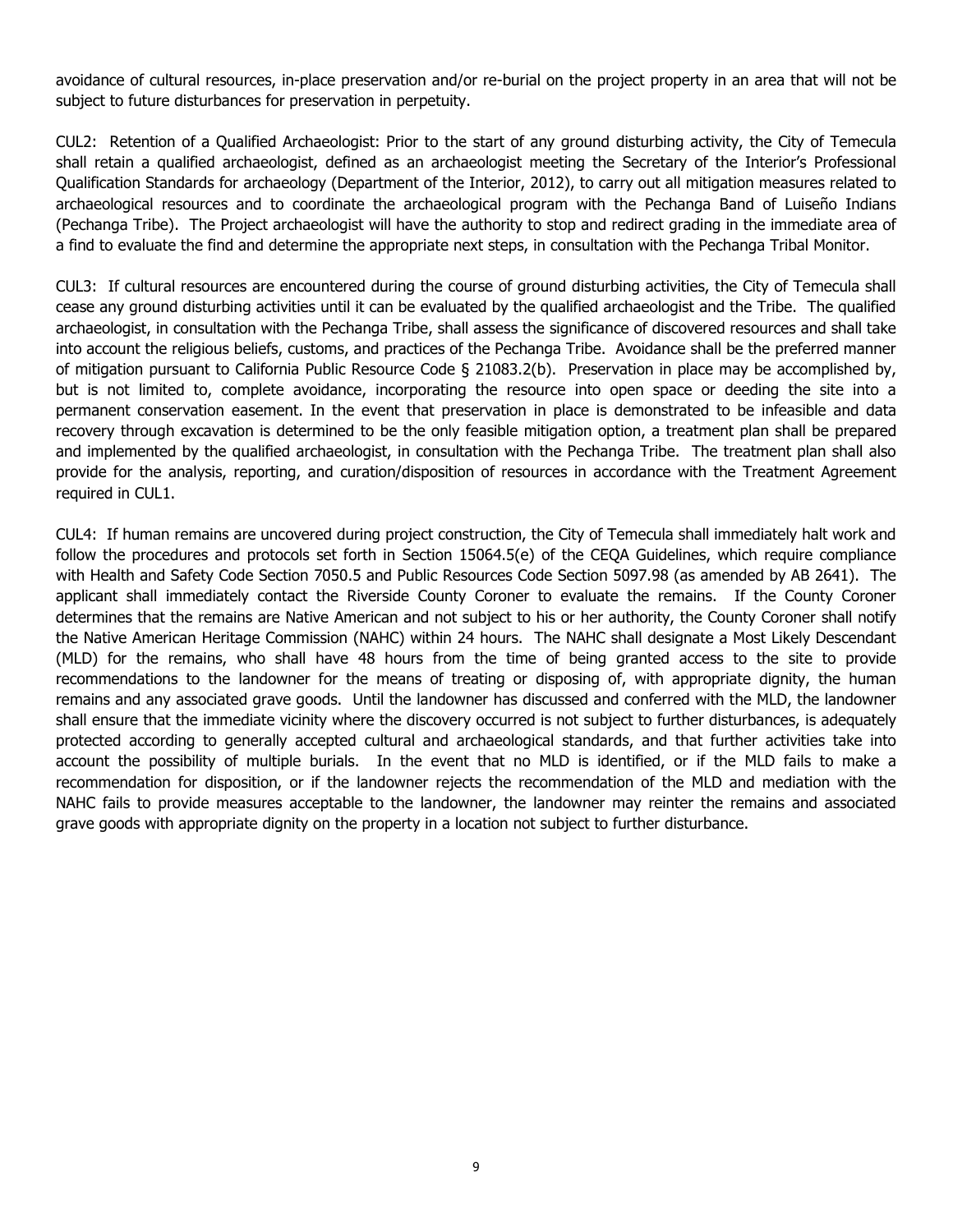#### **6. TRIBAL CULTURAL RESOURCES. Would the project:** Issues and Supporting Information Sources **Potentially Significant** Impact Less Than Significant With Mitigation Incorporated Less Than **Significant** Impact No Impact  $a \mid$  Cause a substantial adverse change in the significant of a Tribal Cultural Resource as defined in Section 21074?

#### Comments:

6.a. **Less Than Significant with Mitigation Incorporated.** See Discussion in Section 5. The Rincon Band of Luiseño Indians, the Soboba Band of Luiseño, Morongo Band of Mission Indians, and the Pechanga Band of Luiseño Indians have been consulted. They have preliminarily deferred to the Pechanga Band of Luiseño Indians for the cultural resources in the area. In a letter response from the Pechanga Tribe, the project area is located in a culturally sensitive area affiliated with the Pechanga Band of Luiseño and specific details will be provided during consultation in regards to potential cultural resources in the area. If cultural resources are discovered during construction, all work in the area of the find shall cease, and the qualified archaeologist and the Pechanga monitor shall investigate the find, and make recommendations as to treatment. All cultural resources, including all archaeological artifacts that are found on the project area, shall be relinquished to the Pechanga Tribe for proper treatment and disposition.

#### **Mitigation:**

TRI1: If cultural resources are discovered during construction, all work in the area of the find shall cease, and the qualified archaeologist and the Pechanga monitor shall investigate the find, and make recommendations as to treatment. All cultural resources, including all archaeological artifacts that are found on the project area, shall be relinquished to the Pechanga Tribe for proper treatment and disposition. Avoidance shall be the preferred manner of mitigation pursuant to California Public Resource Code § 21083.2(b). Preservation in place may be accomplished by, but is not limited to, complete avoidance, incorporating the resource into open space or deeding the site into a permanent conservation easement. In the event that preservation in place is demonstrated to be infeasible and data recovery through excavation is determined to be the only feasible mitigation option, a treatment plan shall be prepared and implemented by the qualified archaeologist, in consultation with the Pechanga Tribe. The treatment plan shall also provide for the analysis, reporting, and address all archeological and cultural artifacts that area found on the project to be relinquished to the Pechanga Tribe for proper treatment and disposition, in accordance with the Treatment Agreement required in CUL1.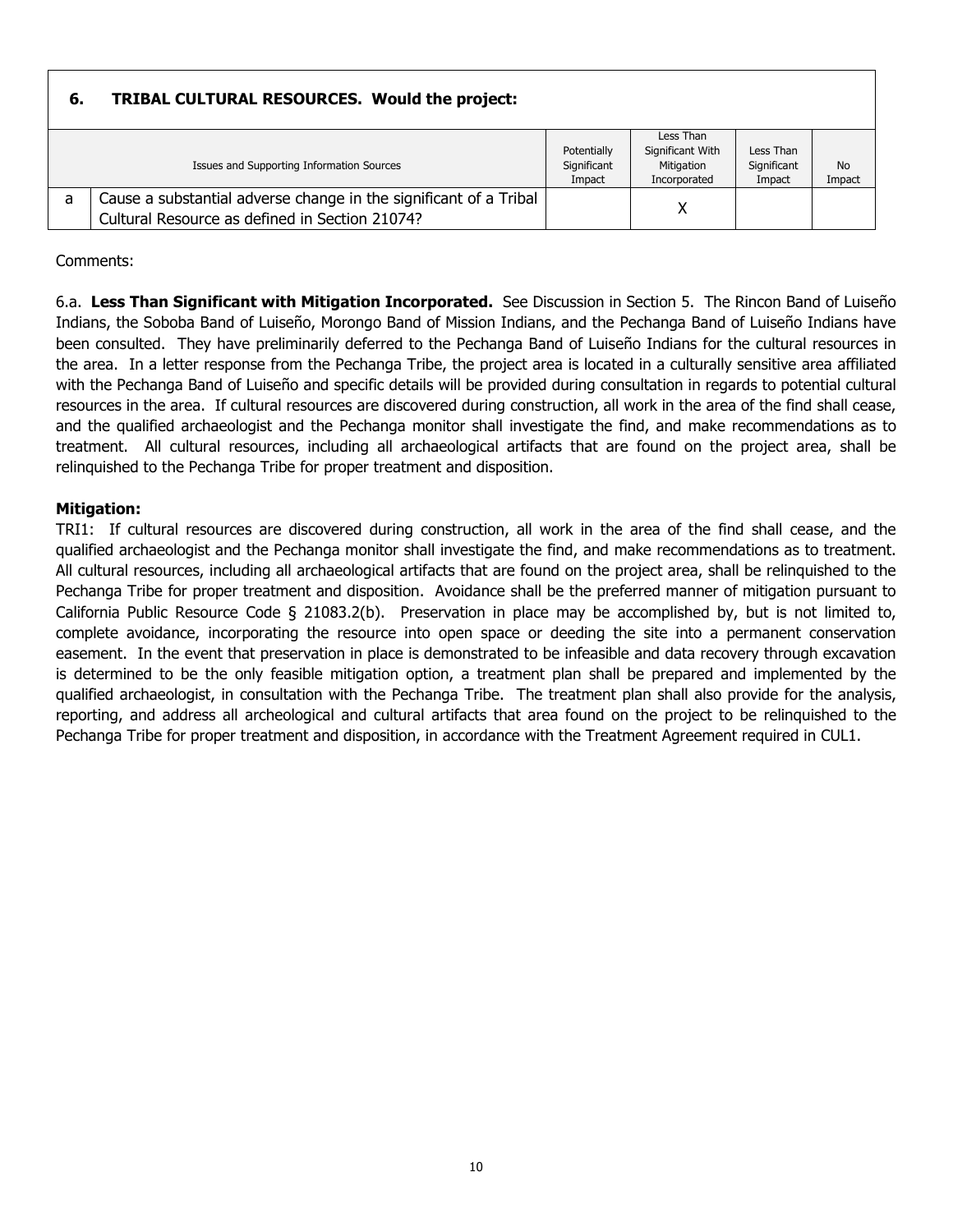|   | PALEONTOLOGICAL RESOURCES. Would the project:                                                           |                                      |                                                             |                                    |                     |  |  |
|---|---------------------------------------------------------------------------------------------------------|--------------------------------------|-------------------------------------------------------------|------------------------------------|---------------------|--|--|
|   | Issues and Supporting Information Sources                                                               | Potentially<br>Significant<br>Impact | Less Than<br>Significant With<br>Mitigation<br>Incorporated | Less Than<br>Significant<br>Impact | <b>No</b><br>Impact |  |  |
| a | Directly or indirectly destroy a unique paleontological resource<br>or site or unique geologic feature? |                                      |                                                             | Χ                                  |                     |  |  |

Comments:

7.a. **Less Than Significant Impact.** The project area is located in an area of low paleontological sensitivity according to the County of Riverside General Plan EIR. The project finds shall be consistent with any findings and incorporate actions discussed above in Sections 5 and 6.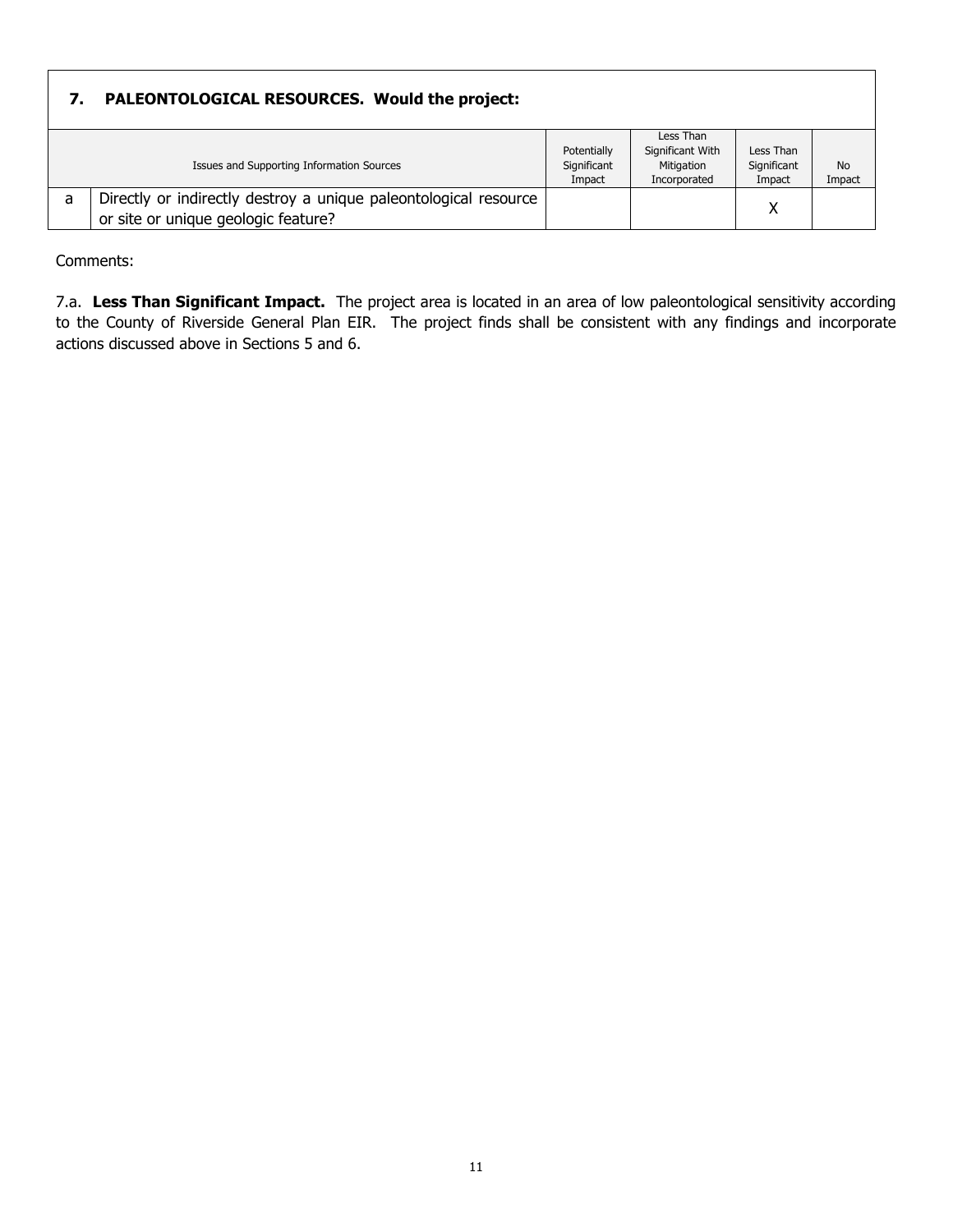| 8.           | <b>GEOLOGY AND SOILS. Would the project:</b>                                                                                                                                                                                                                                                    |                                      |                                                             |                                    |                     |
|--------------|-------------------------------------------------------------------------------------------------------------------------------------------------------------------------------------------------------------------------------------------------------------------------------------------------|--------------------------------------|-------------------------------------------------------------|------------------------------------|---------------------|
|              | Issues and Supporting Information Sources                                                                                                                                                                                                                                                       | Potentially<br>Significant<br>Impact | Less Than<br>Significant With<br>Mitigation<br>Incorporated | Less Than<br>Significant<br>Impact | <b>No</b><br>Impact |
| a            | Expose people or structures to potential substantial adverse<br>effects, including the risk of loss, injury, or death involving:                                                                                                                                                                |                                      |                                                             |                                    |                     |
| i.           | Rupture of a known earthquake fault, as delineated on the most<br>recent Alquist-Priolo Earthquake Fault Zoning Map issued by the<br>State Geologist for the area or based on other substantial<br>evidence of a known fault? Refer to Division of Mines and<br>Geology Special Publication 42. |                                      |                                                             |                                    | X                   |
| ii.          | Strong seismic ground shaking?                                                                                                                                                                                                                                                                  |                                      |                                                             |                                    | X                   |
| iii          | Seismic-related ground failure, including liquefaction?                                                                                                                                                                                                                                         |                                      |                                                             |                                    | $\mathsf{x}$        |
| iv           | Landslides?                                                                                                                                                                                                                                                                                     |                                      |                                                             |                                    | X                   |
| b            | Result in substantial soil erosion or the loss of topsoil?                                                                                                                                                                                                                                      |                                      |                                                             |                                    | X                   |
| $\mathsf{C}$ | Be located on a geologic unit or soil that is unstable, or that would<br>become unstable as a result of the project, and potentially result<br>in on- or off-site landslide, lateral spreading, subsidence,<br>liquefaction or collapse?                                                        |                                      |                                                             |                                    | X                   |
| d            | Be located on expansive soil, as defined in Table 18-1-B of the<br>Uniform Building Code (1994), creating substantial risks to life or<br>property?                                                                                                                                             |                                      |                                                             |                                    | X                   |
| e            | Have soils incapable of adequately supporting the use of septic<br>tanks or alternative wastewater disposal systems where sewers<br>are not available for the disposal of wastewater?                                                                                                           |                                      |                                                             |                                    | x                   |

Comments:

8.a. **No Impact.** A geotechnical investigation was conducted and determined that the project site is not located within an Alquist-Priolo Earthquake Fault Zone. Liquefaction is also not a concern because the sheet pile wall and associated anchors will not be supporting a human occupancy structure. Therefore, there is no substantial adverse effect involving rupture of a known earthquake fault, strong seismic ground shaking, liquefaction or landslides.

8.b. **No Impact.** The project is proposing to protect park facilities from natural occurring erosion in Temecula Creek. The project will not result in substantial soil erosion or loss of topsoil and there will be no negative impact.

8.c. **No Impact.** A geotechnical investigation was conducted and determined no features typically associated with landslides were noted during the investigation and would not cause landslides, lateral spreading, subsidence, liquefaction or collapse.

8.d. **No Impact.** The geotechnical report does not note finding expansive soils at the project site, borings consisted mainly of sand.

8.e. **No Impact.** The project will not involve the use or will require the use of septic tanks or other alternative waste water disposal systems.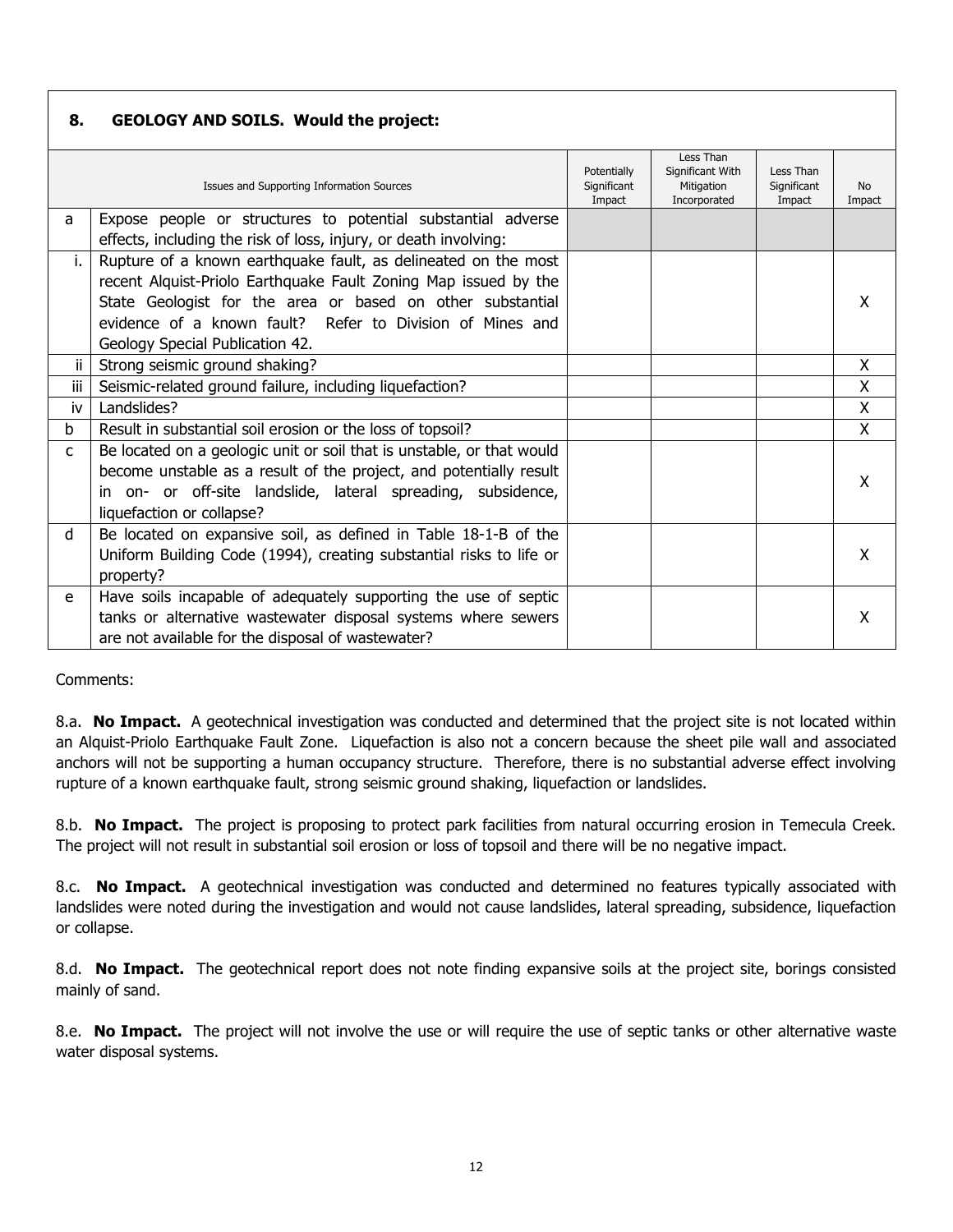# **9. GREENHOUSE GAS EMISSIONS. Would the project:**

|   | Issues and Supporting Information Sources                          | Potentially<br>Significant<br>Impact | Less Than<br>Significant With<br>Mitigation<br>Incorporated | Less Than<br>Significant<br>Impact | <b>No</b><br>Impact |
|---|--------------------------------------------------------------------|--------------------------------------|-------------------------------------------------------------|------------------------------------|---------------------|
| a | Generate greenhouse gas emissions, either directly or indirectly,  |                                      |                                                             | x                                  |                     |
|   | that may have a significant impact on the environment?             |                                      |                                                             |                                    |                     |
| h | Conflict with an applicable plan, policy or regulation adopted for |                                      |                                                             |                                    |                     |
|   | the purpose of reducing the emissions of greenhouse gases?         |                                      |                                                             |                                    |                     |

Comments:

9.a. **Less Than Significant Impact.** See discussion in Section 3. The Project will generate criteria pollutant emissions during construction, including CO2 and equivalents. Construction emissions are amortized over 30-years, and are not likely to result in substantive annual greenhouse gas emissions. Operations of the Project are minimal and are not expected to generate substantial levels of greenhouse gasses. Further analysis of this issue is not necessary and no mitigation measure would be required.

9.b. **No Impact.** The Project would not conflict with the State plan and policy AB 32 (California Global Warming Solutions Act of 2006) quantitative goal of AB 32 is to reduce GHG emissions to 1990 levels by 2020 because the emissions from the project are temporary and minimal.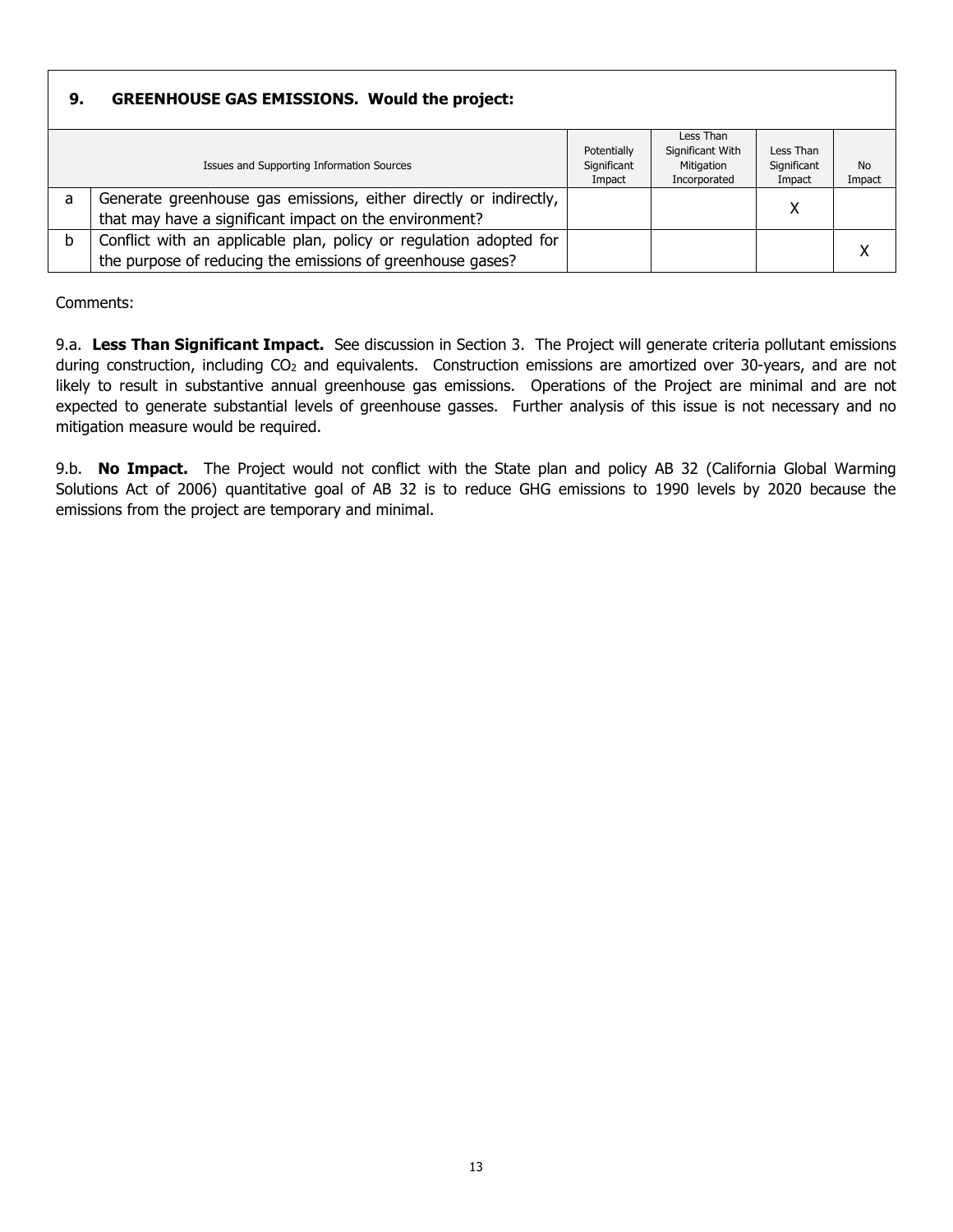### **10. HAZARDS AND HAZARDOUS MATERIALS. Would the project:**

|              | Issues and Supporting Information Sources                                                                                                                                                                                                                              | Potentially<br>Significant<br>Impact | Less Than<br>Significant With<br>Mitigation<br>Incorporated | Less Than<br>Significant<br>Impact | <b>No</b><br>Impact |
|--------------|------------------------------------------------------------------------------------------------------------------------------------------------------------------------------------------------------------------------------------------------------------------------|--------------------------------------|-------------------------------------------------------------|------------------------------------|---------------------|
| a            | Create a significant hazard to the public or the environment<br>through the routine transportation, use, or disposal of hazardous<br>materials?                                                                                                                        |                                      |                                                             | X                                  |                     |
| b            | Create a significant hazard to the public or the environment<br>through reasonably foreseeable upset and accident conditions<br>involving the release of hazardous materials into the environment?                                                                     |                                      |                                                             |                                    | X                   |
| $\mathsf{C}$ | Emit hazardous emissions or handle hazardous or acutely<br>hazardous materials, substances, or acutely hazardous materials,<br>substances, or waste within one-quarter mile of an existing or<br>proposed school?                                                      |                                      |                                                             |                                    | X                   |
| d            | Be located on a site which is included on a list of hazardous<br>materials sites compiled pursuant to Government Code Section<br>65962.5 and, as a result, would it create a significant hazard to<br>the public or the environment?                                   |                                      |                                                             |                                    | X                   |
| e            | For a project located within an airport land use plan or, where<br>such a plan has not been adopted, within two miles of a public<br>airport or public use airport, would the project result in a safety<br>hazard for people residing or working in the project area? |                                      |                                                             |                                    | X                   |
| f            | For a project within the vicinity of a private airstrip, would the<br>project result in a safety hazard for people residing or working in<br>the project area?                                                                                                         |                                      |                                                             |                                    | $\mathsf{X}$        |
| g            | Impair implementation of or physically interfere with an adopted<br>emergency response plan or emergency evacuation plan?                                                                                                                                              |                                      |                                                             | $\mathsf{X}$                       |                     |
| h.           | Expose people or structures to a significant risk or loss, injury or<br>death involving wildland fires, including where wildlands are<br>adjacent to urbanized areas or where residences are intermixed<br>with wildlands?                                             |                                      |                                                             |                                    | X                   |

Comments:

10.a. **Less Than Significant.** Construction activities associated with the Project are unlikely to involve the use of hazardous materials and the most likely sources of hazardous materials would be from vehicles and construction equipment at the site. Small amounts of hazardous materials, including solvents and lubricant, used to maintain construction equipment could occur during construction activities. These materials would be confined and located at the applicable staging areas for each site. Federal and state regulations that govern the storage of hazardous materials in containers (i.e., the types of materials and the size of packages containing hazardous materials), secondary confinement requirements, and the separation of containers holding hazardous materials, would limit the potential adverse impacts of contamination to a contained area. Therefore, the impacts are considered less than significant.

10.b. **No Impact.** The project will not create a significant hazard to the public or the environment through reasonably foreseeable upset and accident conditions involving the release of hazardous materials into the environment since there are no hazardous materials involved in the Project.

10.c **No Impact.** No Schools are found within a quarter mile of the project and no hazardous materials or substances will be emitted during the construction; therefore, there is no impact to the schools nearby.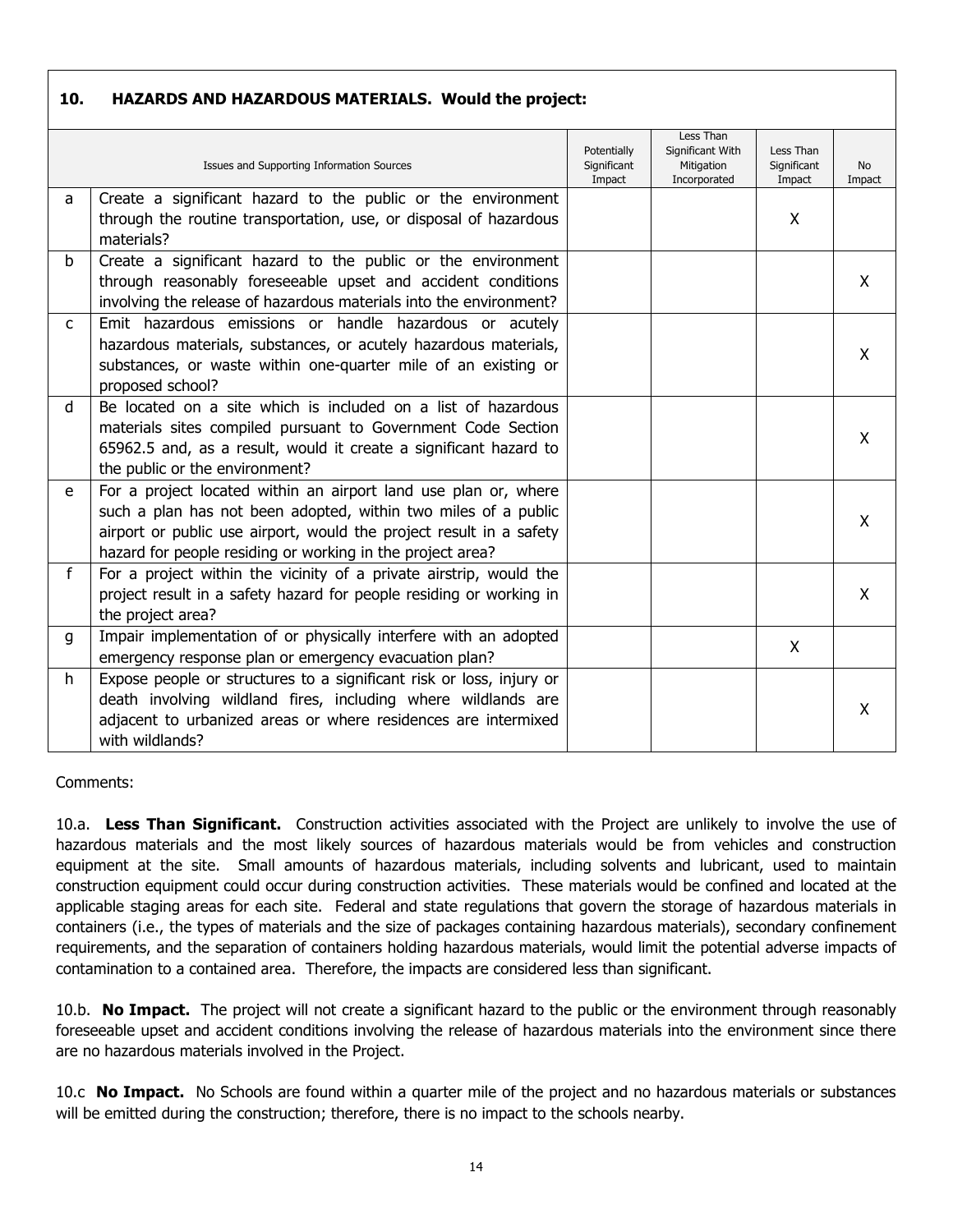10.d. **No Impact.** The project is not located on a list of hazardous materials site.

10.e. **No Impact.** The project is not located within two miles of an airport.

10.f. **No Impact.** The project is not located within the vicinity of a private air strip.

10.g. **Less Than Significant Impact.** The Project will not interfere with any emergency response plan or emergency evacuation plan. The local emergency agencies will be notified by the project prior to construction and will be able to accommodate alternate routes if necessary.

10.h. **No Impact.** The Project will not expose people or structures to significant risk of loss, injury, or death involving wildland fires.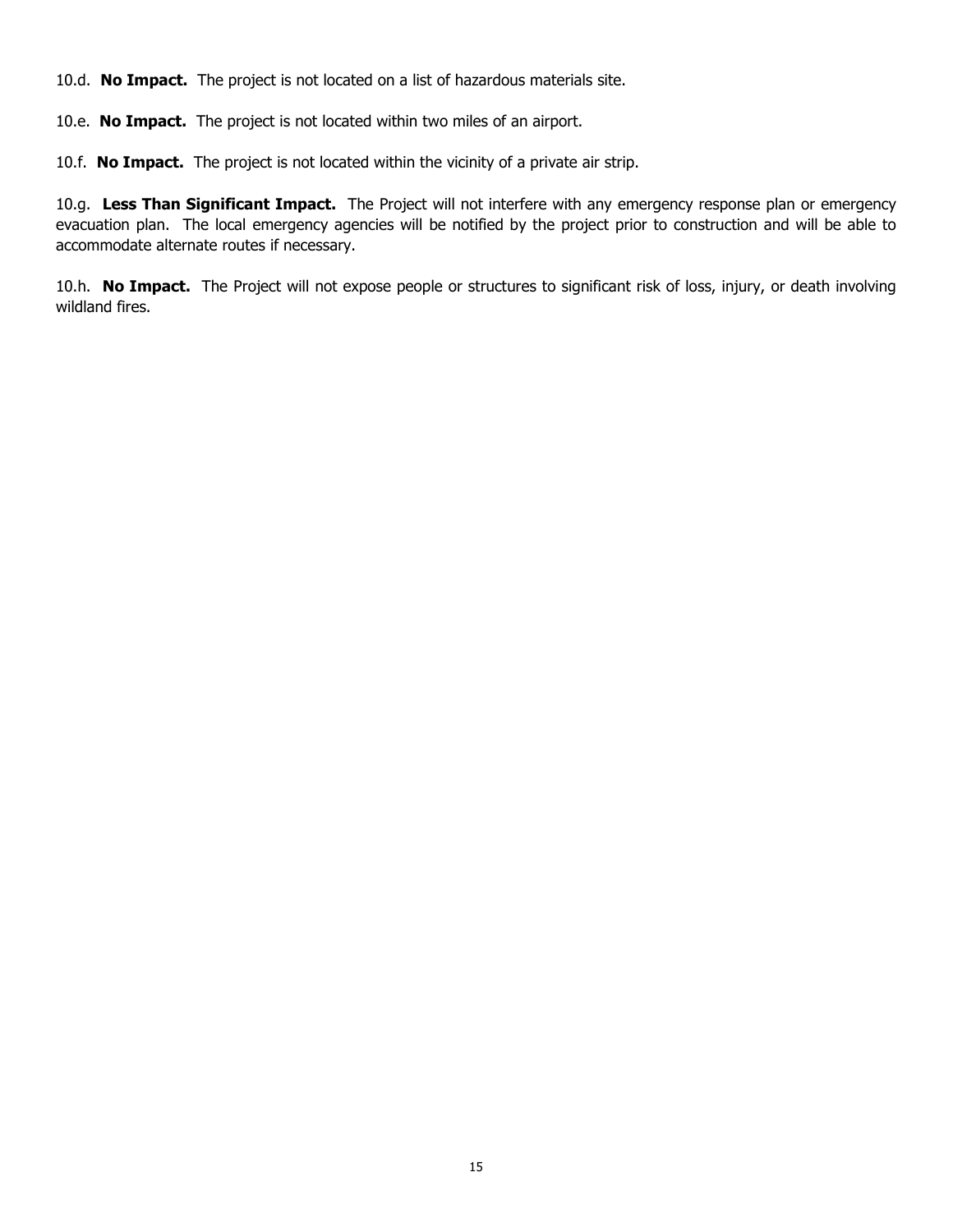#### **11. HYDROLOGY AND WATER QUALITY. Would the project:**

|              | Issues and Supporting Information Sources                                                                                                                                                                                                                                                                                                                                                                                | Potentially<br>Significant<br>Impact | Less Than<br>Significant With<br>Mitigation<br>Incorporated | Less Than<br>Significant<br>Impact | <b>No</b><br>Impact |
|--------------|--------------------------------------------------------------------------------------------------------------------------------------------------------------------------------------------------------------------------------------------------------------------------------------------------------------------------------------------------------------------------------------------------------------------------|--------------------------------------|-------------------------------------------------------------|------------------------------------|---------------------|
| a            | water quality standards or waste<br>Violate any<br>discharge<br>requirements or otherwise substantially degrade water quality?                                                                                                                                                                                                                                                                                           |                                      |                                                             |                                    | X                   |
| b            | Substantially<br>deplete<br>groundwater supplies<br>interfere<br>or<br>substantially with groundwater recharge such that there would be<br>a net deficit in aquifer volume or a lowering of the local<br>groundwater table level (e.g., the production rate of pre-existing<br>nearby wells would drop to a level which would not support<br>existing land uses or planned uses for which permits have been<br>granted)? |                                      |                                                             |                                    | X                   |
| $\mathsf{C}$ | Substantially alter the existing drainage pattern of the site or area,<br>including through the alteration of the course of a stream or river,<br>in a manner which would result in substantial erosion or siltation<br>on- or off-site?                                                                                                                                                                                 |                                      |                                                             |                                    | $\mathsf{X}$        |
| d            | Substantially alter the existing drainage pattern of the site or area,<br>including through the alteration of the course of a stream or river,<br>or substantially increase the rate or amount of surface runoff in a<br>manner which would result in flooding on- or off-site?                                                                                                                                          |                                      |                                                             |                                    | X                   |
| e            | Create or contribute runoff water which would exceed the capacity<br>of existing or planned storm water drainage systems or provide<br>substantial additional sources of polluted runoff?                                                                                                                                                                                                                                |                                      |                                                             |                                    | X                   |
| f            | Require the preparation of a project-specific WQMP?                                                                                                                                                                                                                                                                                                                                                                      |                                      |                                                             |                                    | X                   |
| g            | Place housing within a 100-year flood hazard area as mapped on a<br>federal Flood Hazard Boundary or Flood Insurance Rate Map or<br>other flood hazard delineation map?                                                                                                                                                                                                                                                  |                                      |                                                             |                                    | X                   |
| h.           | Place within a 100-year flood hazard area structures which would<br>impede or redirect flood flows?                                                                                                                                                                                                                                                                                                                      |                                      |                                                             |                                    | $\mathsf{X}$        |
| j.           | Expose people or structures to a significant risk of loss, injury or<br>death involving flooding, including flooding as a result of the<br>failure of a levee or dam?                                                                                                                                                                                                                                                    |                                      |                                                             |                                    | X                   |
|              | Inundation by seiche, tsunami, or mudflow?                                                                                                                                                                                                                                                                                                                                                                               |                                      |                                                             |                                    | X                   |

Comments:

11.a. **No Impact.** The project will not violate water quality standards, waste discharge requirements, or degrade water quality. The project will take place on the northern boundary of the existing soccer field in Pala Park, just south of Temecula Creek. Best Management Practices (BMPs) will be implemented with respect to machinery and other contaminants. During the construction activity during expectant wet-weather conditions, silt fencing will be placed around the perimeter of the construction site to prevent sediment from construction related work from entering Temecula Creek. The minimum amount of BMPs to be used may include the use of gravel bags, plastic covers, and erosion control blankets/mats consistent with the project erosion control plan.

Equipment storage, fueling, and staging areas shall be located on upland sites with minimal risks of direct drainage into riparian areas or other sensitive habitats. These designated areas shall be located in such a manner as to prevent any runoff from entering sensitive habitat. Necessary precautions shall be taken to prevent the release of cement or other toxic substances into surface waters. Project related spills of hazardous materials shall be reported to appropriate entities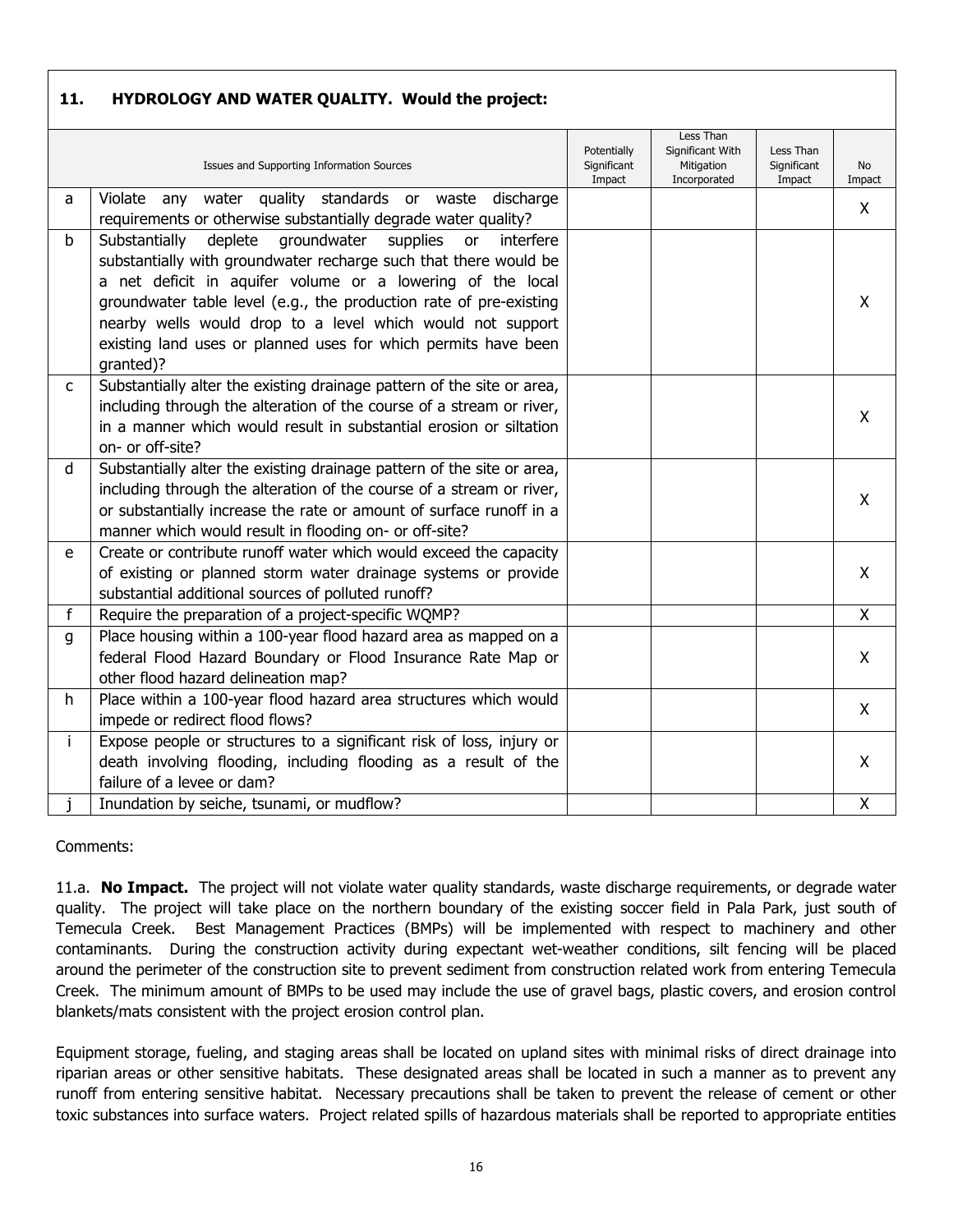including but not limited to applicable jurisdictional city, FWS, and CDFW, RWQCB and shall be cleaned up immediately and contaminated soils removed to approved disposal areas.

Erodible fill material shall not be deposited into water courses. Brush, loose soils, or other similar debris material shall not be stockpiled within the stream channel or on its banks.

11.b. **No Impact.** The project will not deplete or interfere with groundwater recharge.

11.c. **No Impact.** The project will not alter the drainage pattern of the area in a way that would result in substantial erosion or siltation on or off-site.

11.d. **No Impact.** The project will not substantially alter the drainage pattern of the area in a way that would result in flooding on or off-site.

11.e. **No Impact.** The project will not create or contribute runoff water to exceed the capacity of existing or planned storm drain systems or provide source of polluted runoff.

11.f. **No Impact.** The project will not require a WQMP as the project is not creating impervious areas as part of the project development.

11.g. **No Impact.** The project does not involve constructing housing and will not place housing within a 100-year flood hazard area.

11.h. **No Impact.** The project will place a sheet pile wall and associated anchors that will protect park facilities for any potential future erosion along Temecula Creek. The sheet pile and anchors will be buried and are not located aboveground that may impact a 100-year flood flow.

11.i. **No Impact.** The project does not propose any dam or associated structures to be constructed as part of the project, however, Vail Lake Dam is located upstream of the Project. The Dam safety is under the jurisdiction of the Division of Safety of Dams (DSOD) and appropriate inspection and mitigation measures will be required per Assembly Bill (AB) 1270. Therefore, the project will not expose people or structures to a significant risk of loss, injury or death involving flooding.

11.j. **No Impact.** The project will not cause inundation by seiche, tsunami, or mudflow. Seiche will not be possible because Temecula Creek is not an enclosed waterbody. The City of Temecula is not located in an area subject to inundation by tsunamis, according to the Department of Conservation. The project is preventing the future potential of the Temecula Creek channel from encroaching onto park facilities, however, in a large flood event the area is currently subject to mudflows based on upstream watershed conditions. The project does not impede the channel flows and therefore any mudflows generated in the upstream watersheds will be routed in the channel as they would have during any event without the project. Therefore, the project will not have seiche, tsunami, or mudflow.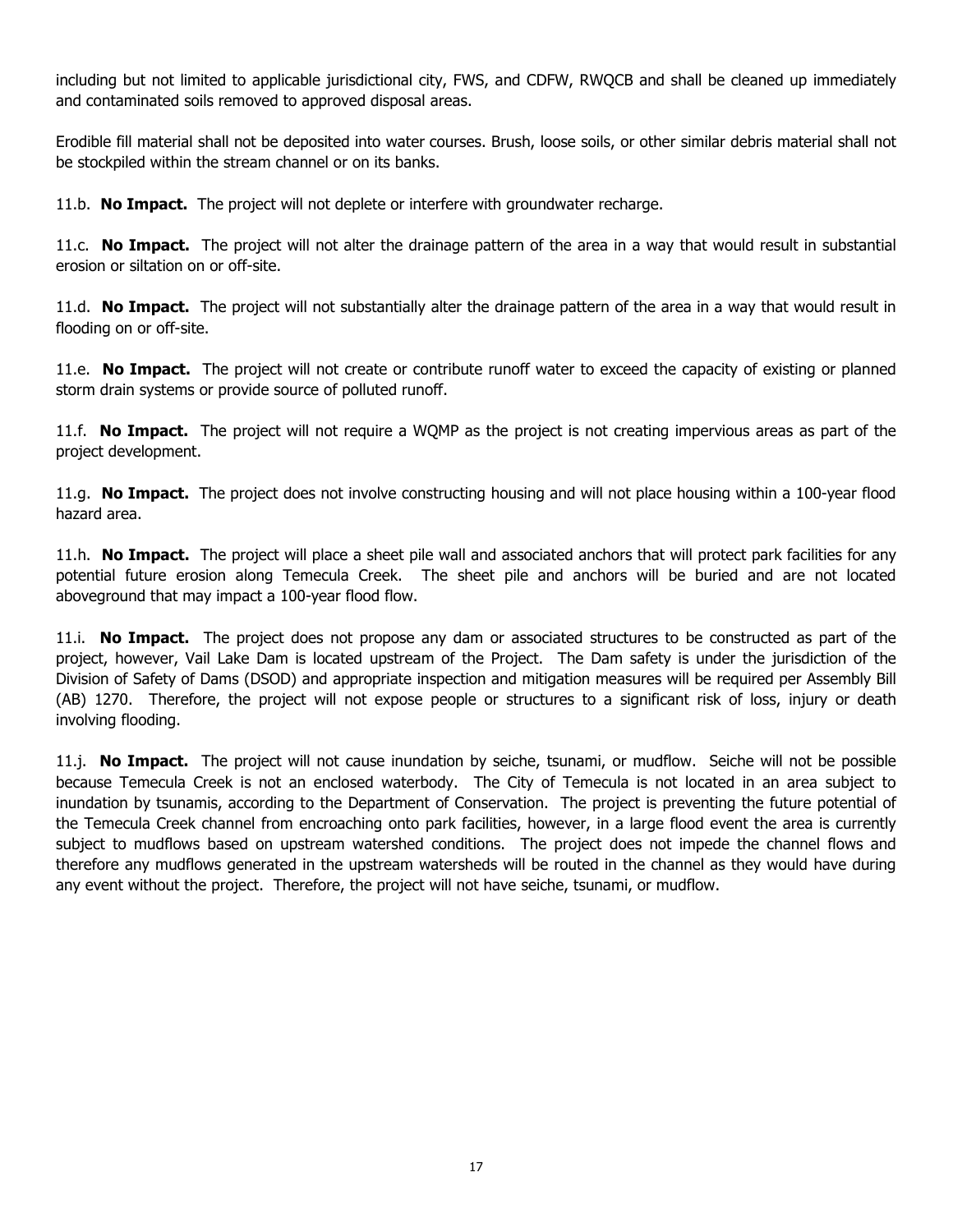#### **12. LAND USE AND PLANNING. Would the project:** Issues and Supporting Information Sources Potentially **Significant** Impact Less Than Significant With **Mitigation** Incorporated Less Than **Significant** Impact No Impact a Physically divide an established community? and a stable of the state of the state of the state of the state of the state of the state of the state of the state of the state of the state of the state of the state of the  $\mathbf{b}$  | Conflict with any applicable land use plan, policy, or regulation of an agency with jurisdiction over the project (including, but not limited to the general plan, specific plan, local coastal program, or zoning ordinance) adopted for the purpose of avoiding or mitigating an environmental effect? X  $c$  Conflict with any applicable habitat conservation plan or natural community conservation plan? X

Comments:

- 12.a. **No Impact**. The project will not physically divide an established community.
- 12.b. **No Impact.** The Project will not conflict with any applicable land use plan, policy, or regulation.
- 12.c. **Less Than Significant Impact.** See discussion in Section 4f.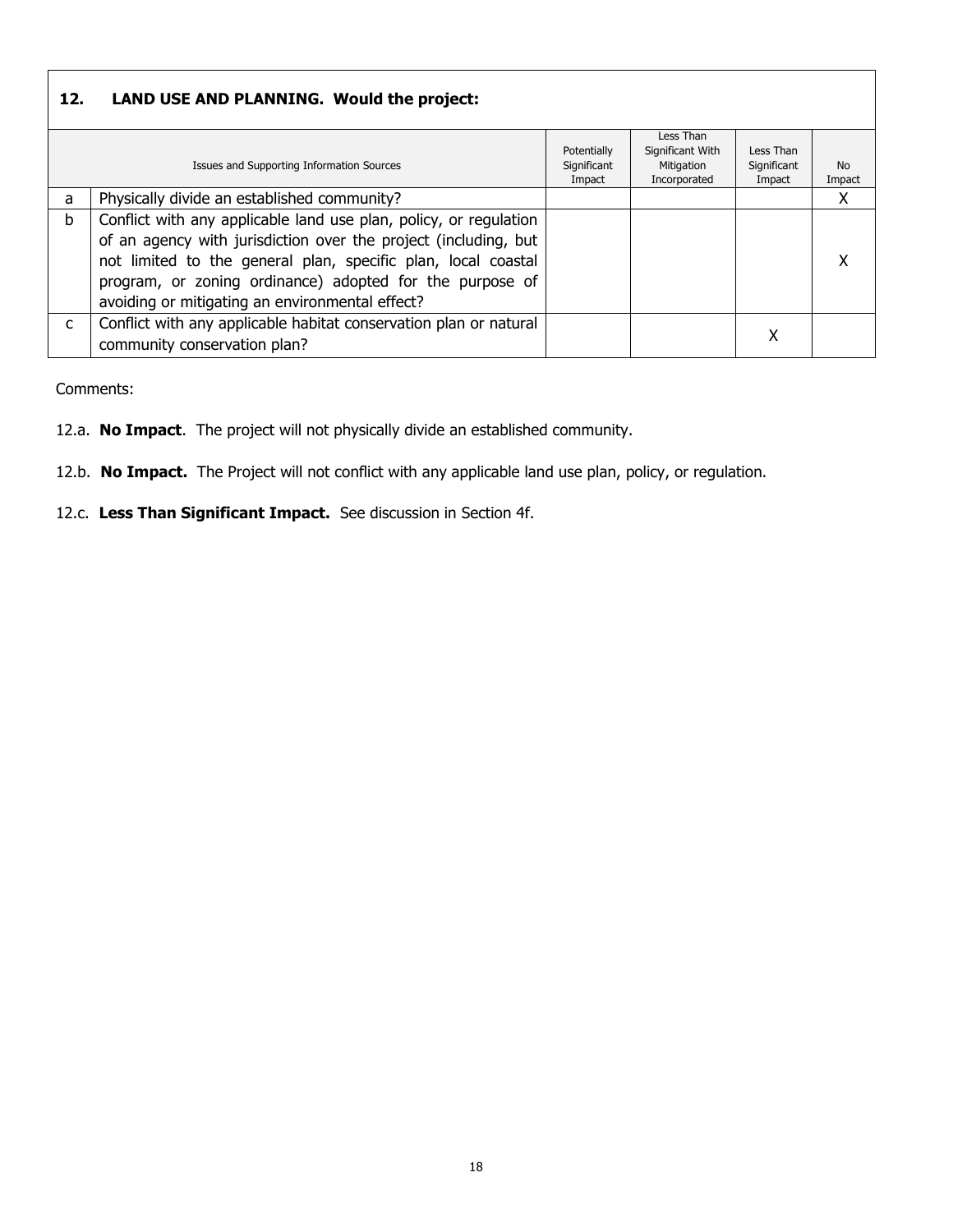#### **13. MINERAL RESOURCES. Would the project:** Issues and Supporting Information Sources **Potentially Significant** Impact Less Than Significant With Mitigation Incorporated Less Than **Significant** Impact No Impact a | Result in the loss of availability of a known mineral resource that would be of value to the region and the residents of the state? X  $b$  Result in the loss of availability of a locally-important mineral resource recovery site delineated on a local general plan, specific plan or other land use plan? X

Comments:

13.a. **No Impact.** The project area is located in a Mineral Resource Zone where mineral deposits are likely to exist; however, the significance of the deposit is undetermined per the County of Riverside general plan. The project site is a riverine channel and procuring any mineral resources will be subject to all local and environmental regulations. The project does not impact the procurement of any available mineral resources and therefore, will not result in the loss of value of mineral resources to the region and the residents of the state.

13.b. **No Impact.** See discussion in 13.a. and there is no known locally-important mineral resource recovery site at the Project site identified by the general plan.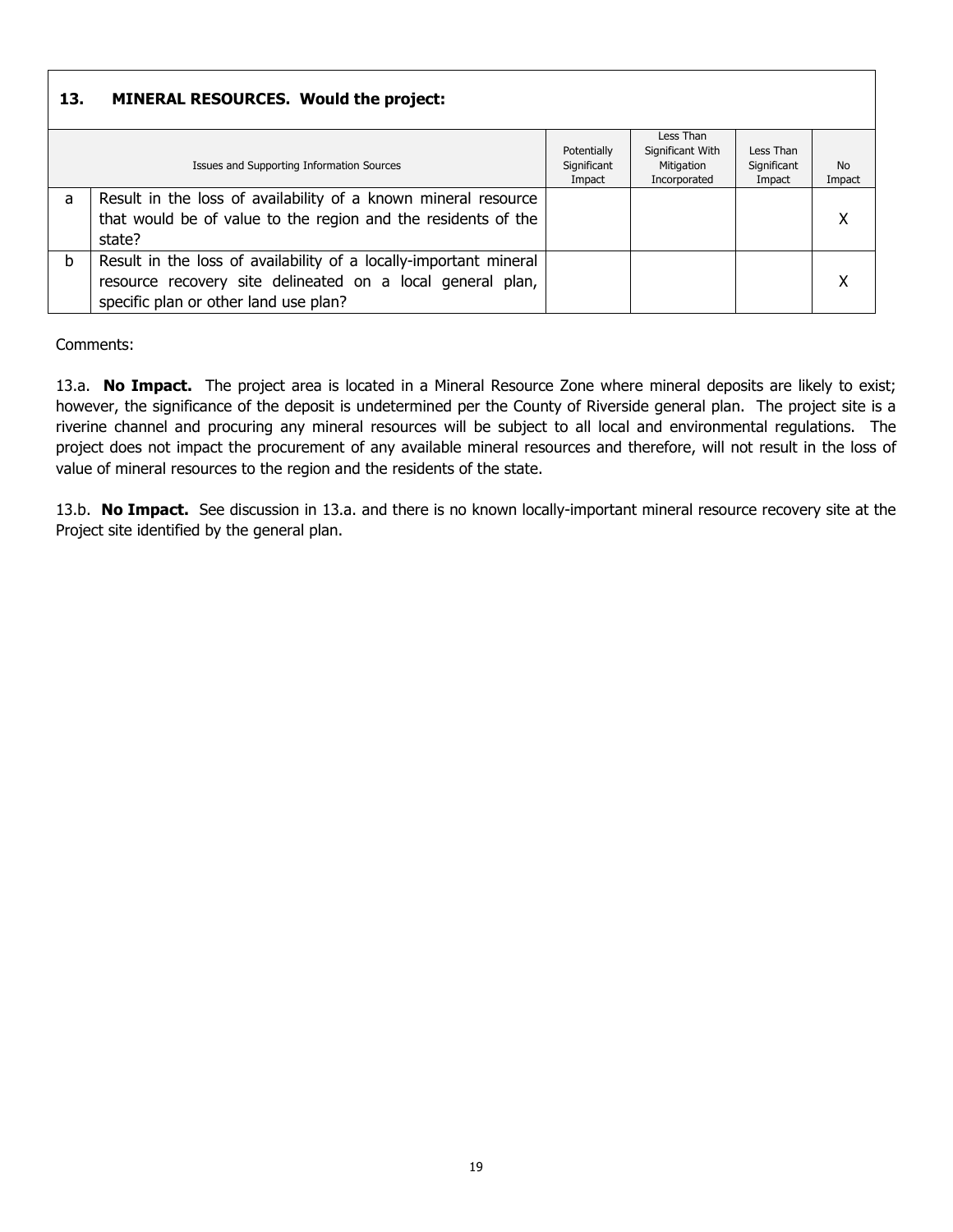### **14. NOISE. Would the project:**

|              | Issues and Supporting Information Sources                                                                                                                                                                                                                      | Potentially<br>Significant<br>Impact | Less Than<br>Significant With<br><b>Mitigation</b><br>Incorporated | Less Than<br>Significant<br>Impact | <b>No</b><br>Impact |
|--------------|----------------------------------------------------------------------------------------------------------------------------------------------------------------------------------------------------------------------------------------------------------------|--------------------------------------|--------------------------------------------------------------------|------------------------------------|---------------------|
| a            | Result in exposure of persons to or generation of noise levels in<br>excess of standards established in the local general plan or<br>noise ordinance, or applicable standards of other agencies?                                                               |                                      |                                                                    | X                                  |                     |
| b            | Result in exposure of persons to or generation of excessive<br>groundborne vibration or groundborne noise levels?                                                                                                                                              |                                      |                                                                    | X                                  |                     |
| $\mathsf{C}$ | Result in a substantial permanent increase in ambient noise<br>levels in the project vicinity above levels existing without the<br>project?                                                                                                                    |                                      |                                                                    |                                    | X                   |
| d            | Result in a substantial temporary or periodic increase in<br>ambient noise levels in the project vicinity above levels existing<br>without the project?                                                                                                        |                                      |                                                                    | X                                  |                     |
| e            | If located within an airport land use plan or, where such a plan<br>has not been adopted, within two miles of a public airport or<br>public use airport, would the project expose people residing or<br>working in the project area to excessive noise levels? |                                      |                                                                    |                                    | X                   |
| f            | If located within the vicinity of a private airstrip, would the<br>project expose people residing or working in the project area to<br>excessive noise levels?                                                                                                 |                                      |                                                                    |                                    | X                   |

Comments:

14.a. **Less Than Significant Impact.** The construction equipment will increase the ambient noise around the residential area. Due to the proximity of the residential communities, the contractor will be required to monitor noise levels and use construction muffler devices, sound blankets or other means to reduce to ambient noise levels. In Section 9.20.030 of the Temecula Municipal Code, capital improvement projects are exempt from the City noise ordinances and the increased noise levels are temporary and only during construction. The excessive noise is associated with the excavation phase with the driving of the sheet pile wall and construction of the associated anchors, during weekdays and between the hours of 7 am and 4:30 pm, and will cease after construction. Additionally, the project will have to comply with Section 9.20.060.D of the Temecula Municipal Code. The closest school is approximately 2,000 feet away and the construction noise will not significantly increase the ambient noise within the area. Pile drivers at 50 feet have a 101 decibel (dB) noise level and at a 2,000 feet of unrestricted distance would have a noise level of 69 dB. For comparison, according to a Decibel Level Comparison Chart from Yale Environmental Health and Safety Department, a chainsaw at 3 feet will have a noise level of 110 dB and a vacuum cleaner at 3 feet will have a noise level of 75 dB.

14.b. **Less Than Significant Impact.** The Project construction will create some groundborne vibrations from the pile driving activities as part of construction. Construction vibration levels were predicted using methodologies described in the CalTrans and Federal Transit Administration (FTA) Noise and Vibration Guidance Manual. The Guidance Manual suggests a limit of 0.5 in/sec Peak Particle Velocity (PPV) for the type of equipment used in this project. The minimum distance for no impact from vibrations while using an impact pile driver is 52 feet, assuming the limit of 0.5 in/sec PPV is used. The nearest sensitive receptor is over 175 feet away. Therefore, groundborne vibrations generated by the construction of this project will not exceed vibration limits and no damage is expected with the equipment used on this project, as long as the minimum distance to buildings and structures is followed for no impact to occur. However, once construction is complete, all groundborne vibration or groundborne noise levels will cease.

14.c. **No Impact.** The Project will temporarily cause an increase in noise levels during the construction phase and will not be permanent.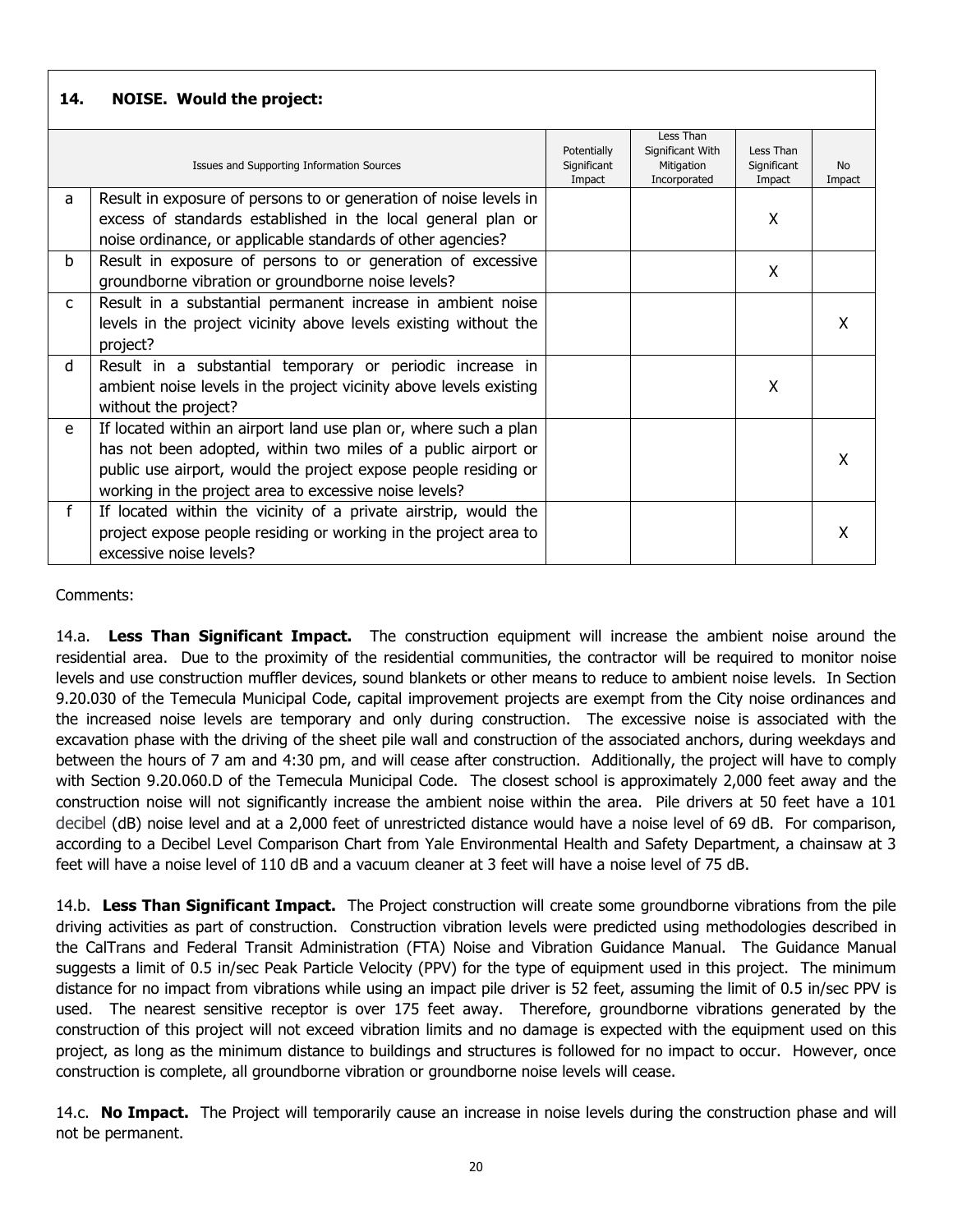14.d. **Less Than Significant Impact.** See discussion above in parts 14a. and 14c. The construction contractor will have to monitor noise levels and use construction muffler devices, sound blankets or other means to reduce to ambient noise levels per City ordinances.

14.e. **No Impact.** The Project is not located in an area designated as airport land use.

14.f. **No Impact.** The Project is not located in the vicinity of a private airstrip.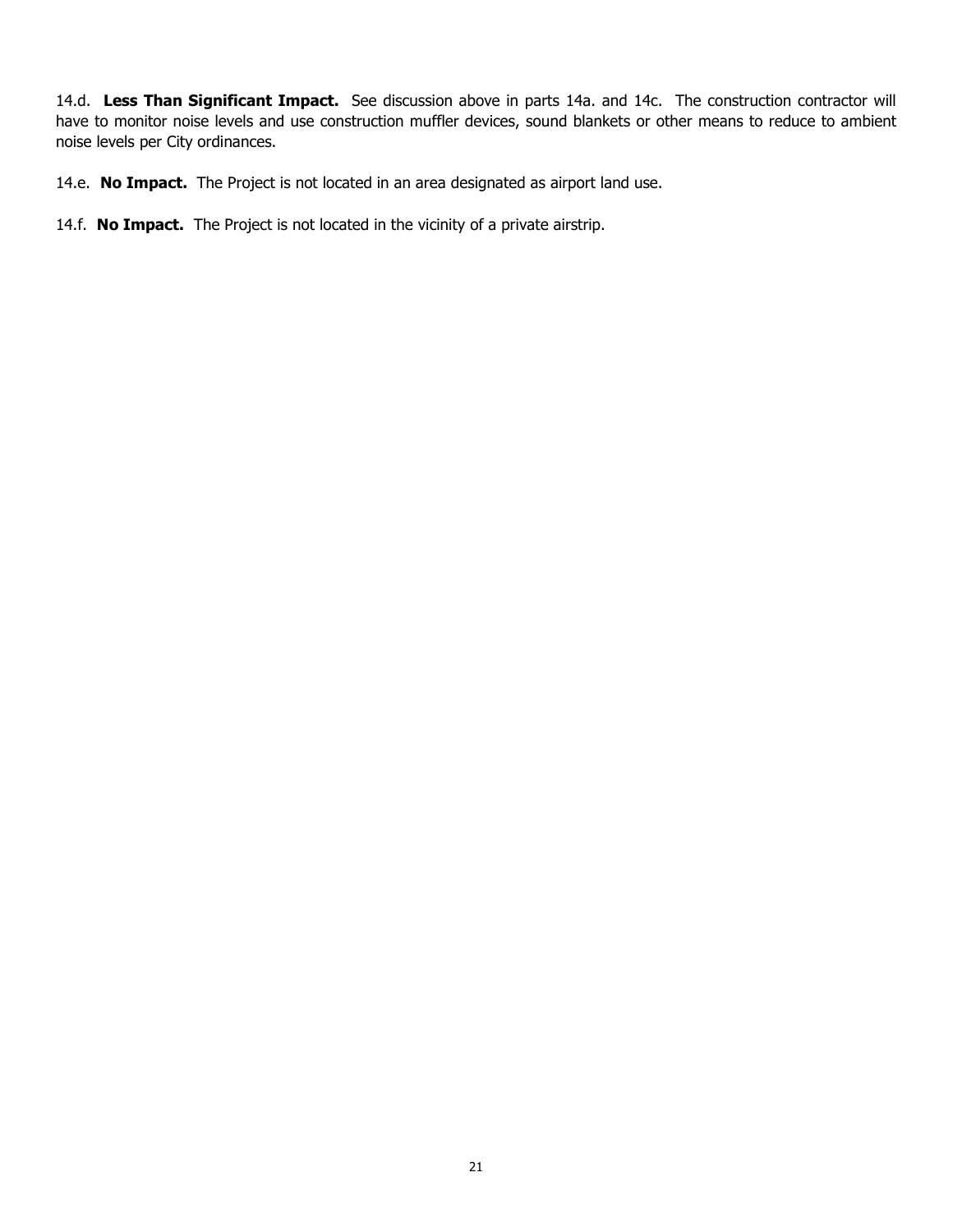| 15.          | POPULATION AND HOUSING. Would the project:                                                                                                                                                                      |                                      |                                                             |                                    |                     |
|--------------|-----------------------------------------------------------------------------------------------------------------------------------------------------------------------------------------------------------------|--------------------------------------|-------------------------------------------------------------|------------------------------------|---------------------|
|              | Issues and Supporting Information Sources                                                                                                                                                                       | Potentially<br>Significant<br>Impact | Less Than<br>Significant With<br>Mitigation<br>Incorporated | Less Than<br>Significant<br>Impact | <b>No</b><br>Impact |
| a            | Induce substantial population growth in an area, either directly<br>(for example, by proposing new homes and businesses) or<br>indirectly (for example, through extension of roads or other<br>infrastructure)? |                                      |                                                             |                                    | х                   |
| b.           | Displace substantial numbers of existing housing, necessitating<br>the construction of replacement housing elsewhere?                                                                                           |                                      |                                                             |                                    | X                   |
| $\mathsf{C}$ | Displace substantial numbers of people,<br>the<br>necessitating<br>construction of replacement housing elsewhere?                                                                                               |                                      |                                                             |                                    | X                   |

Comments:

- 15.a. **No Impact.** The Project will not induce substantial population growth in the area.
- 15.b. **No Impact.** The Project will not displace substantial number of existing housing.
- 15.c. **No Impact.** The Project will not displace substantial number of people.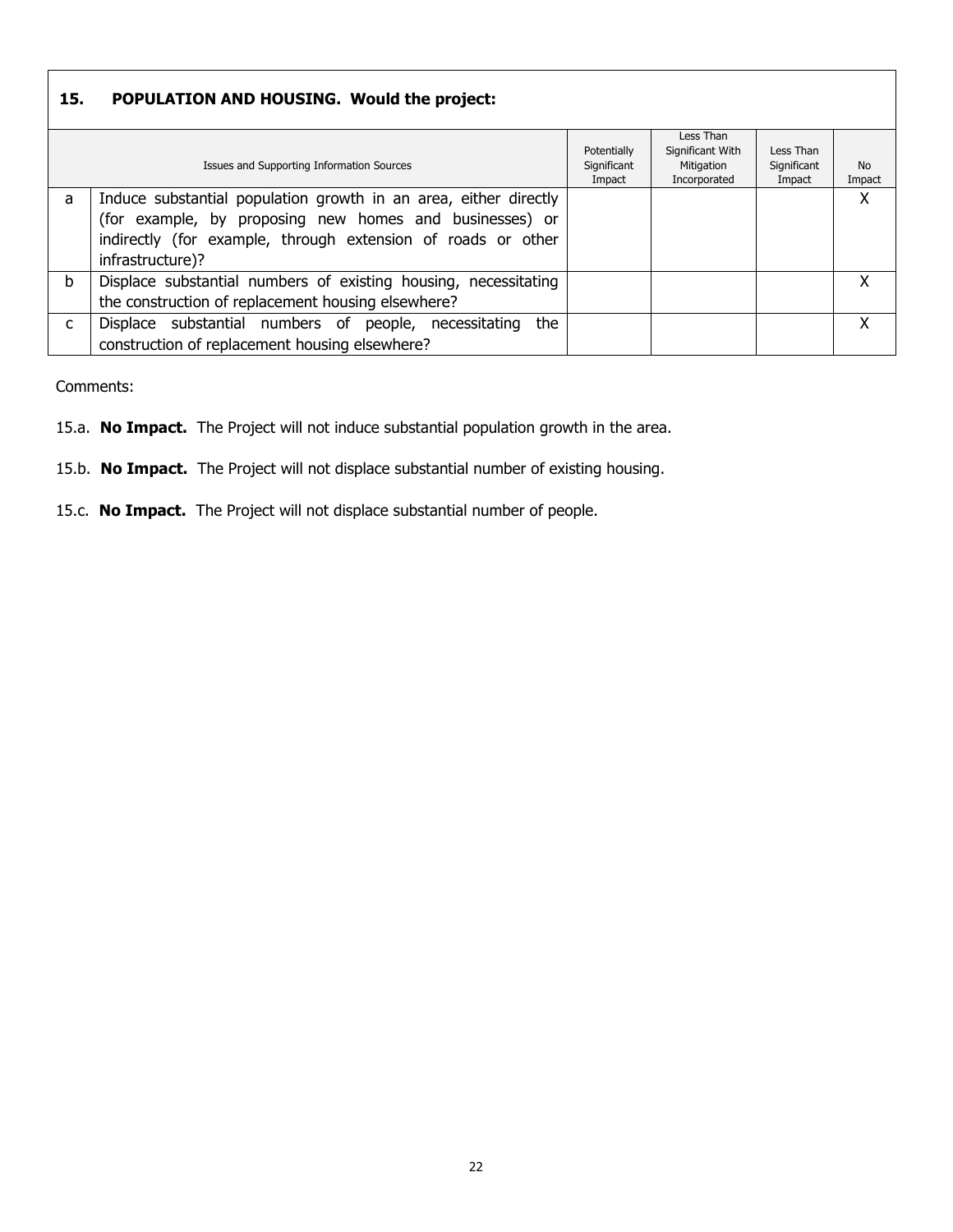# **16. PUBLIC SERVICES. Would the project:**

|   | Issues and Supporting Information Sources                                                                                                                                                                                                                                                                                                                                                                                | Potentially<br>Significant<br>Impact | Less Than<br>Significant With<br>Mitigation<br>Incorporated | Less Than<br>Significant<br>Impact | <b>No</b><br>Impact |
|---|--------------------------------------------------------------------------------------------------------------------------------------------------------------------------------------------------------------------------------------------------------------------------------------------------------------------------------------------------------------------------------------------------------------------------|--------------------------------------|-------------------------------------------------------------|------------------------------------|---------------------|
|   | Result in substantial adverse physical impacts associated with the<br>provision of new or physically altered governmental facilities, need<br>for new or physically altered governmental facilities, the<br>construction of which could cause significant environmental<br>impacts, in order to maintain acceptable service ratios, response<br>times or other performance objectives for any of the public<br>services: |                                      |                                                             |                                    |                     |
| a | Fire protection?                                                                                                                                                                                                                                                                                                                                                                                                         |                                      |                                                             |                                    | X                   |
| b | Police protection?                                                                                                                                                                                                                                                                                                                                                                                                       |                                      |                                                             |                                    | Χ                   |
| c | Schools?                                                                                                                                                                                                                                                                                                                                                                                                                 |                                      |                                                             |                                    | X                   |
| d | Parks?                                                                                                                                                                                                                                                                                                                                                                                                                   |                                      |                                                             |                                    | X                   |
| e | Other public facilities?                                                                                                                                                                                                                                                                                                                                                                                                 |                                      |                                                             |                                    | Χ                   |

Comments:

16.a. **No Impact.** No adverse impacts to these services are anticipated. During construction, portions of Pala Park may not be accessible, but that will be limited to the staging and construction area and will be temporary.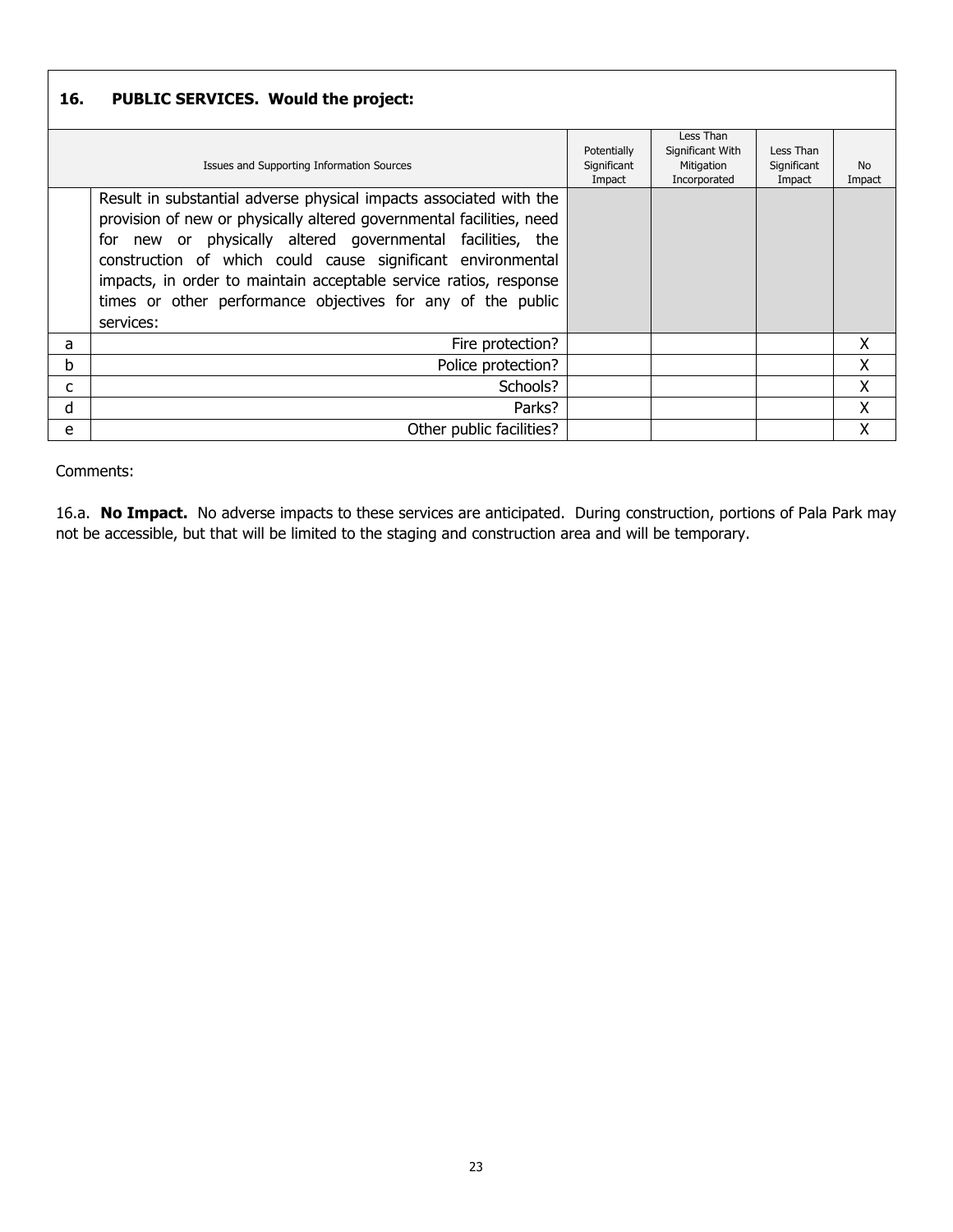# **17. RECREATION. Would the project:**

|   | Issues and Supporting Information Sources                                                                                                                                                          | Potentially<br>Significant<br>Impact | Less Than<br>Significant With<br>Mitigation<br>Incorporated | Less Than<br>Significant<br>Impact | <b>No</b><br>Impact |
|---|----------------------------------------------------------------------------------------------------------------------------------------------------------------------------------------------------|--------------------------------------|-------------------------------------------------------------|------------------------------------|---------------------|
| a | Increase the use of existing neighborhood and regional parks or<br>other recreational facilities such that substantial<br>physical<br>deterioration of the facility would occur or be accelerated? |                                      |                                                             |                                    | x                   |
| h | Include recreational facilities or require the construction or<br>expansion of recreational facilities which might have an adverse<br>physical effect on the environment?                          |                                      |                                                             |                                    | χ                   |

Comments:

17.a. **No Impact.** The project will not increase the use of existing neighborhood, regional parks, or other recreational facilities.

17.b. **No Impact.** The project does not include recreational facilities.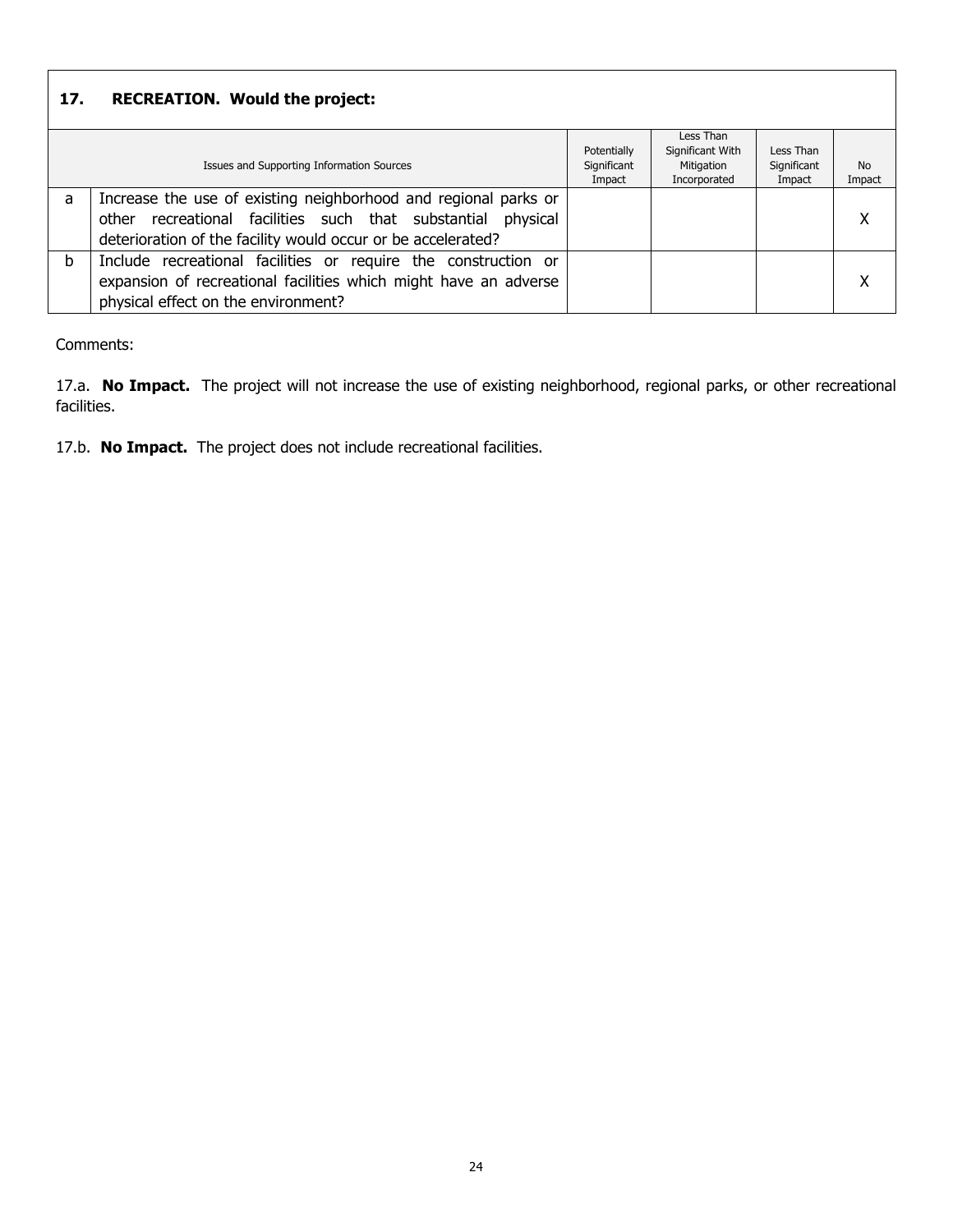| 18.          | <b>TRANSPORTATION/TRAFFIC. Would the project:</b>                                                                                                                                                                                                                                                                                                                                                                                           |                                      |                                                             |                                    |                     |  |  |  |  |  |
|--------------|---------------------------------------------------------------------------------------------------------------------------------------------------------------------------------------------------------------------------------------------------------------------------------------------------------------------------------------------------------------------------------------------------------------------------------------------|--------------------------------------|-------------------------------------------------------------|------------------------------------|---------------------|--|--|--|--|--|
|              | Issues and Supporting Information Sources                                                                                                                                                                                                                                                                                                                                                                                                   | Potentially<br>Significant<br>Impact | Less Than<br>Significant With<br>Mitigation<br>Incorporated | Less Than<br>Significant<br>Impact | <b>No</b><br>Impact |  |  |  |  |  |
| a            | Conflict with an applicable plan, ordinance or policy establishing<br>measures of effectiveness for the performance of the circulation<br>system, taking into account all modes of transportation including<br>mass transit and non-motorized travel and relevant components of<br>the circulation system, including but not limited to intersections,<br>streets, highways and freeways, pedestrian and bicycle paths and<br>mass transit? |                                      |                                                             | X                                  |                     |  |  |  |  |  |
| <sub>b</sub> | Conflict with an applicable congestion management program,<br>including, but not limited to level of service standards and travel<br>demand measures, or other standards established by the county<br>congestion management agency for designated roads or<br>highways?                                                                                                                                                                     |                                      |                                                             |                                    | X                   |  |  |  |  |  |
| $\mathsf{C}$ | Result in a change in air traffic patterns, including either an<br>increase in traffic levels or a change in location that results in<br>substantial safety risks?                                                                                                                                                                                                                                                                          |                                      |                                                             |                                    | X                   |  |  |  |  |  |
| d            | Substantially increase hazards due to a design feature (e.g., sharp<br>curves or dangerous intersections) or incompatible uses (e.g.,<br>farm equipment)?                                                                                                                                                                                                                                                                                   |                                      |                                                             |                                    | X                   |  |  |  |  |  |
| e            | Result in inadequate emergency access?                                                                                                                                                                                                                                                                                                                                                                                                      |                                      |                                                             |                                    | X                   |  |  |  |  |  |
| f            | Conflict with adopted policies, plans, or programs regarding public<br>transit, bicycle, or pedestrian facilities, or otherwise decrease the<br>performance or safety of such facilities?                                                                                                                                                                                                                                                   |                                      |                                                             |                                    | X                   |  |  |  |  |  |

Comments:

18.a. **Less Than Significant Impact.** The project will not conflict with an applicable plan, ordinance or policy establishing measures of effectiveness for the performance of the circulation system. The construction hours will strictly be followed by the contractor which is between 7:00 a.m. and 4:30 p.m. Monday through Friday, excluding holidays. Deviation from these hours will not be permitted without the prior consent of the City. Construction workers trips generated are minimal for the project with a vehicle miles travelled of approximately 100 miles per day. All transportation of construction equipment and materials will follow California Department of Transportation and the City guidelines for vehicles use. Therefore, this will be a less than significant impact to the circulation patterns within the project vicinity.

18.b. **No Impact.** The project will not conflict with the Riverside County Congestion Management Program. Per the Riverside County Congestion Management Program, the Level of Service for Temecula Parkway near the project vicinity is "B". The minimal amount of construction trips generated during traffic times is limited to the construction workers commuting to the site. The number of trips generated from the construction of the Project is limited and temporary, and will not adversely impact the traffic patterns. All equipment will be delivered at non-peak hours and per California Department of Transportation guidance.

18.c. **No Impact.** The project will not result in a change in air traffic patterns.

18.d. **No Impact.** The project will not substantially increase hazards due to a design feature.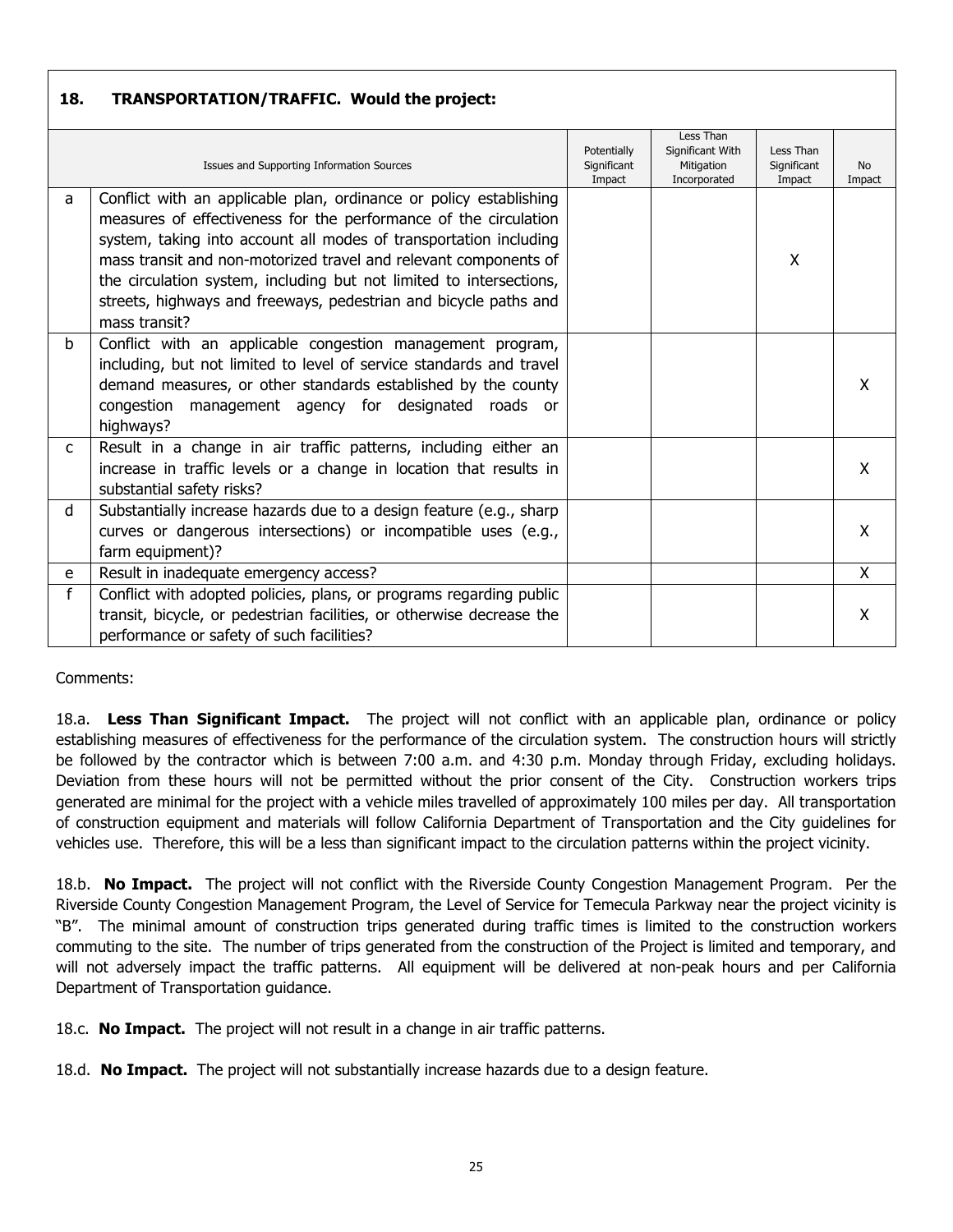18.e. **No Impact.** The project would not result in inadequate emergency access. The project does not anticipate closing any streets or intersections that may impact emergency access to the area. There are alternative routes that can be taken during any street closures. The Contractor will be required to notify all emergency agencies of planned closures.

18.f. **No Impact.** The project will not conflict with adopted policies, plans, or programs regarding public transit, bicycle, or pedestrian facilities, or otherwise decrease the performance or safety of such facilities.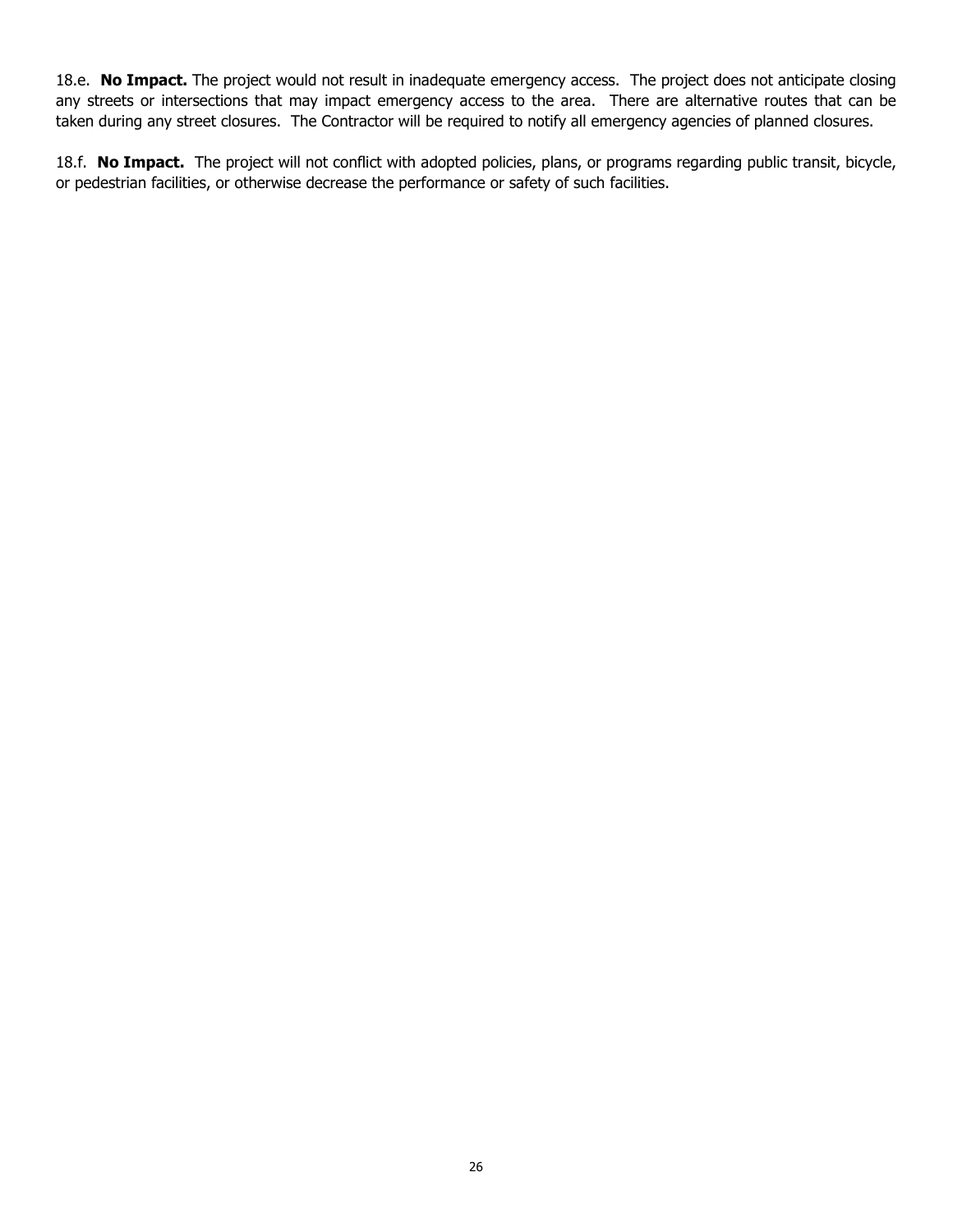| 19.          | UTILITIES AND SERVICE SYSTEMS. Would the project:                                                                                                                                                                                       |                                      |                                                             |                                    |                     |
|--------------|-----------------------------------------------------------------------------------------------------------------------------------------------------------------------------------------------------------------------------------------|--------------------------------------|-------------------------------------------------------------|------------------------------------|---------------------|
|              | Issues and Supporting Information Sources                                                                                                                                                                                               | Potentially<br>Significant<br>Impact | Less Than<br>Significant With<br>Mitigation<br>Incorporated | Less Than<br>Significant<br>Impact | <b>No</b><br>Impact |
| a            | Exceed wastewater treatment requirements of the applicable<br>Regional Water Quality Control Board?                                                                                                                                     |                                      |                                                             |                                    | X                   |
| b            | Require or result in the construction of new water or wastewater<br>treatment facilities or expansion of existing facilities, the<br>construction of which could cause significant environmental<br>effects?                            |                                      |                                                             |                                    | X                   |
| $\mathsf{C}$ | Require or result in the construction of new storm water drainage<br>facilities or expansion of existing facilities, the construction of<br>which could cause significant environmental effects?                                        |                                      |                                                             |                                    | X                   |
| d            | Have sufficient water supplies available to serve the project from<br>existing entitlements and resources, or are new or expanded<br>entitlements needed?                                                                               |                                      |                                                             |                                    | X                   |
| e            | Result in a determination by the wastewater treatment provider<br>which serves or may serve the project that it has adequate<br>capacity to serve the project's projected demand in addition to the<br>provider's existing commitments? |                                      |                                                             |                                    | X                   |
| f            | Be served by a landfill with sufficient permitted capacity to<br>accommodate the project's solid waste disposal needs?                                                                                                                  |                                      |                                                             |                                    | X                   |
| g            | Comply with federal, state, and local statutes and regulations<br>related to solid waste?                                                                                                                                               |                                      |                                                             |                                    | X                   |

Comments:

19.a. **No Impact.** The project is not a wastewater treatment type project and therefore, associated requirements of the Regional Water Quality Control Board will not be exceeded.

19.b. **No Impact.** The project will not result in the construction of a new water or wastewater treatment facility.

19.c. **No Impact.** The project will not result in the construction of new stormwater drainage facilities.

19.d. **No Impact.** The project will not increase the use of water in the area. The existing site is within Temecula Creek and any irrigation necessary for the park will be an ongoing use.

19.e. **No Impact.** The project will not require the use of wastewater.

19.f. **No Impact.** The project will excavate soil along the embankment and reuse it as fill and any remaining soil will be properly disposed of. The contractor may use the soil for disposal and the soils can be used as daily cover at the landfill, or the soils may be used as fill for other projects in the area.

19.g. **No Impact.** The project will comply with federal, state, and local statutes relating to solid waste.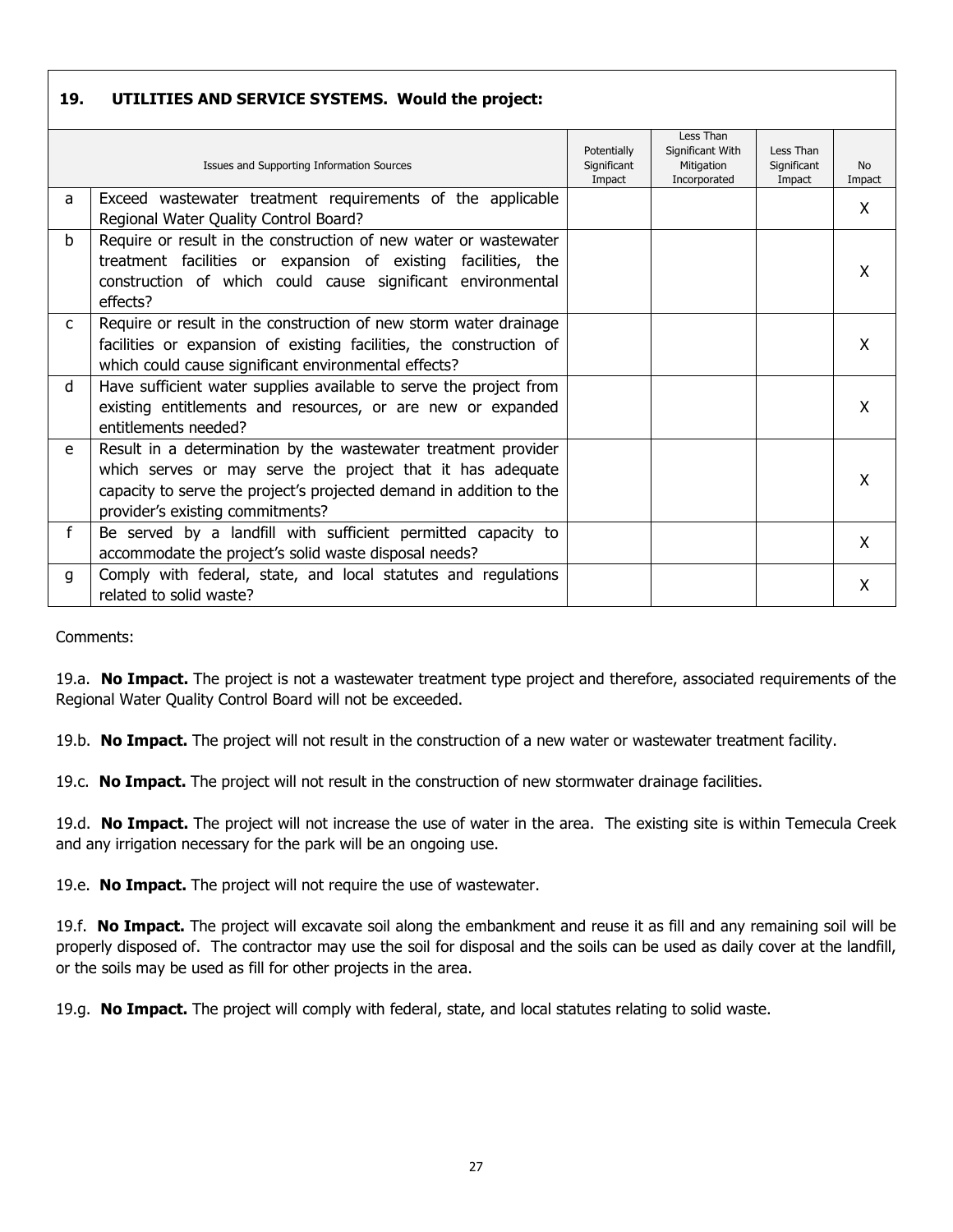| 20.          | <b>MANDATORY FINDINGS OF SIGNIFICANCE. Would the project:</b>                                                                                                                                                                                                                                                                                                                                                                                          |                                      |                                                             |                                    |                     |
|--------------|--------------------------------------------------------------------------------------------------------------------------------------------------------------------------------------------------------------------------------------------------------------------------------------------------------------------------------------------------------------------------------------------------------------------------------------------------------|--------------------------------------|-------------------------------------------------------------|------------------------------------|---------------------|
|              | Issues and Supporting Information Sources                                                                                                                                                                                                                                                                                                                                                                                                              | Potentially<br>Significant<br>Impact | Less Than<br>Significant With<br>Mitigation<br>Incorporated | Less Than<br>Significant<br>Impact | <b>No</b><br>Impact |
| a            | Have the potential to degrade the quality of the environment,<br>substantially reduce the habitat of a fish or wildlife species, cause<br>a fish or wildlife population to drop below self-sustaining levels,<br>threaten to eliminate a plant or animal community, reduce the<br>number or restrict the range of a rare or endangered plant or<br>animal or eliminate important examples of the major periods of<br>California history or prehistory? |                                      |                                                             |                                    | X                   |
| <sub>b</sub> | Have impacts that are individually limited, but cumulatively<br>considerable ("Cumulatively considerable" means that the<br>incremental effects of a project are considerable when viewed in<br>connection with the effects of past projects, the effects of other<br>current projects, and the effects of probable future projects)?                                                                                                                  |                                      |                                                             |                                    | x                   |
| C.           | Have environmental effects which will cause substantial adverse<br>effects on human beings, either directly or indirectly?                                                                                                                                                                                                                                                                                                                             |                                      |                                                             |                                    | х                   |

Comments:

20.a. **No Impact.** The Project is not anticipated to affect the quality of the environment, habitat, fish, wildlife, and plant populations.

20.b. **No Impact.** The Project does not have impacts that are individually limited, but cumulatively considerable.

20.c. **No Impact.** The Project is not anticipated to cause substantial adverse effects on human beings.

*Note: Authority cited: Sections 21083 and 21083.05, Public Resources Code. Reference: Section 65088.4, Gov. Code; Sections 21080(c), 21080.1, 21080.3, 21083, 21083.05, 21083.3, 21093, 21094, 21095, and 21151, Public Resources Code; Sundstrom v. County of Mendocino,(1988) 202 Cal.App.3d 296; Leonoff v. Monterey Board of Supervisors, (1990) 222 Cal.App.3d 1337;*  Eureka Citizens for Responsible Govt. v. City of Eureka (2007) 147 Cal.App.4th 357; Protect the Historic Amador Waterways v. Amador Water Agency (2004) 116 Cal.App.4th at 1109; San Franciscans Upholding *the Downtown Plan v. City and County of San Francisco (2002) 102 Cal.App.4th 656*.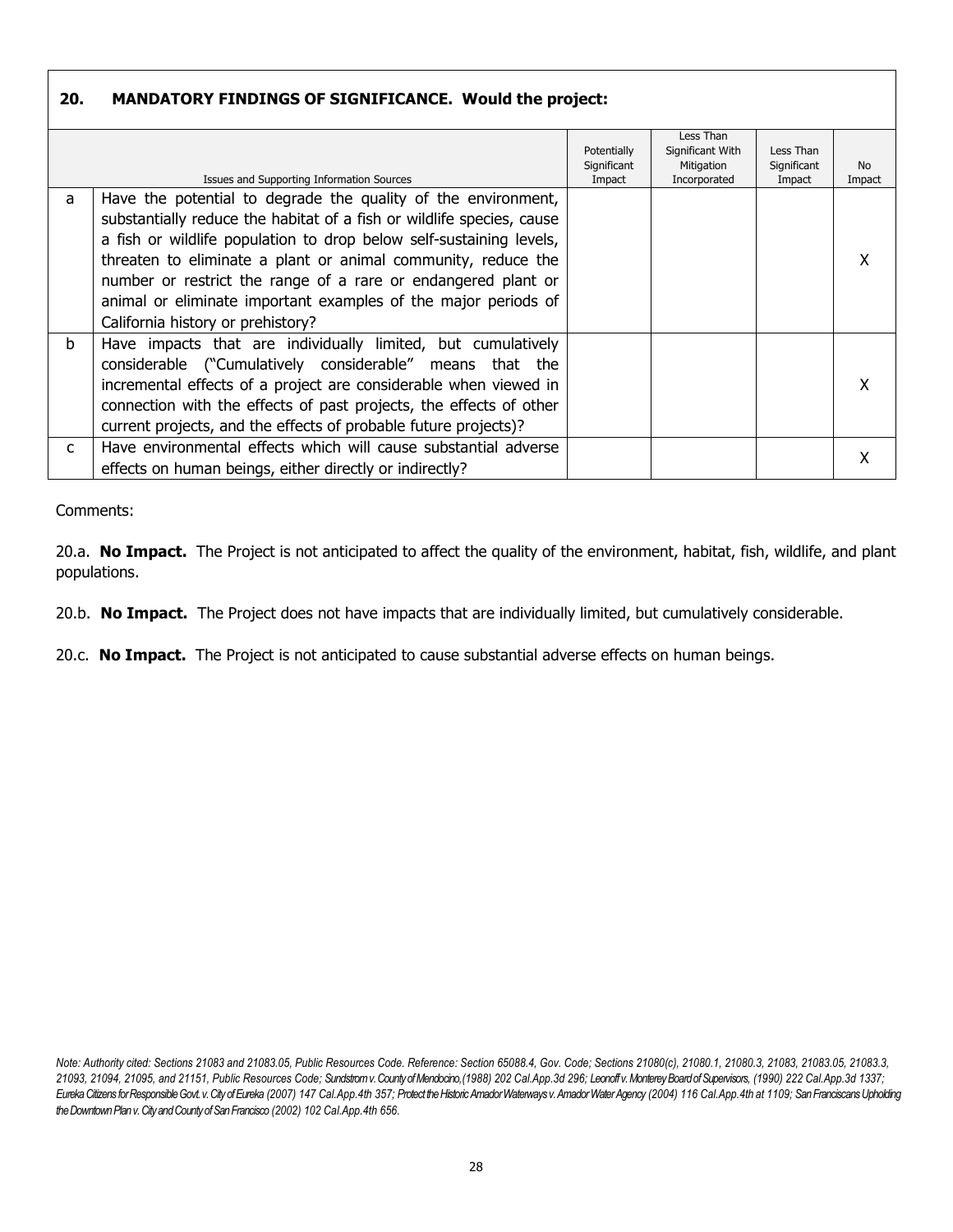#### **III. EARLIER ANALYSIS**

Earlier analysis may be used where, pursuant to the tiering program EIR, or other CEQA process, one or more effects have been adequately analyzed in an earlier EIR or negative declaration pursuant to Section 15063(c)(3)(D) of the CEQA guidelines. In this case a discussion should identify the following on attached sheets.

- 1. Earlier Analysis Used.
- 2. Impacts adequately addressed.
- 3. Mitigation measures. Not Applicable.

#### **IV. PERSONS AND ORGANZIATIONS CONSULTED**

Luke Watson, Director of Community Development Stuart Fisk, AICP, Senior Planner Morongo Band of Mission Indians Pechanga Cultural Resources Department Rincon Band of Luiseño Indians Soboba Band of Luiseño Indians

#### **V. REFERENCES**

- 1. City of Temecula General Plan, April 2005
- 2. City of Temecula General Plan Final Environmental Impact Report
- 3. South Coast Air Quality Management District CEQA Air Quality Handbook
- 4. City of Temecula Environmental Review Procedures Handbook (2009)
- 5. Consultation with Rincon Band of Indians and Soboba Band of Luiseño Indians
- 6. Habitat Assessment for Pala Park Stabilization Project: Geotechnical Exploration, BonTerra Psomas
- 7. California Native Plant Society: Ranking System
- 8. Department of Conservation: Important Farmland Finder
- 9. Department of Conservation: California Geological Survey Information Warehouse: Tsunami
- 10. U.S. Fish and Wildlife Service: National Wetlands Inventory, Wetlands Mapper
- 11. City of Temecula Municipal Code: Title 8. Chapter 8.48 and Title 9 Chapter 9.20
- 12. Regional Conservation Authority Western Riverside County: Multiple Species Habitat Conservation Plan
- 13. Geotechnical Investigation, Flood Control Channel Slope Stabilization Pala Community Park, CTE, South, Inc.
- 14. South Coast Air Quality Management District Air Quality Significance Thresholds
- 15. County of Riverside Environmental Impact Report No. 521, Section 4.9 Cultural and Paleontological Resources and Section 4.14 Mineral Resources
- 16. 2011 Riverside County Congestion Management Program
- 17. Attenuation of ground vibrations from pile driving Ground Engineering
- 18. City of Temecula Flood Control Channel Reconstruction and Repair Concept for Pala Park
- 19. Yale Environmental Health and Safety: Decibel Level Comparison Chart
- 20. Focused Presence/Absence Surveys for Burrowing Owl for Pala Park Stabilization Project, Psomas
- 21. Focused Presence/Absence Surveys for Least Bell's Vireo for Pala Park Stabilization Project, Psomas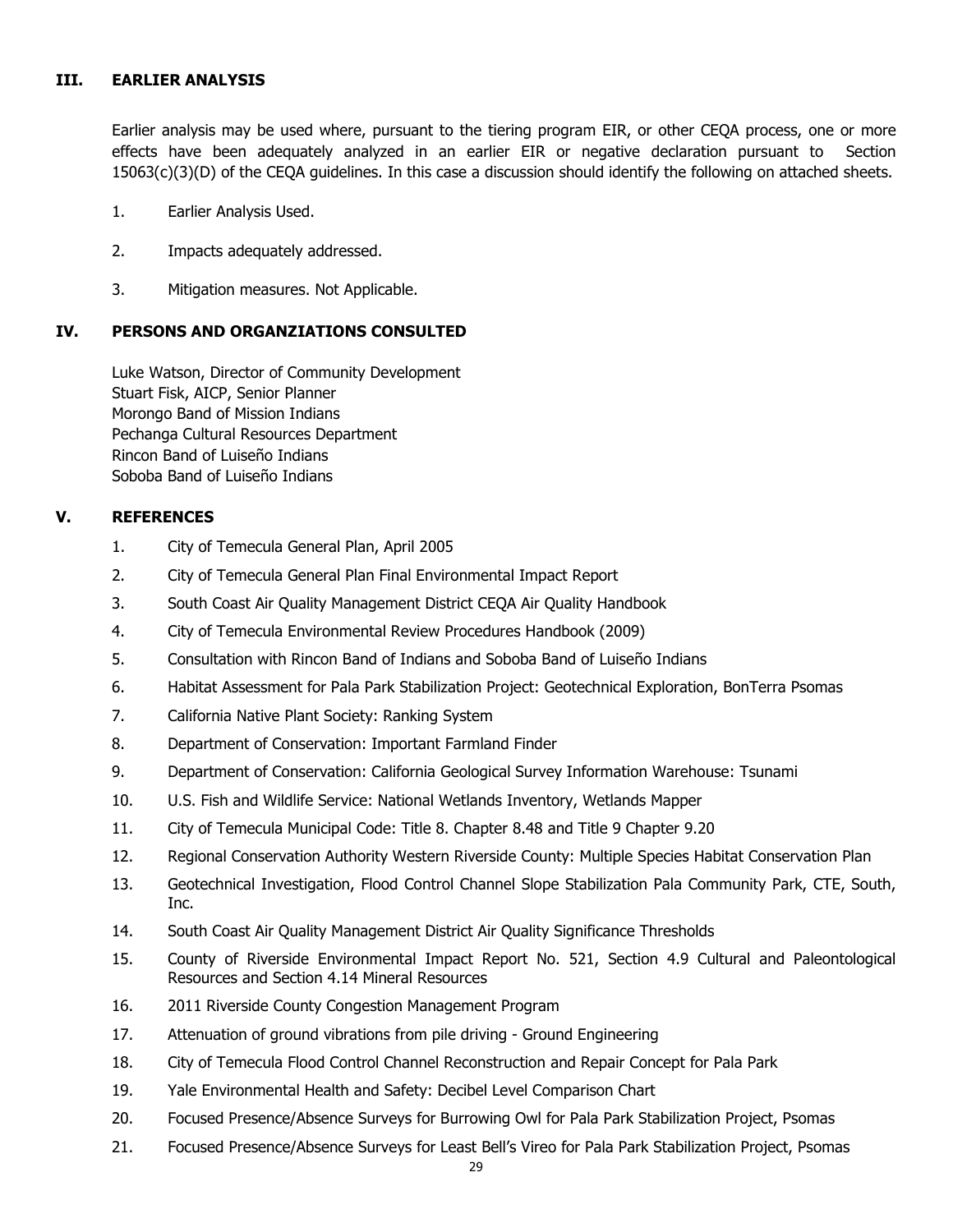- 22. Western Riverside County Multiple Species Habitat Conservation Plan Consistency Analysis, Psomas
- 23. Geotechnical Engineering Report, Temecula Flood Control Channel Recon and Repair, Terracon Consultants, Inc.
- 24. Transit Noise and Vibration Impact Assessment, Federal Transit Administration
- 25. Western Riverside County Regional Conservation Authority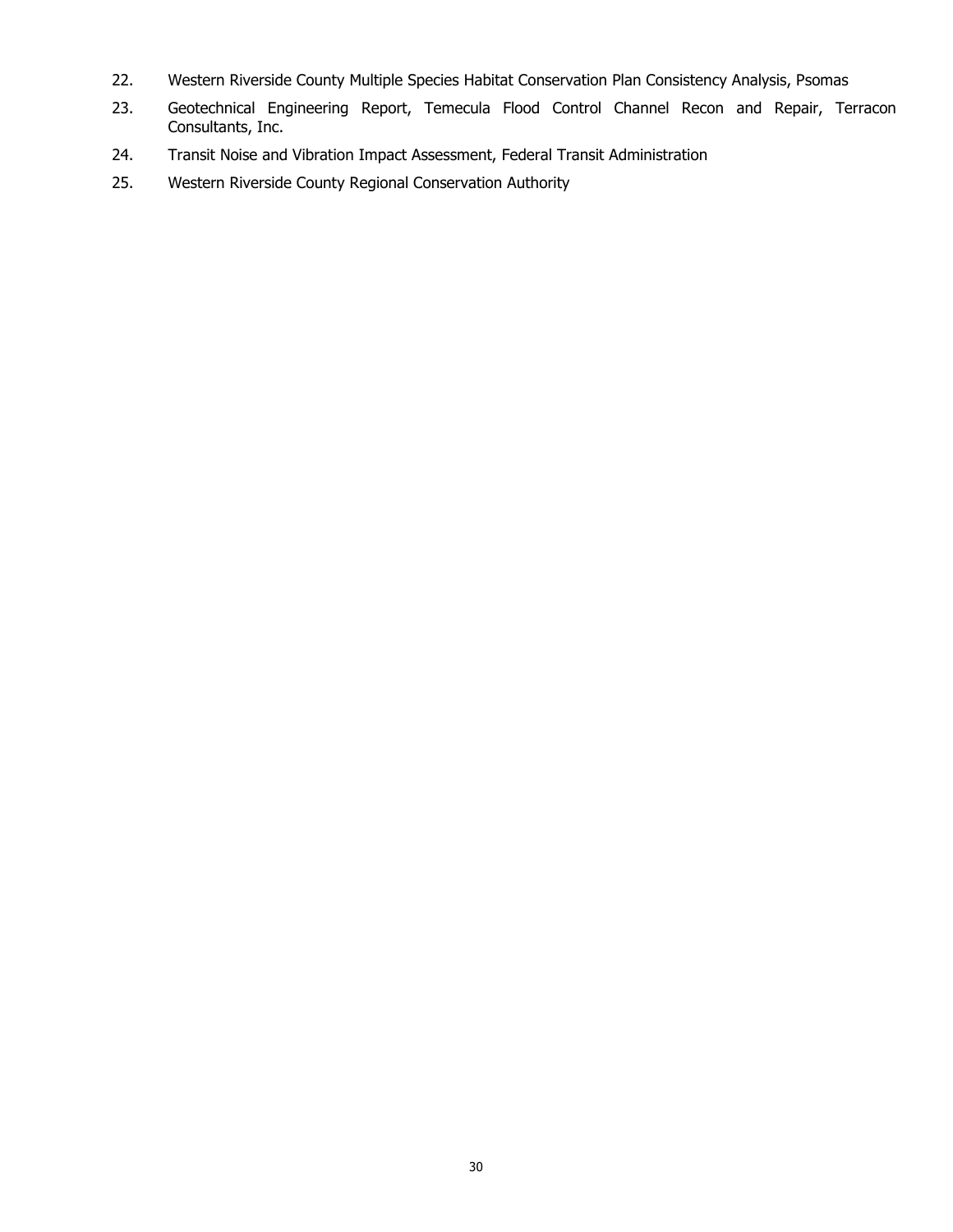### **VI. MITIGATION MONITORING AND REPORTING PROGRAM**

| <b>Mitigation Measure</b>                   | Responsibility for | <b>Mitigation Timing</b> | Enforcement      | Monitoring       | Actions/ Verification |
|---------------------------------------------|--------------------|--------------------------|------------------|------------------|-----------------------|
|                                             | Implementation     |                          | Responsibility   | Responsibility   | of Compliance         |
| BIO1: A condition shall be placed on        | City of Temecula   | Prior to excavation      | City of Temecula | City of Temecula |                       |
| grading permits requiring a qualified       |                    | and grading              |                  |                  |                       |
| biologist to conduct a training session for |                    | activities               |                  |                  |                       |
| project personnel prior to grading. The     |                    |                          |                  |                  |                       |
| training shall include a description of the |                    |                          |                  |                  |                       |
| species of concern and its habitats, the    |                    |                          |                  |                  |                       |
| general provisions of the Endangered        |                    |                          |                  |                  |                       |
| Species Act (Act) and the MSHCP, the        |                    |                          |                  |                  |                       |
| need to adhere to the provisions of the     |                    |                          |                  |                  |                       |
| Act and the MSHCP, the penalties            |                    |                          |                  |                  |                       |
| associated with violating the provisions    |                    |                          |                  |                  |                       |
| of the Act, the general measures that are   |                    |                          |                  |                  |                       |
| being implemented to conserve the           |                    |                          |                  |                  |                       |
| species of concern as they relate to the    |                    |                          |                  |                  |                       |
| project, and the access routes to and       |                    |                          |                  |                  |                       |
| project site boundaries within which the    |                    |                          |                  |                  |                       |
| project activities must be accomplished.    |                    |                          |                  |                  |                       |
| The qualified project biologist<br>BIO2:    | City of Temecula   | During construction      | City of Temecula | City of Temecula |                       |
| shall monitor construction activities for   |                    |                          |                  |                  |                       |
| the duration of the project to ensure that  |                    |                          |                  |                  |                       |
| practicable measures are being employed     |                    |                          |                  |                  |                       |
| to avoid incidental disturbance of habitat  |                    |                          |                  |                  |                       |
| and species of concern outside the          |                    |                          |                  |                  |                       |
| project footprint.                          |                    |                          |                  |                  |                       |
| BIO3: The upstream and downstream           | City of Temecula   | Prior to start of        | City of Temecula | City of Temecula |                       |
| limits of projects disturbance plus lateral |                    | construction             |                  |                  |                       |
| limits of disturbance on either side of the |                    | activities               |                  |                  |                       |
| stream shall be clearly defined and         |                    |                          |                  |                  |                       |
| marked in the field and reviewed by the     |                    |                          |                  |                  |                       |
| biologist prior to initiation of work.      |                    |                          |                  |                  |                       |
| BIO4: Due to the presence of potentially    | City of Temecula   | Prior to start of        | City of Temecula | City of Temecula |                       |
| suitable<br>habitat,<br>30-day<br>a         |                    | construction             |                  |                  |                       |
| preconstruction survey for burrowing        |                    |                          |                  |                  |                       |
| owls is required prior to initial ground-   |                    |                          |                  |                  |                       |
| disturbing activities (e.g., vegetation     |                    |                          |                  |                  |                       |
| clearing, clearing and grubbing, grading,   |                    |                          |                  |                  |                       |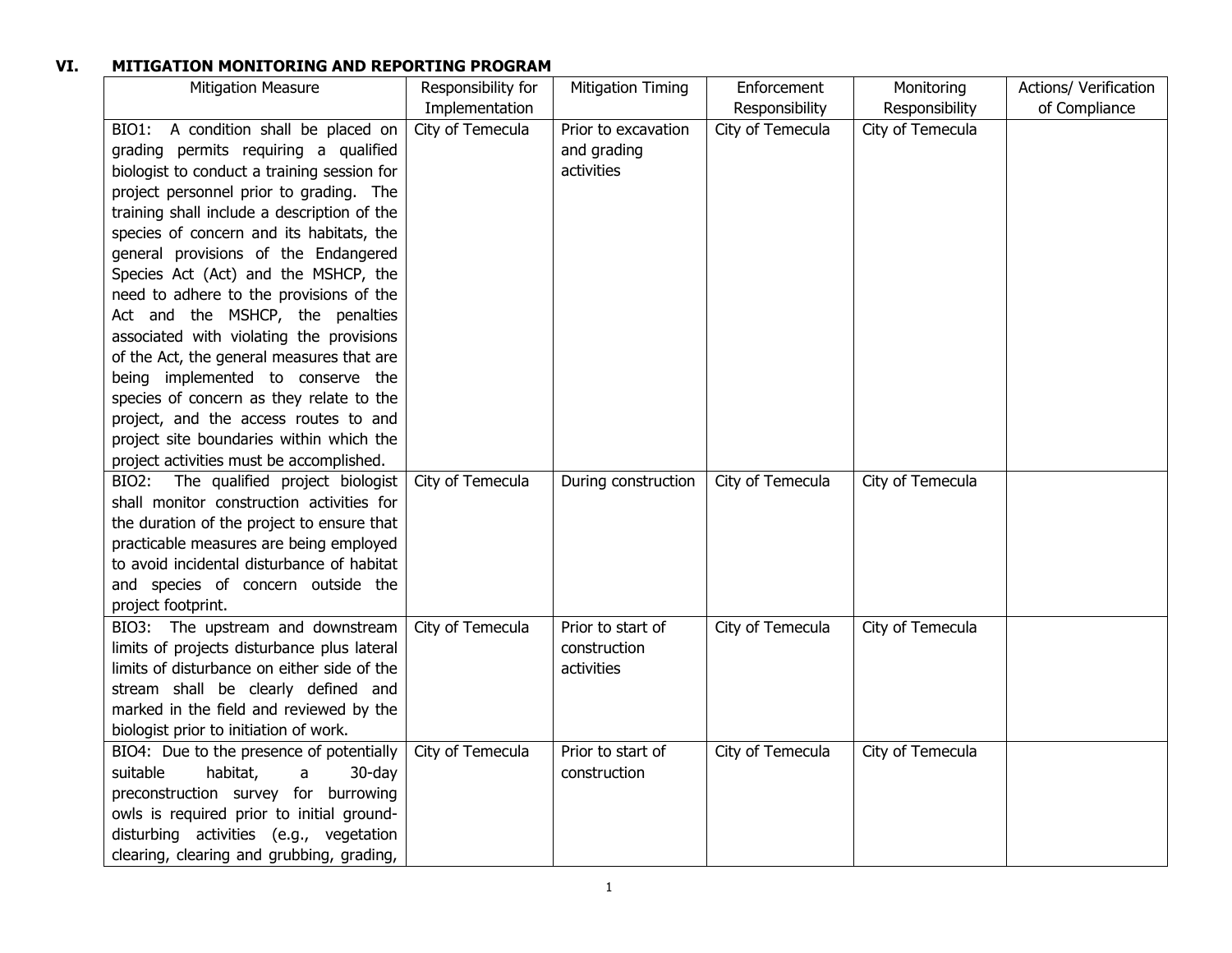| <b>Mitigation Measure</b>                   | Responsibility for | <b>Mitigation Timing</b> | Enforcement      | Monitoring       | Actions/ Verification |
|---------------------------------------------|--------------------|--------------------------|------------------|------------------|-----------------------|
|                                             | Implementation     |                          | Responsibility   | Responsibility   | of Compliance         |
| tree removal, site watering, equipment      |                    |                          |                  |                  |                       |
| staging) to ensure that no owls have        |                    |                          |                  |                  |                       |
| colonized the site in the days or weeks     |                    |                          |                  |                  |                       |
| the<br>ground<br>preceding<br>disturbing    |                    |                          |                  |                  |                       |
| If burrowing owls have<br>activities.       |                    |                          |                  |                  |                       |
| colonized the project site prior to the     |                    |                          |                  |                  |                       |
| initiation of ground-disturbing activities, |                    |                          |                  |                  |                       |
| the project proponent will immediately      |                    |                          |                  |                  |                       |
| inform the Regional<br>Conservation         |                    |                          |                  |                  |                       |
| Authority (RCA)<br>the Wildlife<br>and      |                    |                          |                  |                  |                       |
| Agencies, and will need to coordinate       |                    |                          |                  |                  |                       |
| further with RCA and the Wildlife           |                    |                          |                  |                  |                       |
| Agencies, including the possibility of      |                    |                          |                  |                  |                       |
| preparing a Burrowing Owl Protection        |                    |                          |                  |                  |                       |
| and Relocation Plan, prior to initiating    |                    |                          |                  |                  |                       |
| ground disturbance. If ground-disturbing    |                    |                          |                  |                  |                       |
| activities occur, but the site is left      |                    |                          |                  |                  |                       |
| undisturbed for more than 30 days, a        |                    |                          |                  |                  |                       |
| pre-construction survey will again be       |                    |                          |                  |                  |                       |
| necessary to ensure that burrowing owl      |                    |                          |                  |                  |                       |
| have not colonized the site since it was    |                    |                          |                  |                  |                       |
| last disturbed. If burrowing owl is found,  |                    |                          |                  |                  |                       |
| the same coordination described above       |                    |                          |                  |                  |                       |
| will be necessary.                          |                    |                          |                  |                  |                       |
| CUL1: At least 30 days prior to start of    | City of Temecula   | During excavation        | City of Temecula | City of Temecula |                       |
| any ground disturbing activity, the         |                    | and grading              |                  |                  |                       |
| Pechanga Tribe should be contacted to       |                    | activities               |                  | Pechanga Tribal  |                       |
| coordinate with the Tribe to develop a      |                    |                          |                  | Council          |                       |
| Resources Treatment and<br>Cultural         |                    |                          |                  |                  |                       |
| Monitoring Agreement. The Agreement         |                    |                          |                  |                  |                       |
| shall address the treatment of cultural     |                    |                          |                  |                  |                       |
| the<br>designation,<br>resources,           |                    |                          |                  |                  |                       |
| responsibilities, and participation of      |                    |                          |                  |                  |                       |
| professional Pechanga Tribal Monitors       |                    |                          |                  |                  |                       |
| during grading, excavation and ground       |                    |                          |                  |                  |                       |
| disturbing activities; project grading and  |                    |                          |                  |                  |                       |
| development scheduling;<br>terms of         |                    |                          |                  |                  |                       |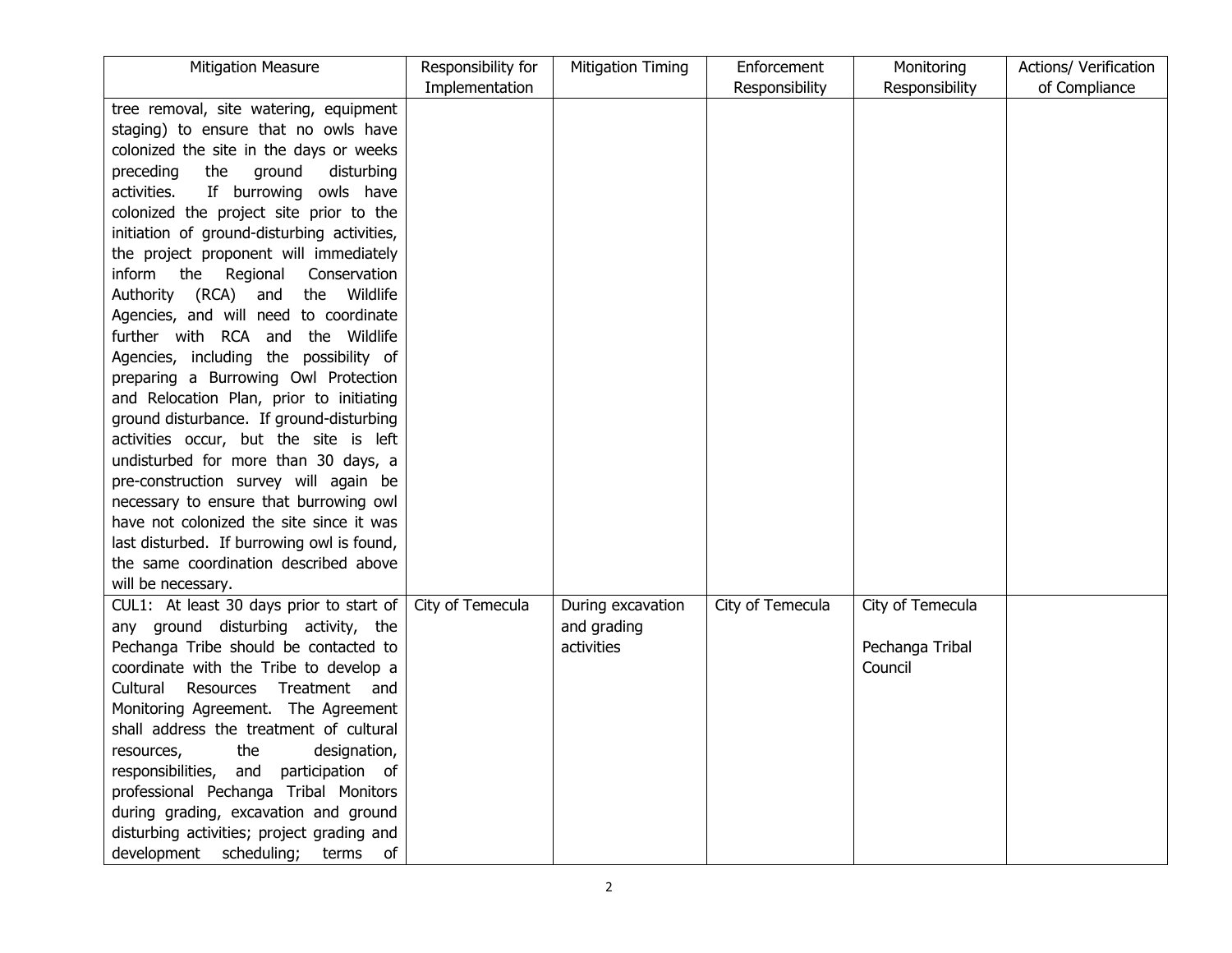| <b>Mitigation Measure</b>                    | Responsibility for | <b>Mitigation Timing</b> | Enforcement      | Monitoring       | Actions/ Verification |
|----------------------------------------------|--------------------|--------------------------|------------------|------------------|-----------------------|
|                                              | Implementation     |                          | Responsibility   | Responsibility   | of Compliance         |
| compensation for the monitors, including     |                    |                          |                  |                  |                       |
| overtime and weekend rates, in addition      |                    |                          |                  |                  |                       |
| mileage<br>reimbursement;<br>and<br>to       |                    |                          |                  |                  |                       |
| treatment and final disposition of any       |                    |                          |                  |                  |                       |
| cultural resource, sacred sites, and         |                    |                          |                  |                  |                       |
| human remains discovered on the site.        |                    |                          |                  |                  |                       |
| The Pechanga Tribal Monitor will have        |                    |                          |                  |                  |                       |
| the authority to stop and redirect grading   |                    |                          |                  |                  |                       |
| in the immediate area of a find to           |                    |                          |                  |                  |                       |
| evaluate the find and determine the          |                    |                          |                  |                  |                       |
| appropriate next steps, in consultation      |                    |                          |                  |                  |                       |
| with the Project archaeologist.<br>Such      |                    |                          |                  |                  |                       |
| evaluation<br>shall<br>include<br>culturally |                    |                          |                  |                  |                       |
| appropriate temporary and permanent          |                    |                          |                  |                  |                       |
| treatment pursuant to the Agreement,         |                    |                          |                  |                  |                       |
| which may include avoidance of cultural      |                    |                          |                  |                  |                       |
| resources, in-place preservation and/or      |                    |                          |                  |                  |                       |
| re-burial on the project property in an      |                    |                          |                  |                  |                       |
| area that will not be subject to future      |                    |                          |                  |                  |                       |
| disturbances<br>for<br>preservation<br>in.   |                    |                          |                  |                  |                       |
| perpetuity.                                  |                    |                          |                  |                  |                       |
| CUL2:<br>Retention of a Qualified            | City of Temecula   | During excavation        | City of Temecula | City of Temecula |                       |
| Archaeologist: Prior to the start of any     |                    | and grading              |                  |                  |                       |
| ground disturbing activity, the City of      |                    | activities               |                  | Pechanga Tribal  |                       |
| Temecula shall<br>retain<br>a qualified      |                    |                          |                  | Council          |                       |
| defined<br>archaeologist,<br>as<br>an        |                    |                          |                  |                  |                       |
| archaeologist meeting the Secretary of       |                    |                          |                  |                  |                       |
| the Interior's Professional Qualification    |                    |                          |                  |                  |                       |
| Standards for archaeology (Department        |                    |                          |                  |                  |                       |
| of the Interior, 2012), to carry out all     |                    |                          |                  |                  |                       |
| mitigation<br>measures<br>related<br>to      |                    |                          |                  |                  |                       |
| archaeological<br>resources<br>and<br>to     |                    |                          |                  |                  |                       |
| coordinate the archaeological program        |                    |                          |                  |                  |                       |
| with the Pechanga Band of Luiseño            |                    |                          |                  |                  |                       |
| Indians (Pechanga Tribe). The Project        |                    |                          |                  |                  |                       |
| archaeologist will have the authority to     |                    |                          |                  |                  |                       |
| stop and redirect grading in the             |                    |                          |                  |                  |                       |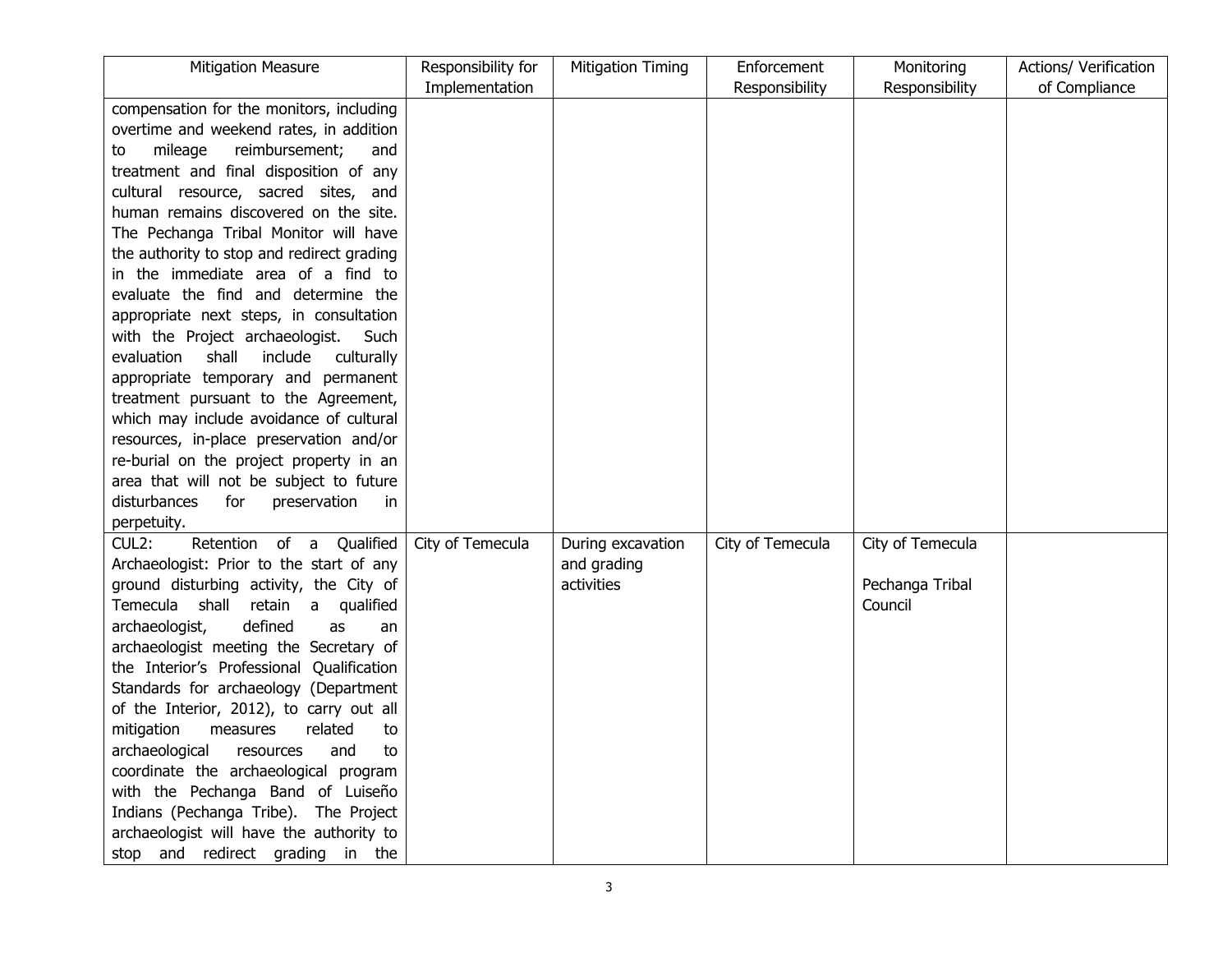| <b>Mitigation Measure</b>                    | Responsibility for | <b>Mitigation Timing</b> | Enforcement      | Monitoring       | Actions/ Verification |
|----------------------------------------------|--------------------|--------------------------|------------------|------------------|-----------------------|
|                                              | Implementation     |                          | Responsibility   | Responsibility   | of Compliance         |
| immediate area of a find to evaluate the     |                    |                          |                  |                  |                       |
| find and determine the appropriate next      |                    |                          |                  |                  |                       |
| steps, in consultation with the Pechanga     |                    |                          |                  |                  |                       |
| Tribal Monitor.                              |                    |                          |                  |                  |                       |
| CUL3:<br>If cultural resources are           | City of Temecula   | During excavation        | City of Temecula | City of Temecula |                       |
| encountered during the course of ground      |                    | and grading              |                  |                  |                       |
| disturbing activities, the City of Temecula  |                    | activities               |                  | Pechanga Tribal  |                       |
| shall cease any ground disturbing            |                    |                          |                  | Council          |                       |
| activities until it can be evaluated by the  |                    |                          |                  |                  |                       |
| qualified archaeologist and the Tribe.       |                    |                          |                  |                  |                       |
| qualified<br>The<br>archaeologist,<br>in.    |                    |                          |                  |                  |                       |
| consultation with the Pechanga Tribe,        |                    |                          |                  |                  |                       |
| significance<br>shall<br>assess<br>the<br>0f |                    |                          |                  |                  |                       |
| discovered resources and shall take into     |                    |                          |                  |                  |                       |
| account the religious beliefs, customs,      |                    |                          |                  |                  |                       |
| and practices of the Pechanga Tribe.         |                    |                          |                  |                  |                       |
| Avoidance shall be the preferred manner      |                    |                          |                  |                  |                       |
| of mitigation pursuant to California Public  |                    |                          |                  |                  |                       |
| Resource<br>Code<br>$\S$<br>$21083.2(b)$ .   |                    |                          |                  |                  |                       |
| in<br>Preservation<br>place<br>may<br>be     |                    |                          |                  |                  |                       |
| accomplished by, but is not limited to,      |                    |                          |                  |                  |                       |
| complete avoidance, incorporating the        |                    |                          |                  |                  |                       |
| resource into open space or deeding the      |                    |                          |                  |                  |                       |
| site into a permanent conservation           |                    |                          |                  |                  |                       |
| easement. In the event that preservation     |                    |                          |                  |                  |                       |
| in place is demonstrated to be infeasible    |                    |                          |                  |                  |                       |
| and data recovery through excavation is      |                    |                          |                  |                  |                       |
| determined to be the only feasible           |                    |                          |                  |                  |                       |
| mitigation option, a treatment plan shall    |                    |                          |                  |                  |                       |
| be prepared and implemented by the           |                    |                          |                  |                  |                       |
| qualified archaeologist, in consultation     |                    |                          |                  |                  |                       |
| with the Pechanga Tribe. The treatment       |                    |                          |                  |                  |                       |
| plan shall also provide for the analysis,    |                    |                          |                  |                  |                       |
| reporting, and curation/disposition of       |                    |                          |                  |                  |                       |
| resources in accordance with the             |                    |                          |                  |                  |                       |
| Treatment Agreement required in CUL1.        |                    |                          |                  |                  |                       |
|                                              |                    |                          |                  |                  |                       |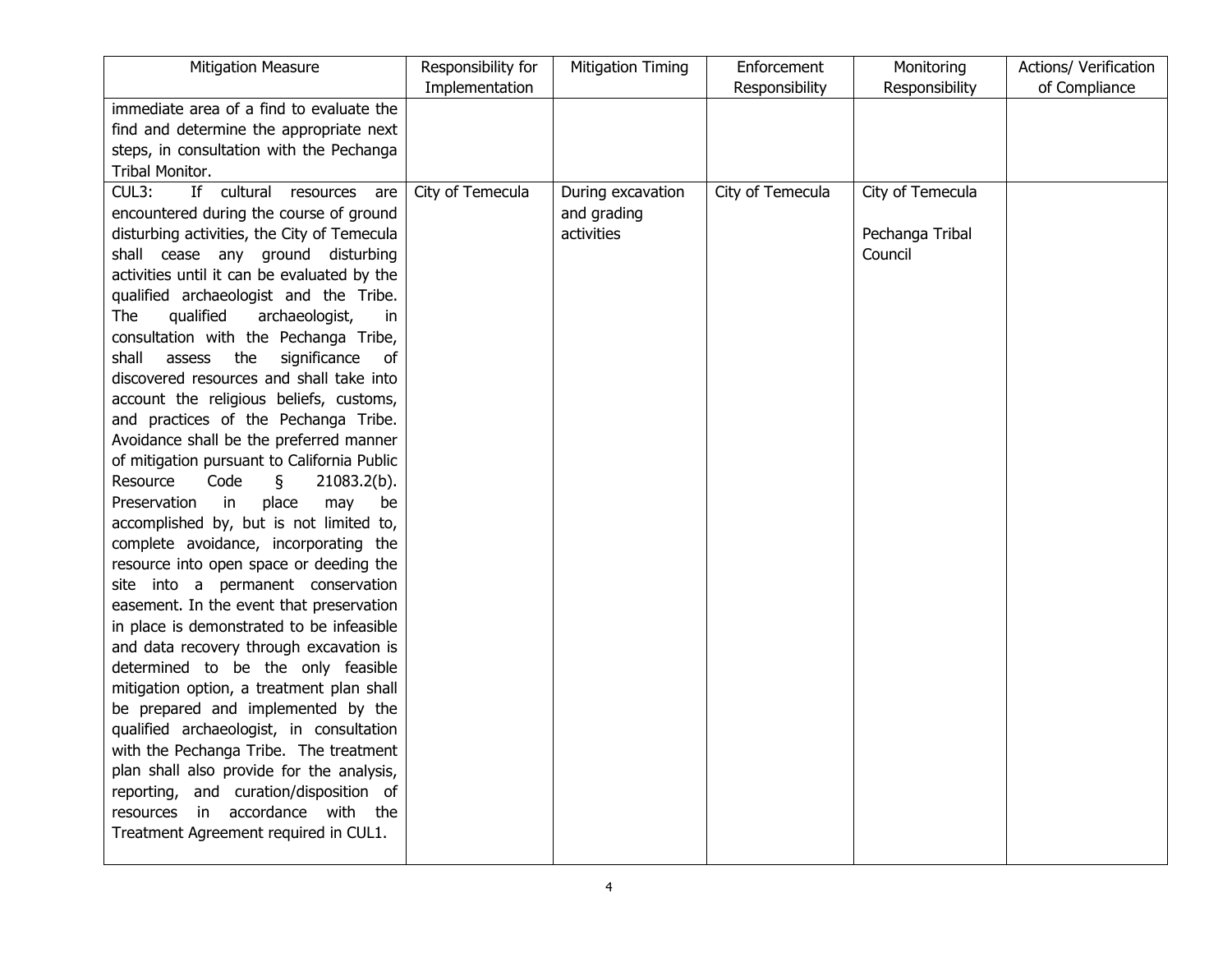| <b>Mitigation Measure</b>                      | Responsibility for | <b>Mitigation Timing</b> | Enforcement      | Monitoring       | Actions/ Verification |
|------------------------------------------------|--------------------|--------------------------|------------------|------------------|-----------------------|
|                                                | Implementation     |                          | Responsibility   | Responsibility   | of Compliance         |
| CUL4: If human remains are uncovered           | City of Temecula   | During excavation        | City of Temecula | City of Temecula |                       |
| during project construction, the City of       |                    | and grading              |                  |                  |                       |
| Temecula shall immediately halt work           |                    | activities               |                  | Pechanga Tribal  |                       |
| and follow the procedures and protocols        |                    |                          |                  | Council          |                       |
| set forth in Section 15064.5(e) of the         |                    |                          |                  |                  |                       |
| <b>CEQA</b><br>Guidelines,<br>which<br>require |                    |                          |                  |                  |                       |
| compliance with Health and Safety Code         |                    |                          |                  |                  |                       |
| Section 7050.5 and Public Resources            |                    |                          |                  |                  |                       |
| Code Section 5097.98 (as amended by            |                    |                          |                  |                  |                       |
| The applicant shall<br>AB 2641).               |                    |                          |                  |                  |                       |
| immediately contact the Riverside County       |                    |                          |                  |                  |                       |
| Coroner to evaluate the remains. If the        |                    |                          |                  |                  |                       |
| County Coroner determines that the             |                    |                          |                  |                  |                       |
| remains are Native American and not            |                    |                          |                  |                  |                       |
| subject to his or her authority, the           |                    |                          |                  |                  |                       |
| County Coroner shall notify the Native         |                    |                          |                  |                  |                       |
| American Heritage Commission (NAHC)            |                    |                          |                  |                  |                       |
| within 24 hours.<br>The NAHC shall             |                    |                          |                  |                  |                       |
| designate a Most Likely Descendant             |                    |                          |                  |                  |                       |
| (MLD) for the remains, who shall have 48       |                    |                          |                  |                  |                       |
| hours from the time of being granted           |                    |                          |                  |                  |                       |
| access to the<br>site to<br>provide            |                    |                          |                  |                  |                       |
| recommendations to the landowner for           |                    |                          |                  |                  |                       |
| the means of treating or disposing of,         |                    |                          |                  |                  |                       |
| with appropriate dignity, the human            |                    |                          |                  |                  |                       |
| remains and any associated grave goods.        |                    |                          |                  |                  |                       |
| Until the landowner has discussed and          |                    |                          |                  |                  |                       |
| conferred with the MLD, the landowner          |                    |                          |                  |                  |                       |
| shall ensure that the immediate vicinity       |                    |                          |                  |                  |                       |
| where the discovery occurred is not            |                    |                          |                  |                  |                       |
| subject to further disturbances, is            |                    |                          |                  |                  |                       |
| adequately protected<br>according<br>to        |                    |                          |                  |                  |                       |
| generally<br>accepted<br>cultural<br>and       |                    |                          |                  |                  |                       |
| archaeological standards,<br>and<br>that       |                    |                          |                  |                  |                       |
| further activities take into account the       |                    |                          |                  |                  |                       |
| possibility of multiple burials. In the        |                    |                          |                  |                  |                       |
| event that no MLD is identified, or if the     |                    |                          |                  |                  |                       |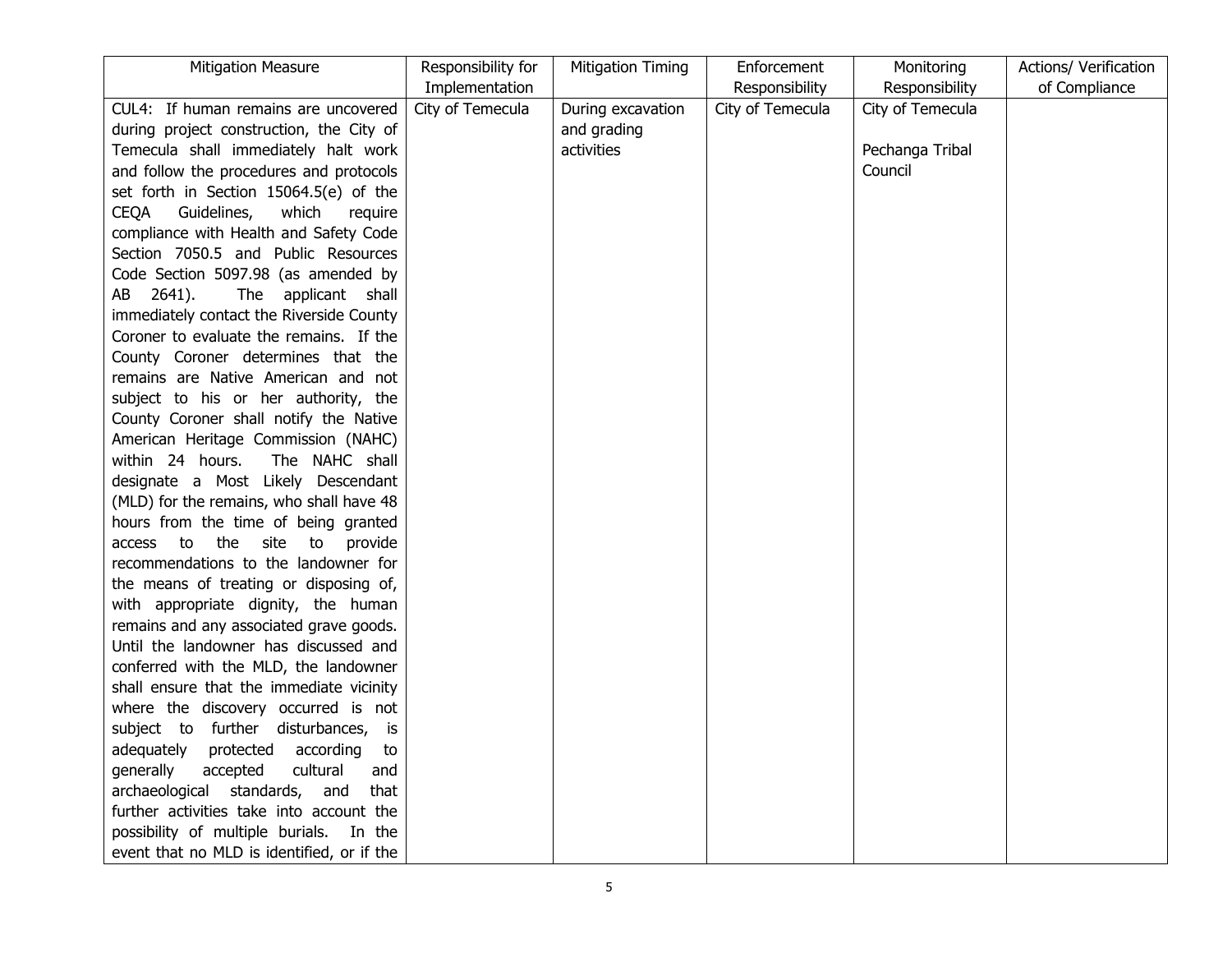| <b>Mitigation Measure</b>                    | Responsibility for | <b>Mitigation Timing</b> | Enforcement      | Monitoring       | Actions/ Verification |
|----------------------------------------------|--------------------|--------------------------|------------------|------------------|-----------------------|
|                                              | Implementation     |                          | Responsibility   | Responsibility   | of Compliance         |
| MLD fails to make a recommendation for       |                    |                          |                  |                  |                       |
| disposition, or if the landowner rejects     |                    |                          |                  |                  |                       |
| the recommendation of the MLD and            |                    |                          |                  |                  |                       |
| mediation with the NAHC fails to provide     |                    |                          |                  |                  |                       |
| measures acceptable to the landowner,        |                    |                          |                  |                  |                       |
| the landowner may reinter the remains        |                    |                          |                  |                  |                       |
| and associated grave goods with              |                    |                          |                  |                  |                       |
| appropriate dignity on the property in a     |                    |                          |                  |                  |                       |
| location<br>subject<br>not<br>to<br>further  |                    |                          |                  |                  |                       |
| disturbance.                                 |                    |                          |                  |                  |                       |
| If cultural resources<br><b>TRI1:</b><br>are | City of Temecula   | During excavation        | City of Temecula | City of Temecula |                       |
| discovered during construction all work      |                    | and grading              |                  |                  |                       |
| in the area of the find shall cease, and     |                    | activities               |                  | Pechanga Tribal  |                       |
| the qualified archaeologist and the          |                    |                          |                  | Council          |                       |
| Pechanga monitor shall investigate the       |                    |                          |                  |                  |                       |
| find, and make recommendations as to         |                    |                          |                  |                  |                       |
| All cultural resources,<br>treatment.        |                    |                          |                  |                  |                       |
| including all archaeological artifacts that  |                    |                          |                  |                  |                       |
| are found on the project area, shall be      |                    |                          |                  |                  |                       |
| relinquished to the Pechanga Tribe for       |                    |                          |                  |                  |                       |
| proper treatment and<br>disposition.         |                    |                          |                  |                  |                       |
| Avoidance shall be the preferred manner      |                    |                          |                  |                  |                       |
| of mitigation pursuant to California Public  |                    |                          |                  |                  |                       |
| Resource<br>Code<br>21083.2(b).<br>ş         |                    |                          |                  |                  |                       |
| Preservation<br>in<br>place<br>may<br>be     |                    |                          |                  |                  |                       |
| accomplished by, but is not limited to,      |                    |                          |                  |                  |                       |
| complete avoidance, incorporating the        |                    |                          |                  |                  |                       |
| resource into open space or deeding the      |                    |                          |                  |                  |                       |
| site into a permanent conservation           |                    |                          |                  |                  |                       |
| In the<br>event that<br>easement.            |                    |                          |                  |                  |                       |
| preservation in place is demonstrated to     |                    |                          |                  |                  |                       |
| be infeasible and data recovery through      |                    |                          |                  |                  |                       |
| excavation is determined to be the only      |                    |                          |                  |                  |                       |
| feasible mitigation option, a treatment      |                    |                          |                  |                  |                       |
| plan shall be prepared and implemented       |                    |                          |                  |                  |                       |
| the qualified archaeologist,<br>by<br>in     |                    |                          |                  |                  |                       |
| consultation with the Pechanga Tribe.        |                    |                          |                  |                  |                       |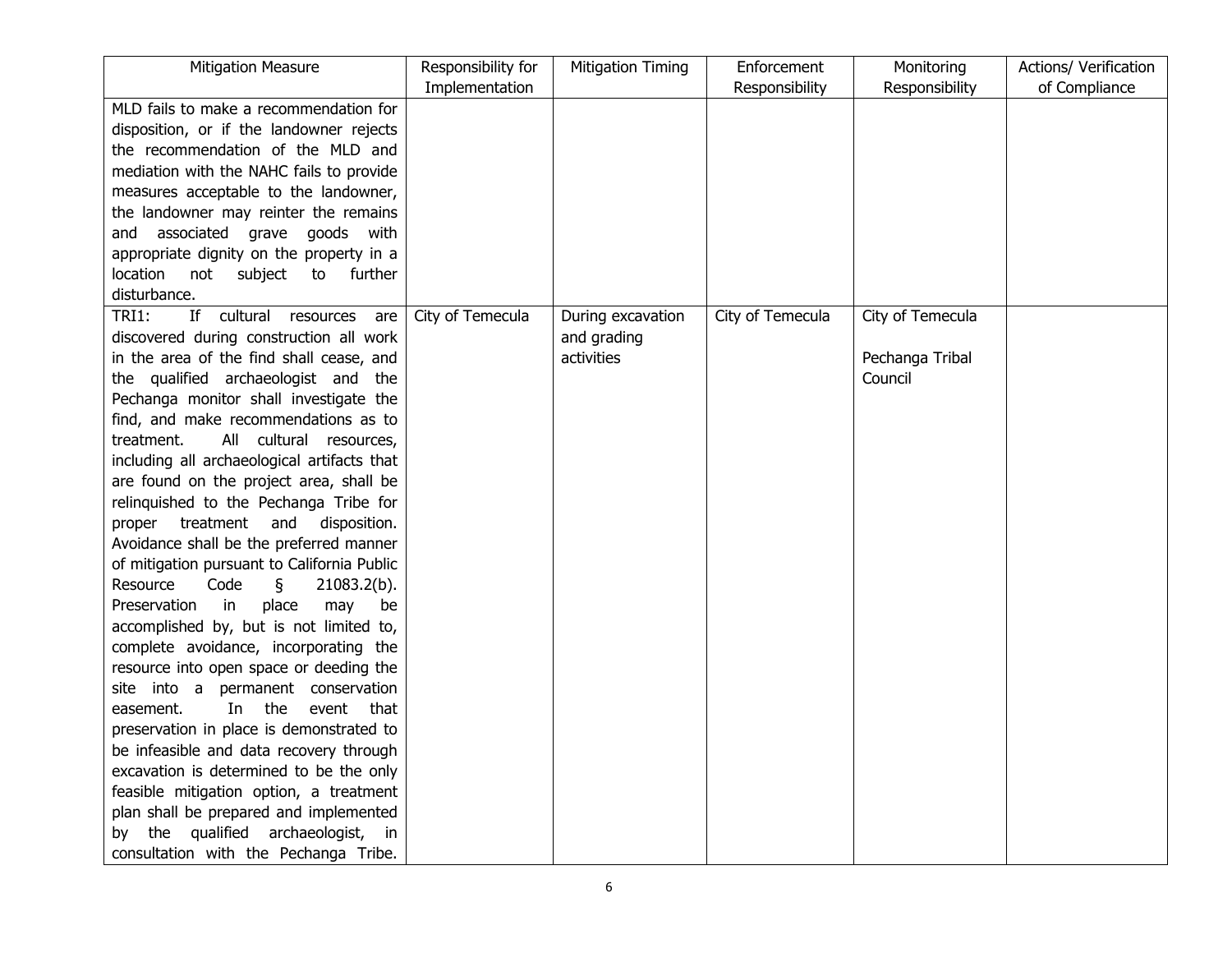| <b>Mitigation Measure</b>                 | Responsibility for | <b>Mitigation Timing</b> | Enforcement    | Monitoring     | Actions/ Verification |
|-------------------------------------------|--------------------|--------------------------|----------------|----------------|-----------------------|
|                                           | Implementation     |                          | Responsibility | Responsibility | of Compliance         |
| The treatment plan shall also provide for |                    |                          |                |                |                       |
| the analysis, reporting, and address all  |                    |                          |                |                |                       |
| archeological and cultural artifacts that |                    |                          |                |                |                       |
| area found on the project to be           |                    |                          |                |                |                       |
| relinquished to the Pechanga Tribe for    |                    |                          |                |                |                       |
| proper treatment and disposition, in      |                    |                          |                |                |                       |
| with the<br>accordance<br>Treatment       |                    |                          |                |                |                       |
| Agreement required in CUL1.               |                    |                          |                |                |                       |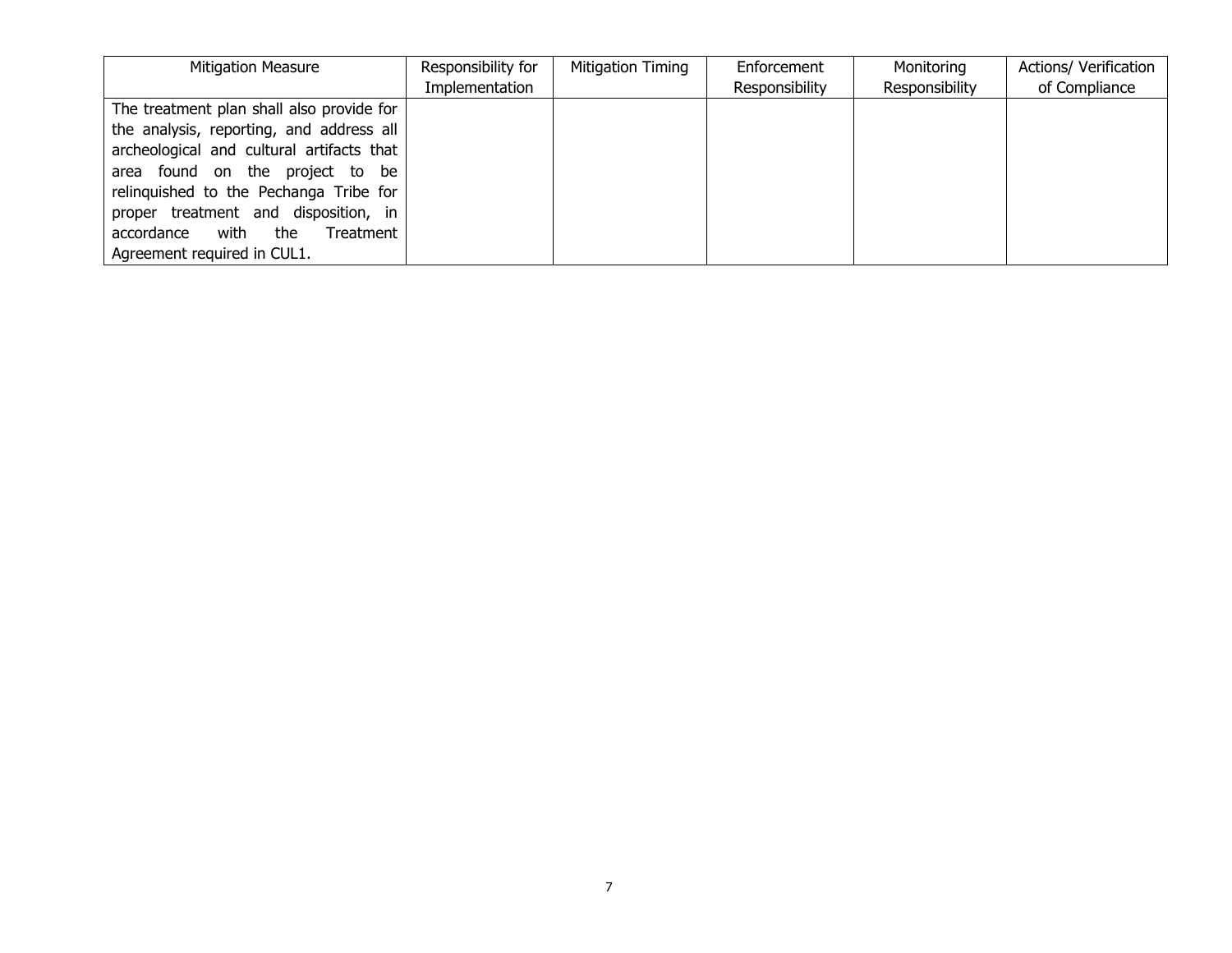**SECTION THREE – NOTICES**